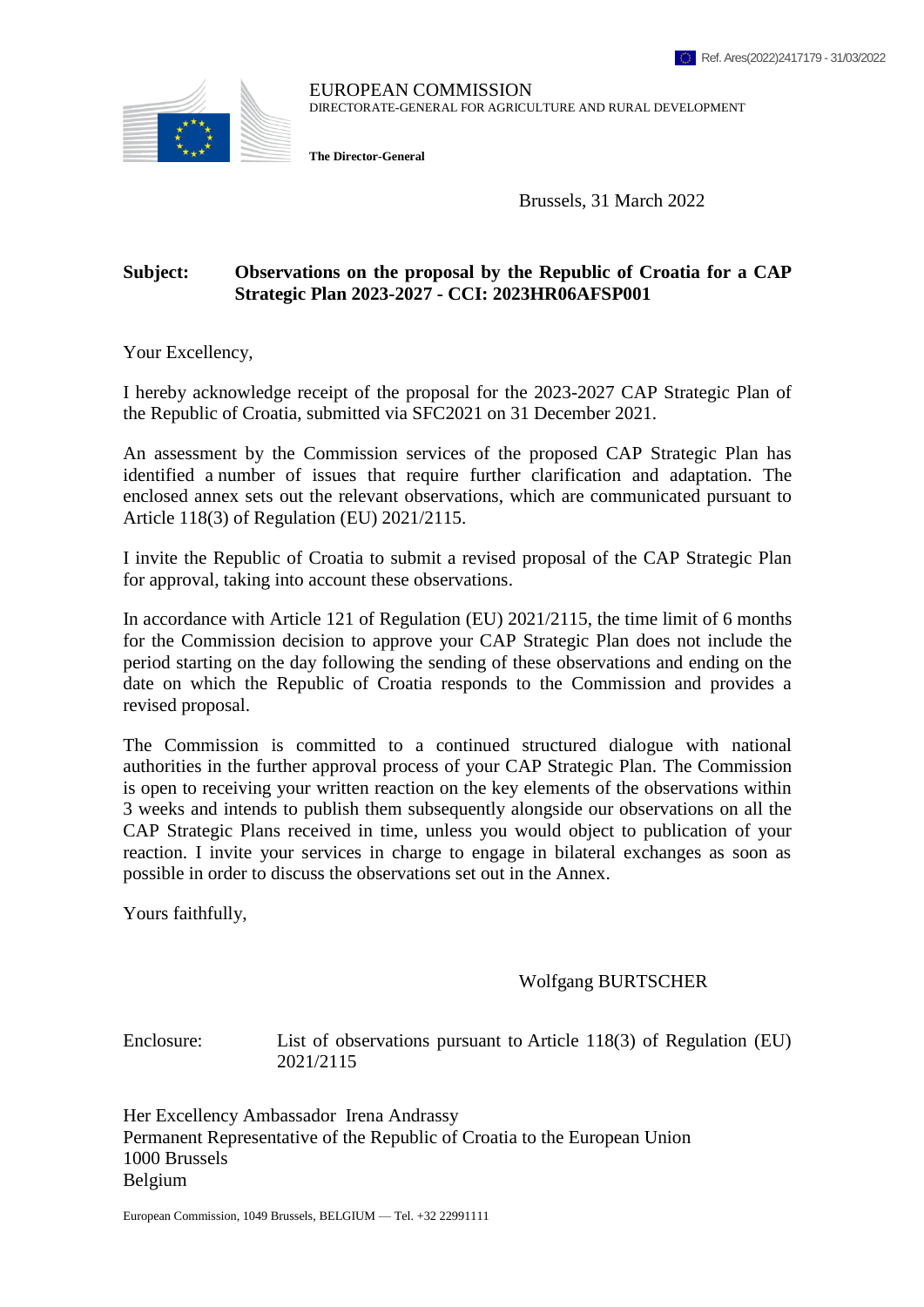#### **EN**

#### **ANNEX**

#### **Observations on the CAP Strategic Plan submitted by Croatia**

The Russian invasion of Ukraine and the ongoing generalised commodity price surge bring to the forefront in the strongest possible way the integral link between climate action and food security. This link is recognised in the Paris Agreement and has been incorporated in the new legislation for a Common Agricultural Policy (Regulation (EU) 2021/2115) and the Farm to Fork Strategy (COM/2020/381 final) with a view to ensuring sufficient supply of affordable food for citizens under all circumstances while transitioning towards sustainable food systems.

In this context, and in the context of the climate and biodiversity crises, Member States should review their CAP Strategic Plans to exploit all opportunities:

- to strengthen the EU's agricultural sector resilience:
- to reduce their dependence on synthetic fertilisers and scale up the production of renewable energy without undermining food production; and
- to transform their production capacity in line with more sustainable production methods.

This entails, among other actions, support for carbon farming, support for agroecological practices, boosting sustainable biogas production<sup>1</sup> and its use, improving energy efficiency, extending the use of precision agriculture, fostering protein crop production, and spreading through the transfer of knowledge the widest possible application of best practices. The Commission assessed the Strategic Plans of Member States with these considerations of the sector's economic, environmental and social viability in mind.

The following observations are made pursuant to Article 118(3) of Regulation (EU) 2021/2115. Croatia is asked to provide the Commission with any necessary additional information and to revise the content of the CAP Strategic Plan taking into account the observations provided below.

## **The key issues**

#### **Observations with regard to the strategic focus of the CAP strategic plan**

 $\overline{a}$ 

1. The Commission welcomes the submission by Croatia of its CAP strategic plan (from here on – the Plan), the consideration given to its recommendations of 18

<sup>&</sup>lt;sup>1</sup> Sustainable biogas production means the production of biogas that respects the sustainability and greenhouse gas emissions saving criteria laid down in Article 29 of Directive (EU) 2018/2001 (Renewable Energy Directive).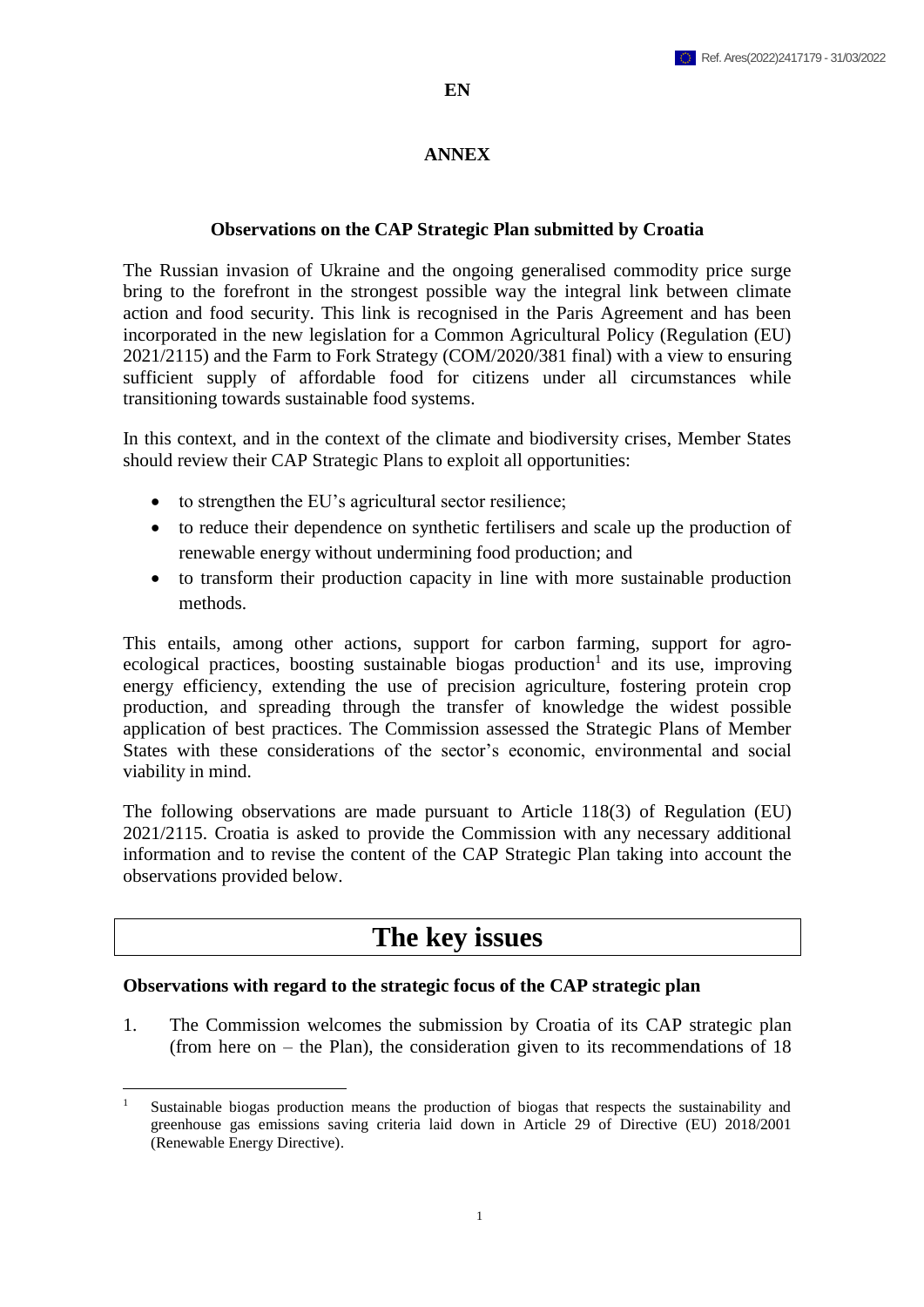December 2020 (SWD/2020/384), and the exchanges in the framework of the structured dialogue leading up to its submission. The Commission takes note of the public consultations conducted in preparing the Plan and invites Croatia to strengthen the partnership principle during the implementation phase.

- 2. The Commission welcomes certain strategic decisions, e.g. the increase in the budget for some interventions such as knowledge and innovation as compared to the previous programming period or animal welfare that takes into consideration the new trends and consumer demands related to the protection of livestock. These are positive steps in order to advance towards a more knowledge-based agricultural model as well as adapting to the new societal demands.
- 3. However, the Commission considers that the Plan requires a stronger strategic focus that would allow a more effective and efficient use of the resources: first of all, the Plan lacks clarity and coherence of the strategic elements underpinning the choice and design of the proposed interventions; at the same time, the Commission considers that stronger efforts are needed regarding a fairer distribution and more efficient targeting of direct payment and that the Plan lacks sufficient ambition for the environmental and climate-related objectives; the Croatian Plan also requires higher ambition in terms of digitalisation and deployment of fast broadband in rural areas.
- 4. The Commission recalls the importance of the targets set for result indicators as a key tool to assess the ambition of the Plan and monitor its progress. The Commission requests Croatia to revise the proposed target values, by improving their accuracy and taking into account all the relevant interventions, and by defining an adequate ambition level in line with the identified needs.

#### **Observations with regard to the fostering of a smart, competitive, resilient and diversified agricultural sector that ensures long-term food security**

- 5. The Plan contributes only partially to this general objective and the Commission has doubts as to the expected effectiveness of the proposed intervention strategy with regard to resilience, competitiveness and the position of farmers in the value chain.
- 6. On the basis of the information provided in the Plan and considering the important needs identified, the Commission considers that the ambition as regards the fairer and more efficient and effective targeting of distribution of direct payments could be further improved, in particular as regards the targeting by improving the design chosen for the redistributive payment. Croatia is therefore invited to reassess its redistribution strategy and to complement explanations received so far, in particular by a quantitative analysis of the combined effects of all proposed income support tools on redistribution. This will allow the Commission to fully assess whether the aim of fairer distribution and more efficient and effective targeting of direct payments is addressed in a sufficient manner by the Plan.
- 7. According to the Strategic statement the income of Croatian farmers lays significantly below the average of the entire economy. Croatia is invited to provide more information on how it is addressing numerous challenges at national level (e.g. farmers' access to land and capital, better conditions for land transfer between generations) to ensure efficiency of the Plan interventions aimed at less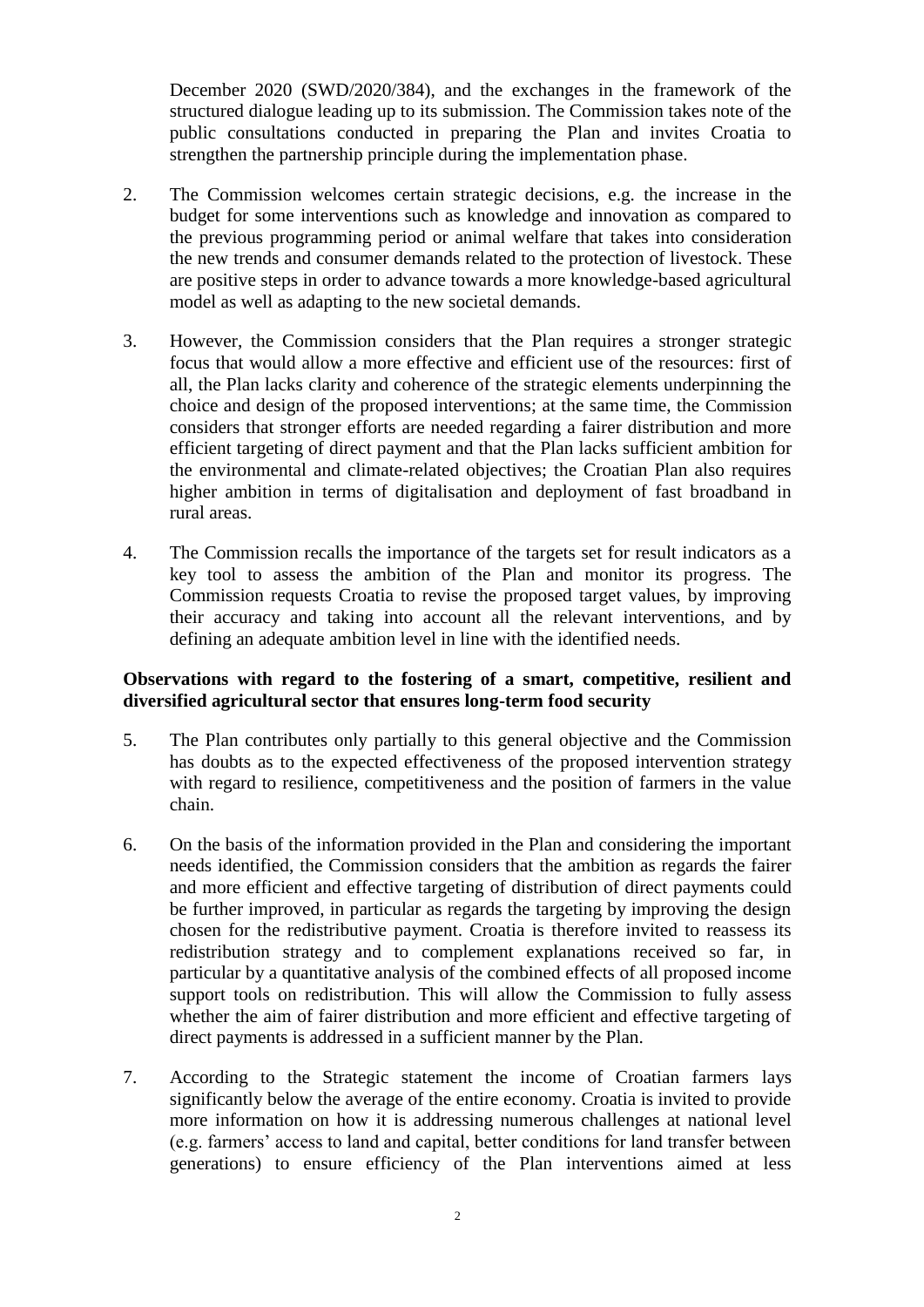dependence on food imports, higher income of Croatian farmers and the young farm managers in particular.

- 8. Croatia aims at strengthening the position of primary producers in the value chain and shifting towards products with higher value added. However, there are no sectoral interventions in other sectors than the mandatory ones, i.e. fruits & vegetables (F&V), apiculture and wine. Croatia is invited to consider if this approach is coherent with the identified needs to increase productivity and effectiveness.
- 9. In light of the Russian war on Ukraine, the Commission urges Croatia to consider interventions that will help reduce dependence on fossil fuels and other externally sourced inputs to preserve the production capacity and viability of farms.

#### **Observations with regard to the support for and strengthening of environmental protection, including biodiversity, and climate action and to contribute to achieving the environmental and climate-related objectives of the Union, including its commitments under the Paris Agreement**

- 10. The Plan contributes only partially to this general objective and the Commission has doubts as to the expected effectiveness of the proposed intervention strategy.
- 11. Croatia is requested to undertake a number of key changes to strengthen its contribution to environmental and climate-related objectives using qualitative and quantitative elements such as financial allocation and indicators. These changes relate to observations concerning conditionality, eco-schemes and rural development (RD) interventions, which will have to be addressed in order to deliver on increased ambition with regard to environmental and climate-related objectives as required by Article 105 of the SPR. At the same time, Croatia is invited to ensure coherence with key pieces of EU environmental and climate legislation (Directive 2000/60/EC (Water Framework Directive (WFD)), Directive 2009/147/EC (Birds Directive), Directive 92/43/EEC (Habitats Directive), Directive 91/676/EEC (Nitrates Directive), Directive (EU) 2016/2284 (NEC Directive) and Directive 2008/50/EC (Ambient Air Quality Directive) listed in Annex XIII of Regulation (EU) 2021/2115 (Strategic Plan Regulation - SPR).
- 12. The Plan does make a link between the need to decrease agricultural emissions and enhance land-based carbon sequestration and the contribution to the climate targets and objectives under the current Effort Sharing and LULUCF Regulations. However, the Plan should be amended to provide sufficient justification as regards this ambition, instead of staying mainly at the minimum levels of the previous period.
- 13. In this context, Croatia is strongly encouraged to take into account the future national targets of the Effort Sharing Regulation and the LULUCF Regulation (which are currently under consideration by the co-legislators) in view of the legal requirement to review the Plan after their application.
- 14. The Commission requests Croatia to clarify and, if necessary, amend certain Good agricultural and environmental conditions (GAEC) so they fully comply with the regulatory framework. Also, the environment and climate related interventions under Pillar I and Pillar II will need to be better linked to the needs and objectives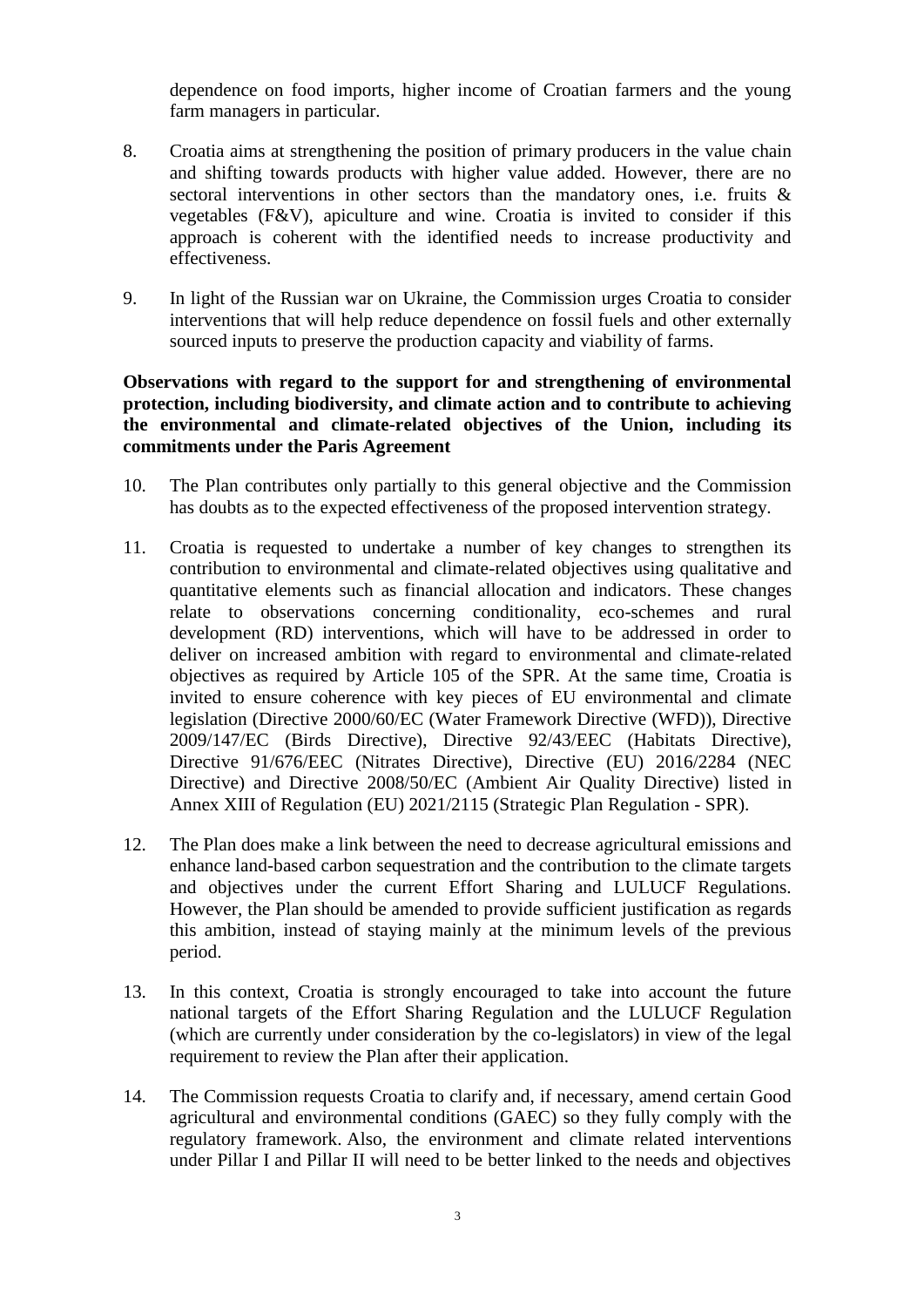as some indicators related to key issues show insufficient ambition and some important indicators are missing.

- 15. Croatia is requested to explain how the Plan addresses needs, contributes to and is coherent with the River Basin Management Plan (RBMP), also considering measures beyond irrigation, such as natural water retention and measures to reduce crop water demand.
- 16. The Commission holds the view that it is unlikely that the proposed interventions will lead to an effective contribution to the achievement of the specific objectives of Annex XIII legislation. The proposed eco-schemes and RD interventions will need to better address some of the pressing needs related to biodiversity, diffuse agricultural pollution, hydro-morphological pressures, desertification and salinisation, nutrient losses, low humus content and air pollutant emissions and emissions from enteric fermentation from agriculture, as well as the need to increase CO2 removals and resilience of agriculture and forestry to climate change. Croatia is invited to revise the adequacy of the planned interventions and the allocated budget with a view to achieving sufficient impacts. This is particularly acute for biodiversity and nature, which is of particular concern given the rich natural capital of Croatia. Croatia is encouraged to also consider result-based approaches to addressing these challenges.
- 17. Croatia is requested to take better account of the Prioritised Action Framework (PAF) and further align the proposed interventions with it.
- 18. The Commission welcomes the intervention aimed to preserve forests in Natura 2000 areas where careful targeting is needed given the low level of the allocated budget. Moreover, Croatia is invited to consider climate and environmentally friendly forest and agro-forest practices, forest fire prevention and mitigation, payments for forest ecosystem services, etc.
- 19. Croatia is invited to better elaborate the strategic approach concerning a sustainable livestock sector by explaining how the different elements of the Plan come together into a coherent picture which takes into account climate and environmental related aspects as well as competitiveness and market potential.
- 20. The Commission strongly encourages Croatia to fully benefit from possibilities for CAP interventions by using them to increase sustainable domestic generation of renewable energy, including biogas, thereby strengthening what has already been programmed in their National Energy and Climate Plan. Moreover, the Commission calls on Croatia to strengthen the interventions that improve nutrient use efficiency, facilitate circular approaches to nutrient use including organic fertilising as well as further reduce energy consumption.

#### **Observations with regard to the strengthening of the socio-economic fabric of rural areas**

21. The Commission has doubts about the potential of the Plan for contributing to the general objective of strengthening the socio-economic fabric of rural areas. At the same time, the Commission welcomes the efforts made by Croatia to attract and sustain young farmers in agricultural business, to improve their business and financial skills and provide for access to finance via financial instruments.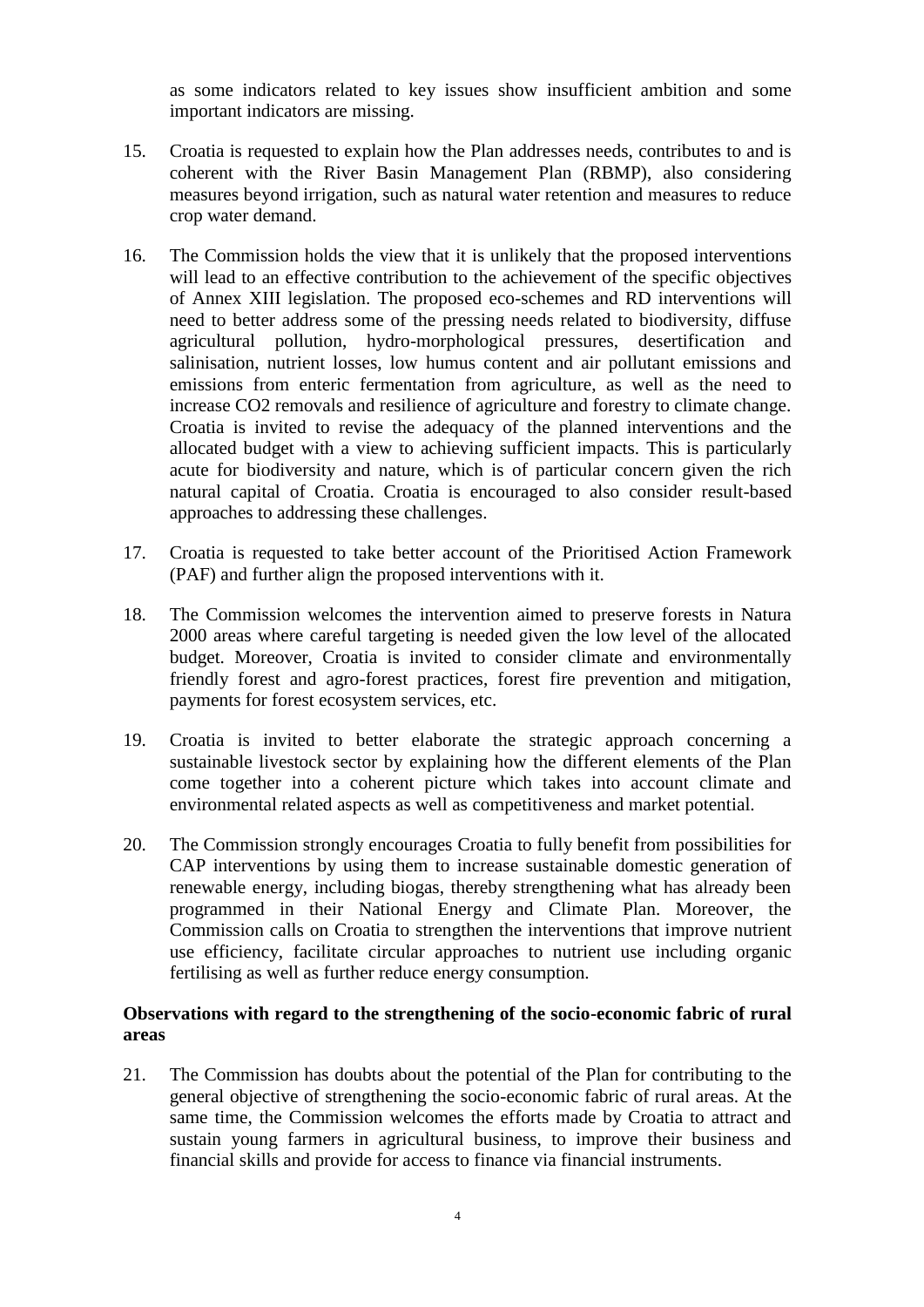- 22. Support for rural areas beyond agriculture and the coordination of EU funding instruments is key to the EU's social and territorial cohesion. This should be reflected in the Plan. More information should be provided on how Croatia will address these needs with national or other EU funding sources and how this funding is coordinated with funding from the Plan.
- 23. Despite very significant needs identified with regard to the socio-economic context of Croatian rural areas (improved infrastructure, diversification of agricultural production, agro-tourism, bio-economy, social inclusion, services, etc.), the proposed interventions seem to only partially address them. The Commission invites Croatia to better explain how, and if, these needs are addressed under the Plan, mainly relying on LEADER, as well as other funding instruments. Croatia should also consider to increase the funding for the relevant CAP interventions and explore other (non-LEADER) interventions. In this context, Croatia is requested to enhance the ambition with regard to job creation aspects in various interventions of the Plan.
- 24. The Commission is concerned about the low level of commitment in the Croatian Plan to promoting gender equality and improving the participation of women in farming. The Commission encourages Croatia to consider addressing this objective by justified and proportionate measures.

#### **Observations with regard to fostering and sharing of knowledge, innovation and digitalisation in agriculture and rural areas**

25. The Commission considers that the Plan provides insufficient information, starting with the analysis of strengths, weaknesses, opportunities and threats (SWOT), to allow for a thorough assessment of Croatia's strategy for knowledge, innovation and digitalisation. The Commission therefore requests Croatia to develop a clear and comprehensive strategic approach for Agricultural Knowledge and Innovation Systems (AKIS) and digitalisation, covering agriculture and food production as well as topics such as energy efficiency, the application of climate change mitigation measures, forest protection, etc. in line with the assessment of needs.

## **Other issues**

- 26. Croatia is requested to revise the sections related to "Identification of needs" and "Intervention logic" under the specific objectives so as to define needs in a clearer and more consistent way and to better present interrelations and linkages between the different elements. The quality of the intervention strategy for specific objectives 4-6 and 9 in particular would benefit from improvements. To this end, structuring the paragraphs around the identified needs and then specify which interventions are supposed to address which needs should be considered. For better legibility, the use of codes attributed to needs and interventions is also preferable.
- 27. Equal treatment of public and private entities with regard to access to the interventions of the Plan should be ensured in line with the comments under 'Detailed observations' of the Observation letter.

#### **Information with regard to the contribution to and consistency with Green Deal targets**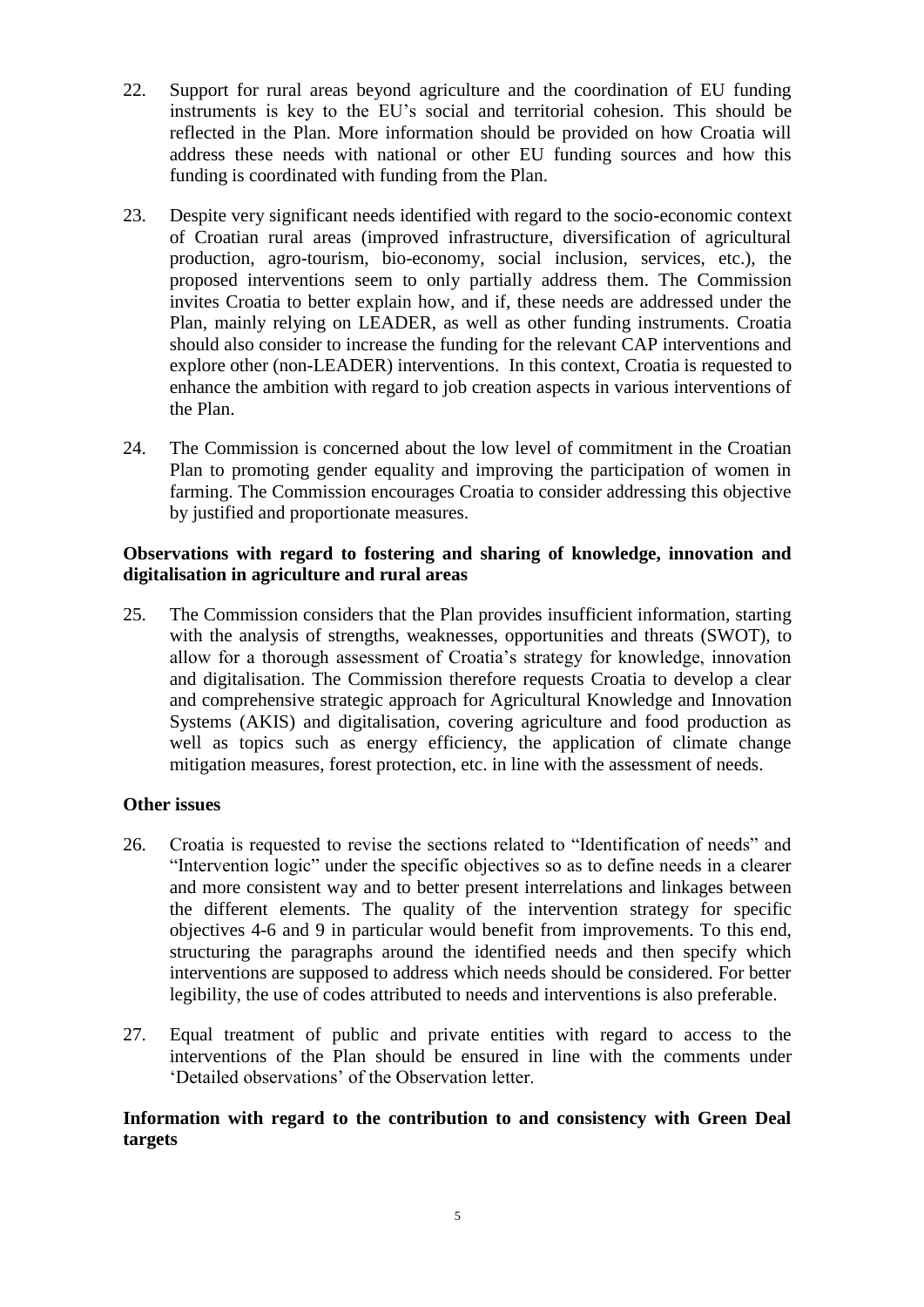- 28. Croatia is requested to quantify national values for the respective EU Green Deal targets, and to provide sufficient explanations on how the Plan will contribute to the achievement of these targets.
- 29. The Commission welcomes the fact that the Plan aims to increase the Croatian agricultural area under organic farming. However, Croatia is invited to explore the scope for further increasing the level of ambition and revising the national target of 12% of the area under organic farming by 2030 upward to contribute more significantly to the common target of 25%. In this context, both supply and demand for organic products should be stimulated, greater efforts could be put into reinforcing the entire value chain, boost demand and ensure consumer trust for organic products.
- 30. The Commission welcomes the information provided by Croatia concerning the contribution to the targets on antibiotic use reduction and land with high diversity landscape features. As regards antibiotic reduction, it invites Croatia to sustain its efforts. In addition, Croatia is invited to significantly increase the share of landscape features to reach 10%. Whereas the Plan includes some measures to promote landscape features, a detailed analysis of the expected results is needed.
- 31. Based on the analysis of needs included in the Plan, the Commission asks Croatia to significantly step up the level of ambition with respect to nutrient loss and sustainable use of pesticides and to set ambitious targets.
- 32. Croatia identifies a 778 million EUR investment gap in order to achieve full fast broadband coverage of rural areas. However, various details are missing in the Plan on the intervention strategy of the National Broadband Development Plan such as calendar of milestones, targets, and complementarities with other funding instruments (e.g. Recovery and Resilience Facility - from here on - RRF). Croatia is therefore invited to strengthen the Plan, in coherence with the observations provided under 'Detailed observations' of this letter.

# **Detailed observations**

#### **1. STRATEGIC ASSESSMENT**

#### **1.1. To foster a smart, competitive, resilient and diversified agricultural sector ensuring long term food security**

#### *1.1.1. Strategic assessment of Specific Objective 1*

- 33. Croatia is invited to update the SWOT for this specific objective with data on regional differences as regards the intensity of agricultural production, use of inputs, and livestock management.
- 34. In line with the comments made in Part 'Key issues' of this letter concerning the aim of fairer distribution and more effective and efficient targeting of direct payments: the corresponding overview should not only indicate that the redistributive needs have been addressed, but also demonstrate that they have been addressed sufficiently. To justify the sufficiency of the strategy and the consistency of all income support tools, Croatia is requested to provide a quantitative analysis showing the combined effects of all relevant income support tools on direct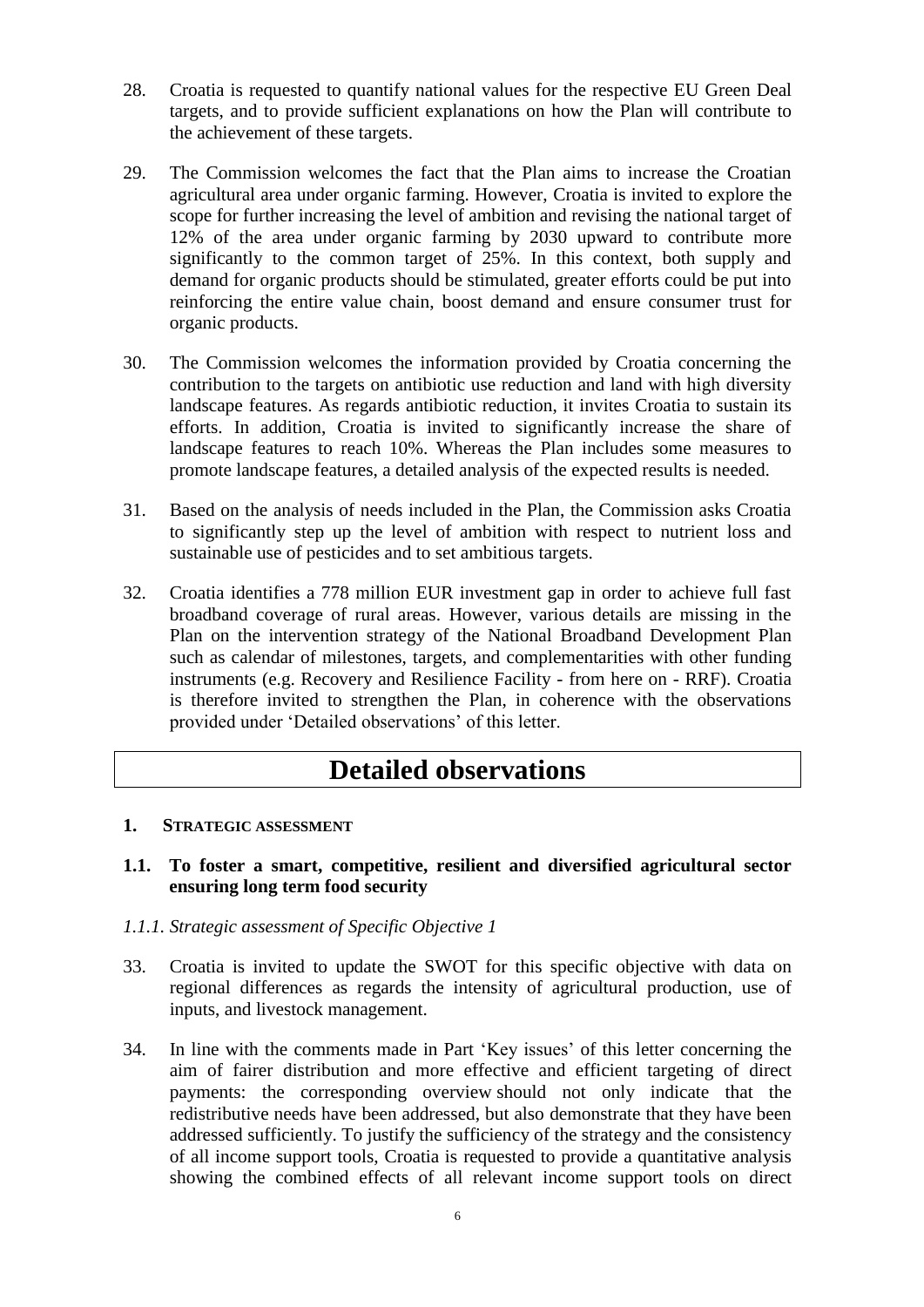payment per hectare and income per work unit by physical size (e.g. using Farm Accountancy Data Network, from here on FADN).

- 35. The Plan does not provide sufficient explanations on the redistributive strategy towards small farms e.g. minimum requirements, payments for small farms and others. Croatia is invited to update the Plan accordingly.
- 36. Croatia is also invited to explain why degressivity and capping are not part of the redistributive strategy.
- 37. Stakeholders have repeatedly drawn the attention of the Commission to the specificities of farming and pastures in karst areas and their specific needs. Croatia is invited to consider providing information such as the eligibility of karst areas for basic income support or other type of support under the CAP, analysis of the comparative income needs of such farms in the SWOT, or any other information considered relevant.
- 38. According to the Strategic statement the income of Croatian farmers lies significantly below the average of the entire economy. Croatia is invited to provide more information on how it is addressing numerous challenges at national level (e.g. farmers' access to land and capital, better conditions for land transfer between generations) to ensure efficiency of the Plan interventions aimed at higher income of Croatian farmers and the young farm managers in particular.
- *1.1.2. Strategic assessment of Specific Objective 2*
- 39. The SWOT indicates a reduced number of available workforce as a weakness. The Plan does not, however, include actions to address this challenge. Croatia is invited to explain whether it foresees measures to cope with this challenge in or outside the Plan.
- 40. As regards wine, for all the types of intervention selected, Croatia should better substantiate how the objective to enhance market orientation and increase farm competitiveness would be implemented and what exactly modernisation of equipment and technological processes would involve.
- 41. The SWOT on the forestry sector points to a low level of technological development and insufficient investments in forestry research. The Commission invites Croatia to consider mentioning exchange and cooperation with more experienced Member States as an opportunity followed by concrete actions proposed in the intervention logic such as the inclusion of the forestry sector into European Innovation Partnership operational groups (from here on EIP OGs), cooperation projects under LEADER, knowledge transfer and advisory services, networking and others.
- 42. In order to address efficiently difficulties and improve the competitiveness and sustainability of the sector and to avoid that the proposed Coupled Income Support (CIS) interventions lead to a deterioration of the environmental and climate situation (e.g. resulting from intensification of livestock farming), Croatia is requested to clarify the interplay between CIS and other support decisions under the Plan and to improve, if relevant, the CIS interventions' targeting (e.g. eligibility conditions for specific types of farming within a sector and CIS adapted to different local context).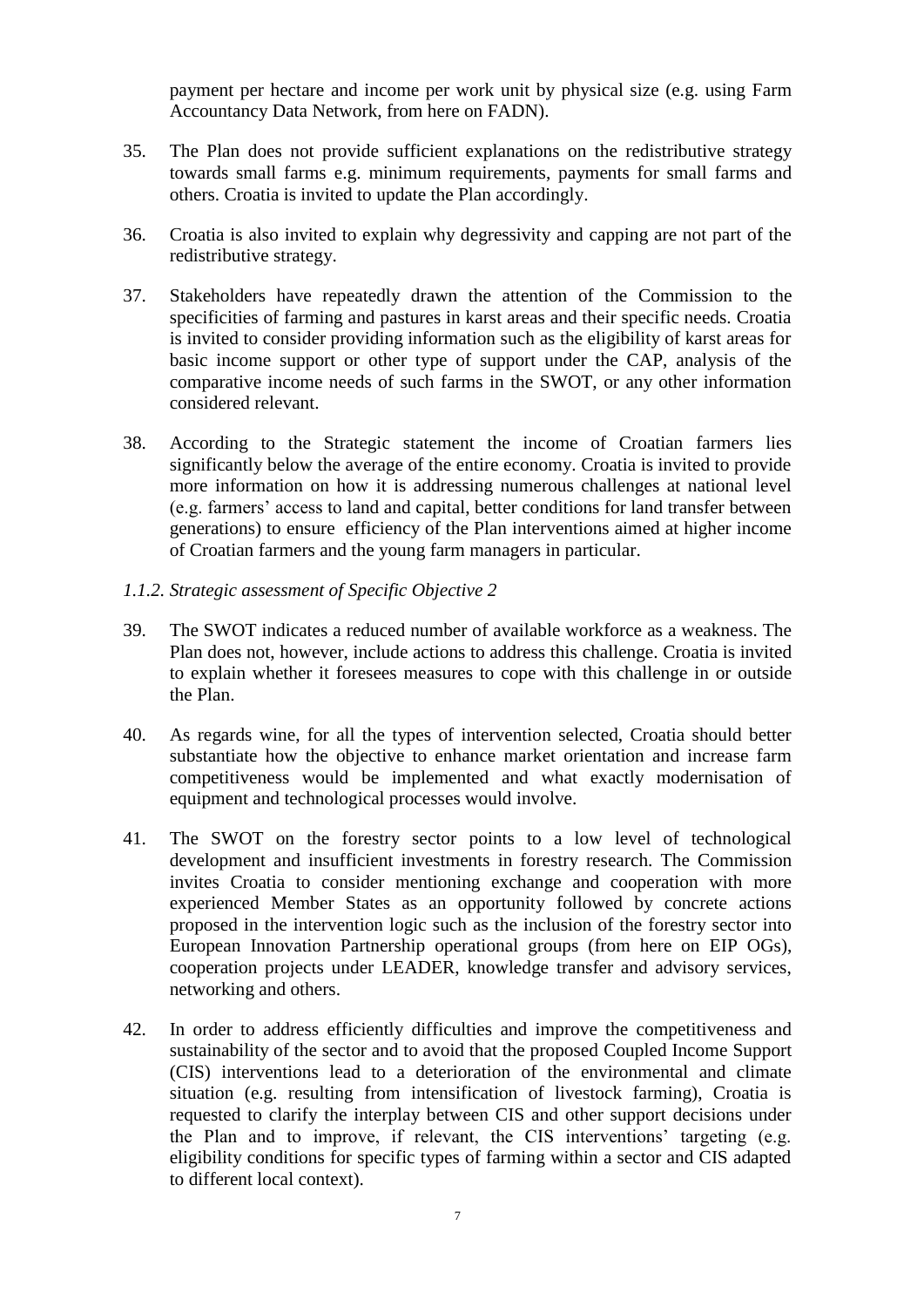#### *1.1.3. Strategic assessment of Specific Objective 3*

- 43. The Commission considers that the Plan will address only partially the need to help the primary sector to strengthen its position in the value chain. The Plan proposes a Rural Development (RD) intervention to stimulate cooperation between producers but no interventions beyond the sectors of F&V, apiculture and wine. Croatia is invited to consider if this approach is coherent with the identified needs to increase productivity and effectiveness.
- 44. Croatia should explain the articulation between quality schemes managed under CAP and those managed at national level such as 'Proven quality' in terms of products covered, current advancement of registration procedures, success amongst Croatian farmers, etc.
- 45. Concerning short supply chains, Croatia is invited to explain the synergies and complementarities of support given under Article 77 of the SPR with national initiatives such as the e-commerce platform tržnica.hr.
- 46. Croatia is asked to indicate complementarities, synergies and demarcation of SO3 interventions with other interventions in the Plan, particularly CIS and sectoral interventions, as well as with actions planned under the Croatian Recovery and Resilience Plan (RRP), in particular in the F&V sector.
- 47. Under point '2.1.SO3.1.4 Threats' of the Plan, Croatia refers to the imports of wine grapes from the Republic of North Macedonia, due to lower price. It should be noted that grapes coming from non-EU countries may not be turned into grapevine products or added to such products in the territory of the Union pursuant to point 5 of Section B of Part II of Annex VIII of Regulation (EU) No 1308/2013. Clarification is sought on this point.
- *1.1.4. Specific strategic focus*

Coupled Income Support and Water Framework Directive

48. With regard to section 3.3, Croatia is invited to better elaborate how the specific design of the Croatian CIS interventions is consistent with Directive 2000/60/EC (Water Framework Directive, from here on WFD). Croatia should elaborate on how river-basin management challenges are being taken into account, in particular for interventions targeting sectors operating in regions within which the "good ecological status" as per the WDF has not yet been achieved and/or at risk.

#### Risk management

49. Agricultural risk management tools may address the growing risks that the changing climate represents in agriculture. Croatia is invited to consider incentives for farmers to take proactive measures reducing their vulnerability and increasing their adaptive capacity to climate change. With regard to section 3.6, Croatia is invited to strengthen the description by providing quantitative information such as the number of insured farmers, better distinguishing between risk and crisis management tools and by strengthening the delimitation of tools so as to avoid overlaps. Moreover, Croatia is invited to explain whether additional or innovative solutions (e.g. mutual funds beyond F&V sector) have been explored against a dynamically evolving risk management context.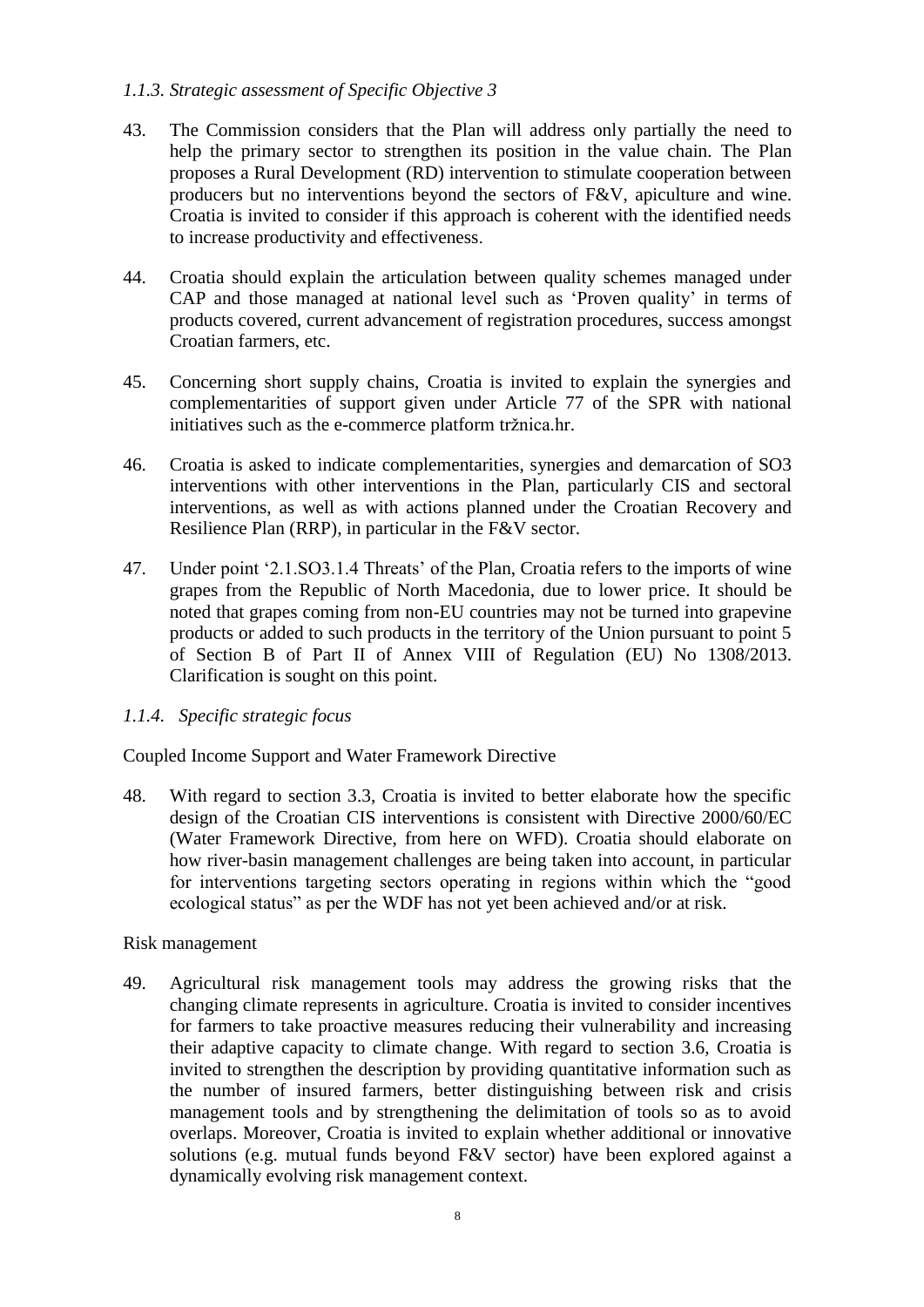- 50. Although the prevention of floods is highlighted in the strategic statement, there are no measures on floods in the interventions proposed in the Plan. Croatia is invited to explain this inconsistency or strengthen the attention given to flood risk management in the Plan.
- 51. As regards the result indicator R.5 and considering the fact that the CAP risk management tools remain the main instruments for managing risks in agriculture, the Commission considers the target value of 6,69% relatively modest and invites Croatia to reinforce this value and to adapt the (mix of) interventions contributing thereto accordingly.
- **1.2. To support and strengthen environmental protection, including biodiversity, and climatic action and to contribute to achieving the environmental and climate-related objectives of the Union including its commitments under the Paris Agreement**
- *1.2.1. Strategic assessment of Specific Objective 4*
- 52. The Plan indicates there is a trend towards reducing greenhouse gas (GHG) emissions from agriculture. However, the emissions have instead rather remained stable since 2005. Croatia is invited to correct the interpretation of its agriculture emission trend and provide an estimate of the mitigation potential under the concerned interventions.
- 53. The Plan lacks a strategic reflection on the increase in GHG emissions linked to soil management, which are the main source of GHG emissions in agriculture. In this respect, the need for improvement of mineral and organic fertiliser application methods (e.g. precision agriculture) should be addressed appropriately, thereby also maximising co-benefits with air quality objectives.
- 54. The climate mitigation needs related to livestock production are only partly addressed in the Plan. Reduction of emissions from enteric fermentation in line with the EU strategy to reduce methane emissions, including measures for changes in diet of cattle and pigs and the composition of animal feed, improvement of breeding program should be adequately addressed in the intervention strategy.
- 55. The Plan should also address the issue of low water retention of soils and low humus content in relation to which the use of agricultural practices contributing to better carbon sequestration needs to be improved. Furthermore, Croatia is invited to provide more information concerning the implementation of carbon sequestration measures, including the promotion of carbon assessment tools.
- 56. Croatia is invited to provide more information on the role of wetlands and their cultivation status as regards their protection and carbon sink potential and their management and use.
- 57. The explanation of the decline in GHG removals under Land Use, Land-Use Change and Forestry (LULUCF) for the 2010-2018 period requires a justification contemporary with the period in question. Since carbon sequestration capacity of forests has been decreasing, needs to increase the carbon uptake of forests should be linked to SO4. Current target values set for forestry interventions suggest a modest impact on climate mitigation and adaptation and should be strengthened, including afforestation.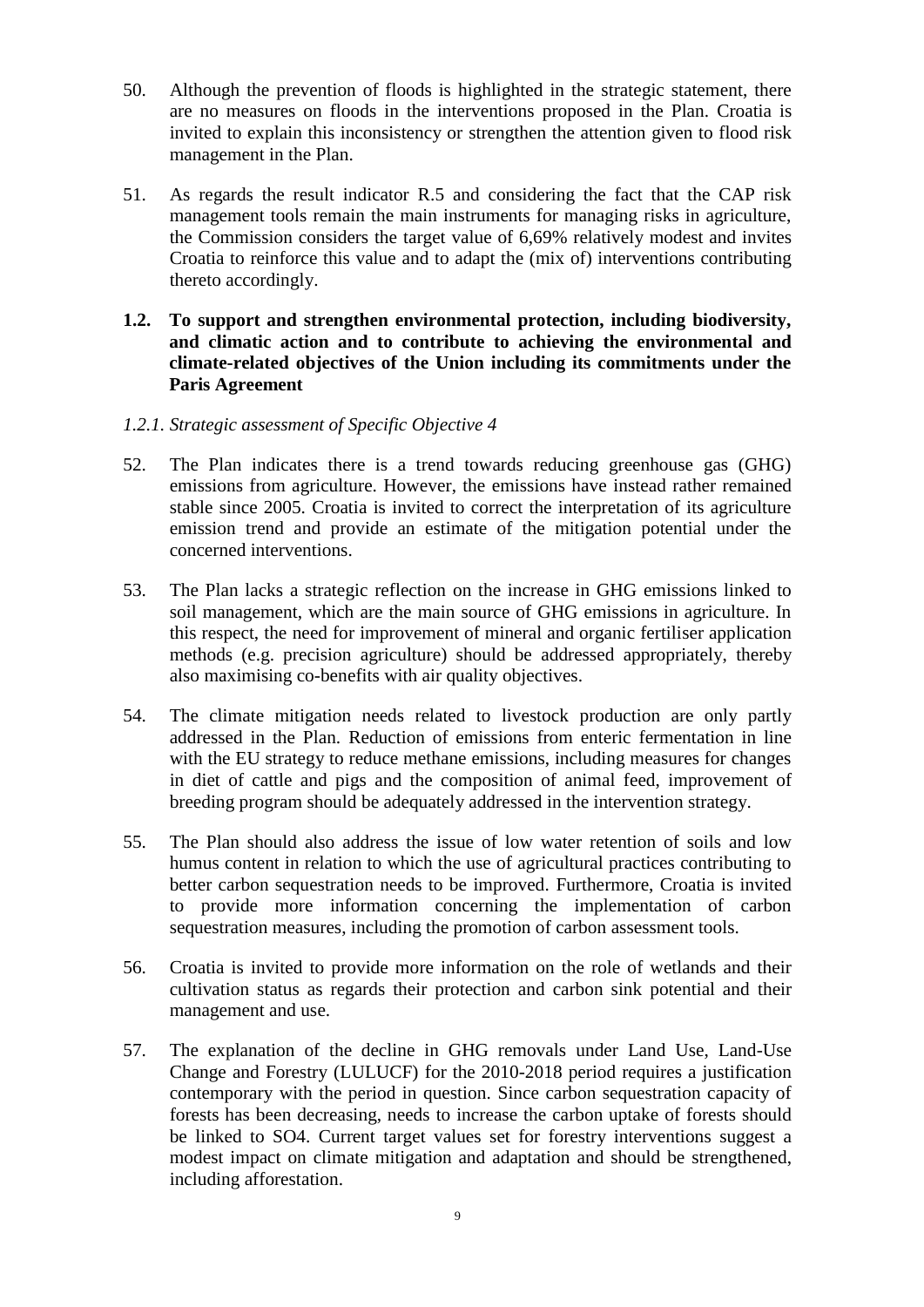- 58. On climate change adaptation, the Plan shows significant gaps in identifying climate needs to increase resilience of agriculture and forestry to climate change, in particular needs for specific biogeographical regions or farm sectors, awareness raising, forest fire and flood prevention, etc. The intervention strategy should address these aspects.
- 59. Although at the moment most groundwater bodies are in good quantitative status, the Plan states as a threat that "Croatia is not rich in longer-term water reserves". In this respect, Croatia is asked to elaborate further how the needs identified with respect to water quantity / abstraction pressures from agriculture (also possible future pressures) will be addressed and how the Plan will contribute to the RBMP and objectives of the WFD. Croatia is asked to specify what interventions beyond irrigation are envisaged, e.g. natural water retention measures, measures to reduce demand, advice, etc., which needs to be consistent with need 9 and in line with the Croatian strategy for climate change adaptation.
- 60. With regard to opportunity to increasing the utilisation of forest biomass potential, it should be ensured that the utilisation of forest biomass is in line with sustainable forest management. Moreover, increased wood extraction should respect the requirements of the Habitats and Renewable Energy Directives. In this respect, it should be noted that promotion of biomass combustion must be accompanied by sufficient safeguards to ensure the absence of negative impacts on air quality.
- 61. The Plan broadly covers the objectives set in the national energy and climate plan (NECP) regarding renewable energy and energy efficiency in the agricultural sector by envisaging support to projects aimed at the energy exploitation of postharvest residues /biomass and organic fertiliser. However, R.15 linked to this intervention is very low and should be strengthened.
- 62. The intervention logic should appropriately address the need for reducing energy consumption in agriculture through energy efficiency.
- 63. Croatia is strongly encouraged to revise its Plan in order to take into account the national targets that would be laid down in the revised Regulation (EU) 2018/842 (Effort Sharing Regulation) and Regulation (EU) 2018/841 (LULUCF Regulation), Directive 2012/27/EU (Energy Efficiency Directive) and Renewable Energy Directive, as well as ensure consistency with the NECP.
- 64. Croatia is invited to provide information on the contribution of rural areas to achieving climate change targets in the context of Specific Objective 4, e.g. green mobility, energy efficient building renovation or construction.
- *1.2.2. Strategic assessment of Specific Objective 5*
- 65. Diffuse pollution from agriculture as the most significant pressure on water bodies (and potentially a precursor or co-factor in GHG emissions), especially in the continental part of the country lying in the Danube River Basin, is not addressed in the Plan. Croatia should include in weaknesses that diffused agricultural pollution is the main pressure on both surface and groundwater. Furthermore, the risk of eutrophication should be assessed in the SWOT, as well as the overall risk of not achieving the objectives of the WFD by 2027.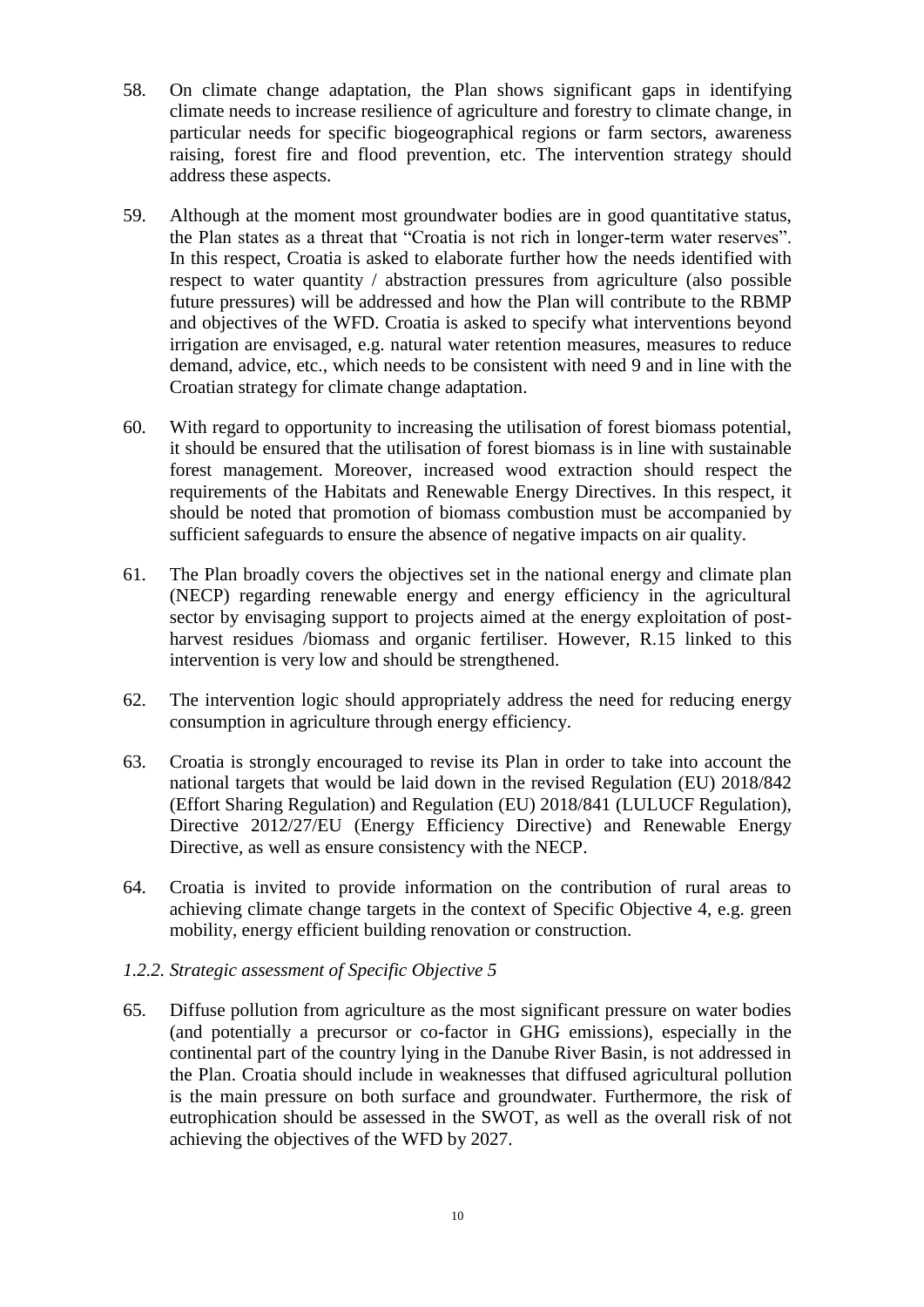- 66. Croatia should consider the analysis performed under the  $3<sup>rd</sup>$  RBMP when available in the intervention logic.
- 67. The intervention strategy for Specific Objective 5 should include more detailed information concerning interventions foreseen to reduce nutrient losses and pesticides. Especially the lack of promotion of precision farming technologies and integrated nutrient management strategies (e.g. better manure and livestock management) should be addressed, as the actions included in the Plan do not seem to sufficiently address the current issues related to nutrient losses, manure management and to pollution from agriculture. In this context, Croatia is invited to elaborate its approach on integrated pest management (hereafter IPM) as key element to reduce pesticide use.
- 68. Croatia is invited to provide information on how the target values for R.19, R.22 and R.24 will contribute to achieving need 9. In this context, the planned values for R.22 and R.24 (14.22% and 1.26% respectively) raise strong doubts whether the Plan will sufficiently cover water bodies affected by diffuse agricultural pollution (57% of surface waters) and make a significant contribution to reduce chemical pesticides use. Furthermore, Croatia is invited to establish a link between need 9 and result indicators related to water use, e.g. R.21, R.23, and R.25, possibly R.27 and R.28.
- 69. In relation to existing irrigation infrastructure the SWOT summary says that it is dominated by individual, uncontrolled, dispersed and irrational ways of using water in agriculture. Improvement of existing installations to make them more efficient should be addressed appropriately in the context of Specific Objective 5.
- 70. As regards air pollution emissions, the overall proposed approach in the intervention strategy seems insufficient in the light of the need to continue reducing ammonia emissions and air pollution in Croatia. Appropriate interventions to contribute substantively to air quality improvements (but also methane strategy) and a link to R.20 should be established.
- 71. The Commission encourages Croatia to explain the links with the Best Available Techniques (BAT) conclusions including BAT-associated emission level (BAT-AEL) notably in the context of reduce emissions of pollutants from installations (e.g. ammonia) but also to appropriately address manure land spreading, on farm processing of manure, slurry storage and water and energy efficiency. The observation is also to be considered in the context of Specific Objective 4.
- 72. The SWOT summary does not address hydro-morphological pressures and also fails to acknowledge the impact of climate change on soils through increased erosion by wind and water. This should be appropriately reflected in the intervention strategy.
- 73. Currently, only two national strategies (climate change adaptation; low carbon development) and one plan (NECP) are mentioned, without reference to the legislative instruments. A clearer reference to the respective legislative instruments (e.g. WFD, NEC Directive) and the national plans (e.g. RBMP, National Air Pollution Control Programme) and the Plan's contribution to those should be established.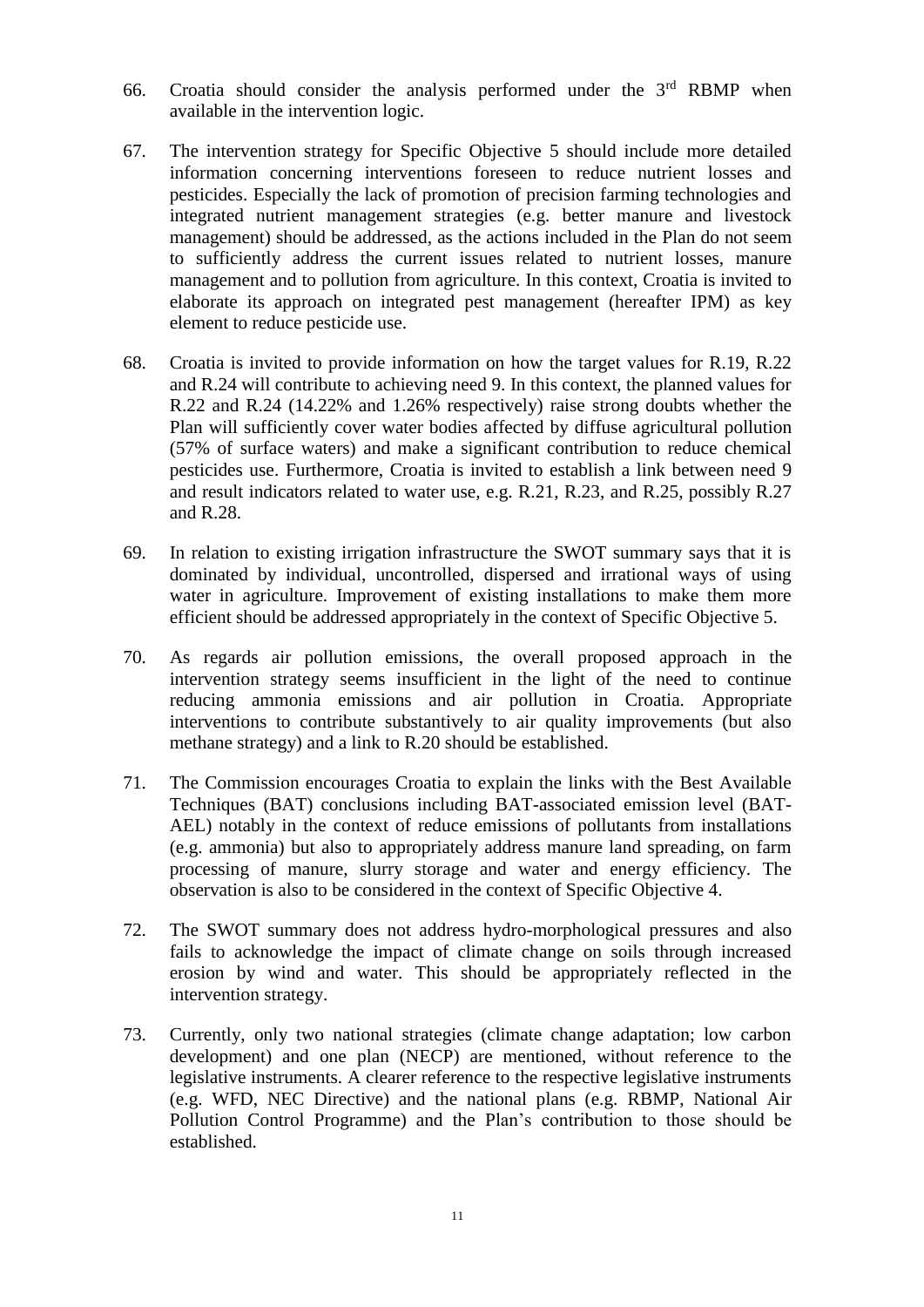- 74. The planned number of participants to benefit from advice, training, knowledge exchange etc. related to environmental or climate-related performance in R.28 seems rather unambitious against the planned R.1 value and should be strengthened (also relevant for Specific Objectives 4 and 6 to facilitate transition towards sustainable practices.
- 75. Croatia is invited to indicate whether the Plan presents a holistic view of the organic farming sector including not only the production (supply) but also demand side for organic products, its current state and future development opportunities.
- 76. GD target on 50% reduction of nutrient losses: The Commission notes that Croatia did not provide a national value for this target. Croatia is asked to provide sufficient information to allow assessing the consistency and expected contribution of the proposed Plan to reaching the EU target for 2030. The Commission invites Croatia to revise the Plan's intervention logic towards the sustainable management of nutrients, explaining the need for action in in this field based on the outcomes of the SWOT analyses. Croatia should clarify what relevant interventions are foreseen within and /or outside the scope of the Plan and with which expected results.
- 77. GD target on 50% reduction of the overall use and risk of chemical pesticides: The Commission takes note that that Croatia did not provide information regarding a national value for this GD target. Croatia recognises long-term sustainability challenges for agricultural producers in meeting this EU ambition, and proposes a number of ways to address this objective. Croatia is asked to provide sufficient information in the Plan to allow assessing the consistency and the contribution of the Plan to reaching the EU target for 2030. Croatia should first clarify – based on the SWOT analyses - whether the reduction of pesticides use is a recognised need at the national level to be addressed by the Plan. Croatia should then elaborate on how the proposed interventions will work together to address it providing sound justification on the expected results.
- 78. GD target on 25% of the EU's agricultural land under organic farming:

The Commission welcomes Plan's objective of 12% of the Croatian agricultural area under organic farming by 2030, which constitutes an increase over the 2019 value of 7.19%. The Commission invites Croatia to explore the scope for further increasing the level of ambition. Moreover, for R.29 the explanation should be more plausible with regard to the evolution envisaged over time, in particular how the 2024 target of 10.35% vs the 2019 level of 7.19% can be attained.

79. Croatia provided limited information on use of pesticides and IPM. All the issues seem to be addressed with mandatory training. However, it is questionable whether this would suffice to achieve significant changes and it is not clear how it will be checked and measured if that was achieved. Croatia is asked to step up efforts to fully implement IPM and to provide further details on the reduction of pesticides' use in the framework of the Green Deal and the Farm to Fork Strategy.

#### *1.2.3. Strategic assessment of Specific Objective 6*

80. Croatia is invited to clearly elaborate on the coherence and links between the SWOT, the needs, the interventions and result indicators in order to illustrate the intervention strategy for this Specific Objective.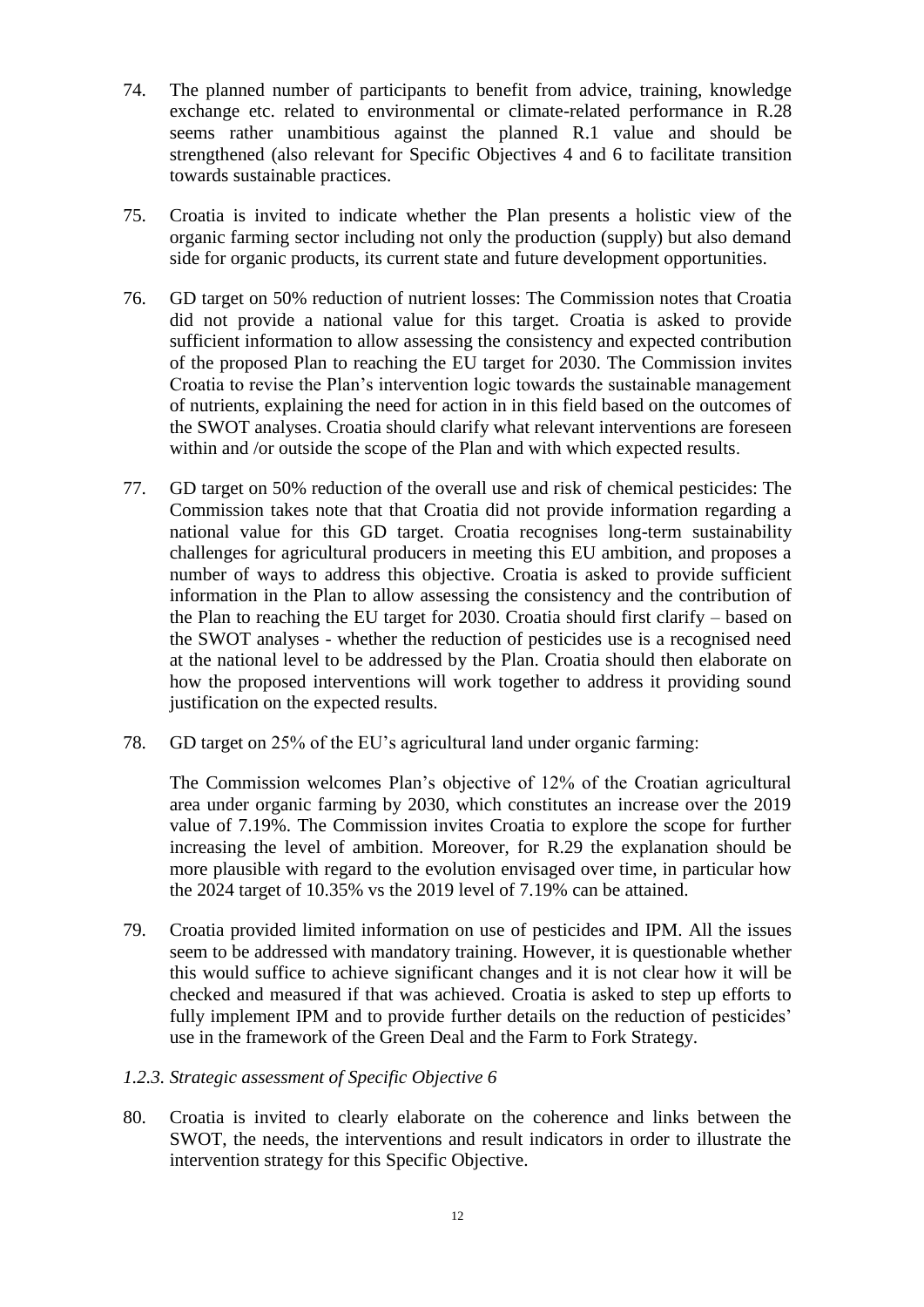- 81. SWOT analysis should be revised with regard to: missing information (e.g. organic farming, low share of landscape features, threats posed by agricultural/ forestry activity, intensive agriculture, bad conservation status of habitats and species, small surface of utilised agricultural area (UAA) covered by contracts for biodiversity, double entries between threats /weaknesses and strengths /opportunities and statement about consequences of nature protection restrictions on forest management.
- 82. Croatia is invited to consider assigning high priority to all three biodiversity needs, as they are important to demonstrate the compatibility with and contribution to EU nature legislation and the Biodiversity Strategy and GD targets. In particular need 12 (which also addresses extensive agricultural mosaics) should not remain as low priority.
- 83. Croatia is also asked to clearly explain how the different CAP interventions as well as other funding tools come together in a coherent way to reply to the identified needs.
- 84. It should be clearly outlined in the Plan how the programmed interventions will support the targets set out in the EU Biodiversity Strategy for 2030, including the 30% improvement target of species and habitats of EU importance, restoration targets linked to agriculture and reversing the decline in pollinators and addressing key drivers of pollinator decline that result from agricultural activities. Croatia is invited to include in the relevant need that the negative trend of pollinator populations should be addressed.
- 85. A clear direct link and coherence between the Specific Objective 6 needs and the relevant national planning tools, such as the PAF under the Habitats Directive, National Species Action Plans or conservation measures prescribed by relevant ordinances based on the Nature Protection Act should be built in the intervention logic. In this respect, the PAF could guide Croatia to enhance its proposals with regard to the interventions linked to the protection of biodiversity.
- 86. The reference to the national regulation on Natura 2000 should also include other species and habitats dependent on agricultural ecosystems (not only *Crex crex* and four butterfly species).
- 87. Within the interventions under Article 70, it is noted that the amount allocated to agricultural genetic resources is relatively high, compared to other measures such as environmental conservation of permanent grassland and arable land, which are needed to revert the negative trends of biodiversity loss and environmental degradation in Croatia. Croatia should provide explanations thereon.
- 88. Croatia is invited to describe synergies and complementarities with the Programme for the Environment and Climate Action (LIFE).
- 89. GD target: 10% of agricultural area under high diversity landscape features: The Commission regrets that Croatia did not provide information regarding a national value for this Green Deal target for 2030. Whereas the Plan recognises that there is scope for increasing the share of landscape features in agricultural areas and foresees a synergic use of relevant Plan interventions to increase the agricultural areas under landscape features, Croatia assigns a low priority to this end. In view of the challenges related to biodiversity, habitats and landscapes emerging from the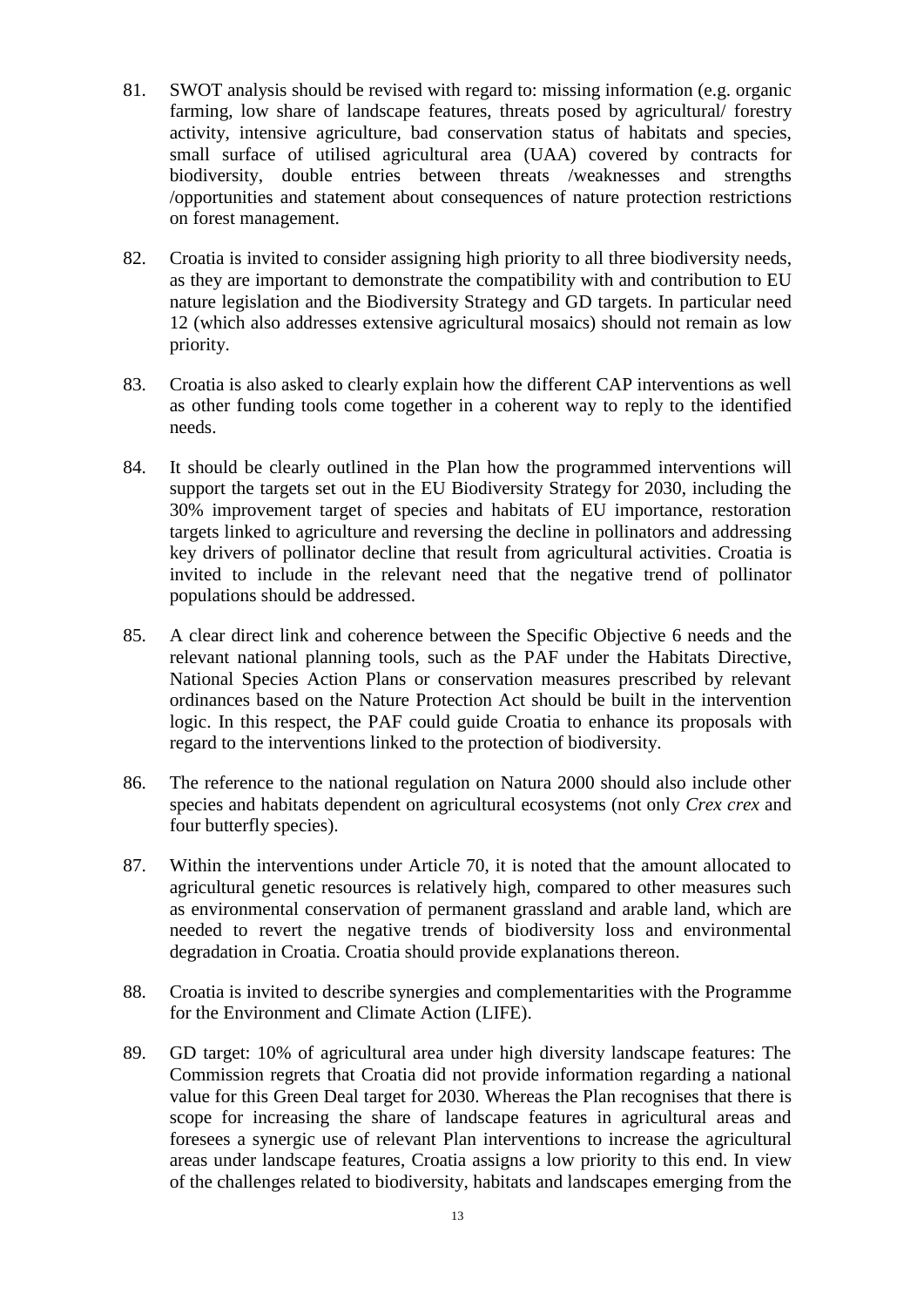SWOT analysis and in line with its recommendations, the Commission invites Croatia to reconsider the level of priority assigned by the Plan to the area of high diversity landscape features to make a significant contribution to the relevant GD target. In addition, Croatia is asked to indicate the expected impacts of the interventions on landscape features and non-productive areas as, the proposed ecoscheme includes also other productive areas.

#### *1.2.4. Specific strategic focus*

#### Green architecture

- 90. With regard to the description of the overall contribution of conditionality to the specific environmental- and climate-related objectives, the description of the applicable Statutory Management Requirement is quite detailed, while the description of some GAECs has remained fairly general. In this respect, Croatia is invited to review and complement the indications on some GAECs, especially GAECs 1 and 4.
- 91. The complementarities between the listed baselines and the interventions referred to in Articles 31 and 70 of the SPR are described in rather general terms, listing the relevant interventions and stating their general contribution to SO4, SO5 and SO6, rather than highlighting the main contributions relevant with regard to the main challenges (needs) in Croatia under the three specific objectives and the role the listed interventions are to play in addressing those challenges. Croatia is invited to clearly describe how the different building blocks of its green architecture are going to address the challenges Croatia is facing and significantly contribute to the achievement of the climate and environmental goals.

## Greater overall contribution

- 92. The Plan does not provide sufficient justification as regards a greater overall contribution to specific objectives concerning climate change, management of natural resources, and biodiversity /landscapes, compared to the 2014-2022 period. While it refers to some relevant elements, such as conditionality, SWOT, and interventions under both pillars, it does not make a proper qualitative and quantitative comparison of the 2014-2022 climate and environment performance with the expected climate and environment performance under the Plan. Croatia should explain how a higher environmental ambition shall be achieved as there seems to be a large degree of continuity as regards greening and rural development interventions.
- 93. Croatia is invited to build on the elements provided by explaining the environmental value of the different elements proposed in the Plan, in particular conditionality and interventions under both pillars (including sectoral interventions) in comparison to the 2014-2020 period, e.g. whether new interventions were introduced or existing measures were reinforced in terms of additional /stricter requirements, higher payments, inclusion of additional area or beneficiaries etc. Furthermore, Croatia is encouraged to include a comparison of quantitative elements, where possible, including output and result indicator values, and financial allocations.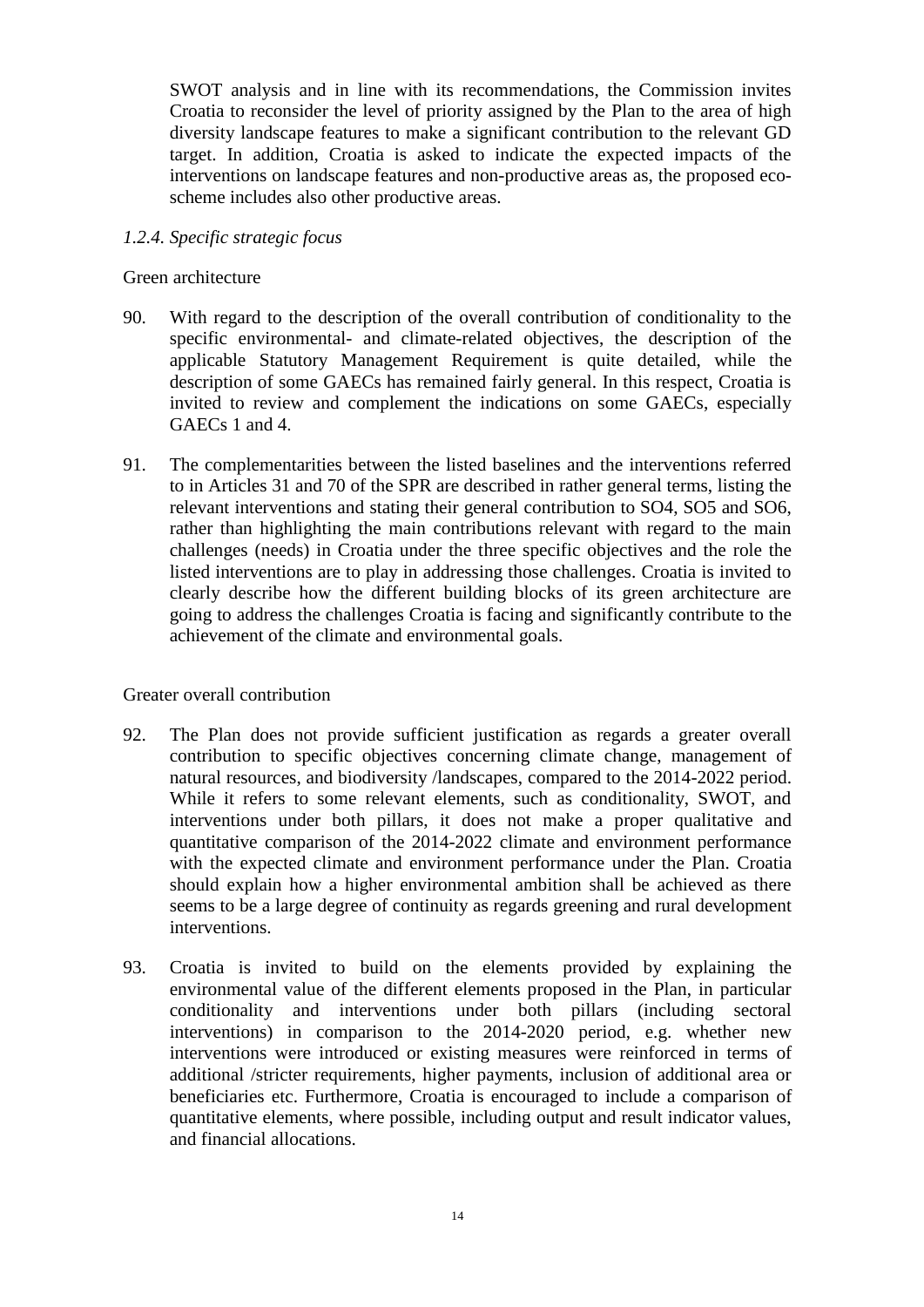#### **1.3. To strengthen the socio-economic fabric of rural areas**

#### *1.3.1. Strategic assessment of Specific Objective 7*

- 94. The main Weakness W1 in Specific Objective 7 SWOT analysis is a high share of rented area in total UAA (93.5%), e.g. in 2017 an average young farmer cultivated 23 ha of UAA out of which 21.5 ha was rented. Also, intervention logic points at difficult access to farmland and funding sources due to lack of ownership (collateral for banks) as well as 'disorderly ownership relationships'. Therefore, Croatia is invited to describe in SO7 strategy how the said weaknesses are being addressed at national level so as to increase efficiency of the Plan interventions destined to young farmers: (see list of weaknesses in the strategic assessment of Specific Objective 1).
- 95. Croatia should check the consistency between the target value for generational renewal (R.36) and the related planned output and financial envelope.
- 96. Croatia should also consolidate the intervention logic by including investments as well as knowledge transfer / advisory interventions that also contribute to Specific Objective 7.
- *1.3.2. Strategic assessment of Specific Objective 8*
- 97. The proposed Plan addresses the investments into infrastructure and services while identifying the Need 15 - Improve infrastructure in rural areas through the intervention 73.13. - Support to public infrastructure in rural areas. Croatia did not provide more detailed information on the infrastructure it intends to fund. Therefore, the Commission invites Croatia to provide more information on the intended infrastructure investments and their indicative budgetary split. It shall be clarified whether the investments will merely cover essential services (water, sanitation, energy, transport, financial services and digital communications), or whether the investments will be extended to social services (long term care for older population, persons with disabilities, health care services, educational services including kindergarten and pre-kindergarten facilities etc.).
- 98. In line with the thematic coverage of the Specific Objective 8, Croatia is asked to extend the relevant analytical and strategic sections to its situation in terms of poor employment and at risk of poverty or social exclusion for the rural population and particularly women and youth.
- 99. Although Weakness W4 points at insufficient availability of high-speed broadband in rural areas, there is neither information on the advancement of current interventions under the European Regional Development Fund - Cohesion policy (ERDF), nor indication of financial sources to support the full coverage of rural areas with high speed internet, in line with the GD target.
- 100. The need 17 'Creating new jobs by diversifying production' is given high priority. In this context, Croatia should enhance its ambition in terms of R.37 (84 new jobs supported) and proposed interventions under the Plan and put more emphasis on job creation aspects in various sectors such as forestry, business development and diversification, etc. (see also comment on calculation of jobs created under interventions aimed at young farmers). In addition, similarly to other Specific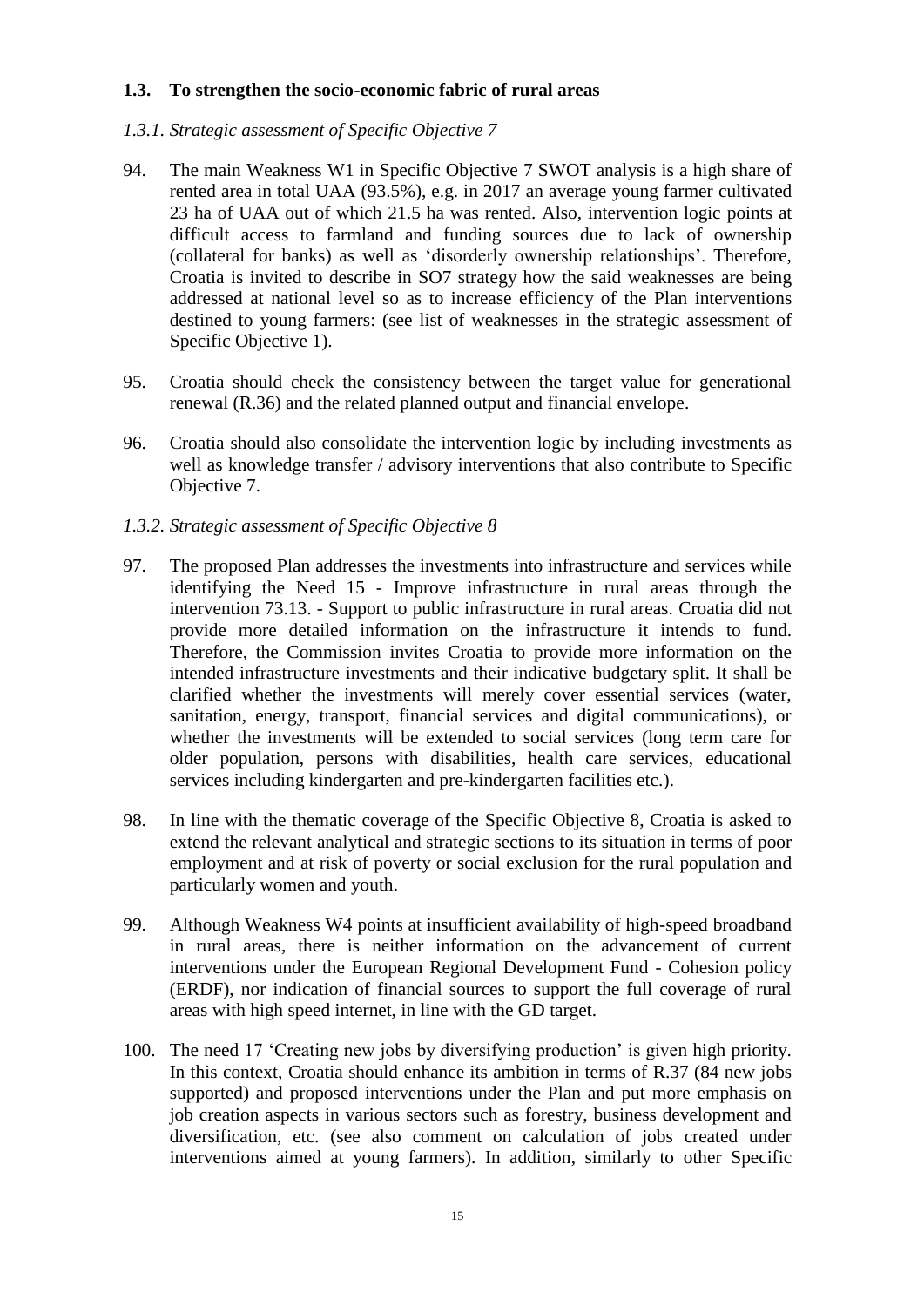Objectives (2, 3) more attention could be given to attract and accommodate the third country nationals to work in businesses operating in rural areas.

- 101. The complementarities with other programmes and sources of funding, including national programmes /strategies should be added, in particular for the identified weaknesses in rural areas which will not be targeted with Plan.
- 102. Although Croatia has identified the weakness "W3. Insufficient interest in bioeconomy projects" and the opportunity "O1. Bio-economy in order to create new "green" jobs and trigger the development of rural areas", it is not clear whether Croatia has included in the intervention logic of SO8 an intervention to improve this weakness.
- 103. Croatia is invited to focus LEADER on Specific Objective 8, and especially on areas where it brings higher added value (social innovation, Smart Villages, provision of community services, community animation, job creation, digitalisation, innovation etc.) and make full use of LEADER method to respond to a variety of needs for local development in addition to participation of stakeholders. An unnecessary heavy administrative burden in implementing LEADER interventions drags away Local Action Groups from animation, which should be their core task.
- 104. Croatia is expected to strengthen the justification concerning forest access network, particularly in relation with the environmentally and climate friendly forest management.
- 105. The Commission welcomes that interventions related to the promotion and further development and modernisation of forestry as a mean for job creation are included in the Plan. However, there is a lack of information on how Croatia will ensure sustainable forest management. Croatia is invited to complement the Plan with such information.
- *1.3.3. Strategic assessment of Specific Objective 9*
- 106. It is necessary to ensure that the measures introduced to reduce the pollution of antimicrobials are sufficient to achieve the objective of the Directive 2000/60 (the Water Framework Directive) by 2027 as referred to in Annex XIII of the SPR.
- 107. No reference has been made to the ban of routine tail docking of pigs required by EU rules (apart from in exceptional circumstances, Council Directive 2008/120/EC of 18 December 2008 laying down minimum standards for the protection of pigs) or to the need to improve animal transport which were both mentioned in the Recommendation addressed to Croatia.
- 108. The intervention logic is rudimentary and needs to be more precise (on the basis of an improved needs assessment).
- 109. The Plan foresees a support of 142.9 million EUR (almost 10% of allocation for EAFRD) for animal welfare which is an increase of 86% compared to the support available for the 2014-2022 period. The Plan should specify how the expected result will be achieved with the expected outputs and the increased financial allocation through the specific intervention.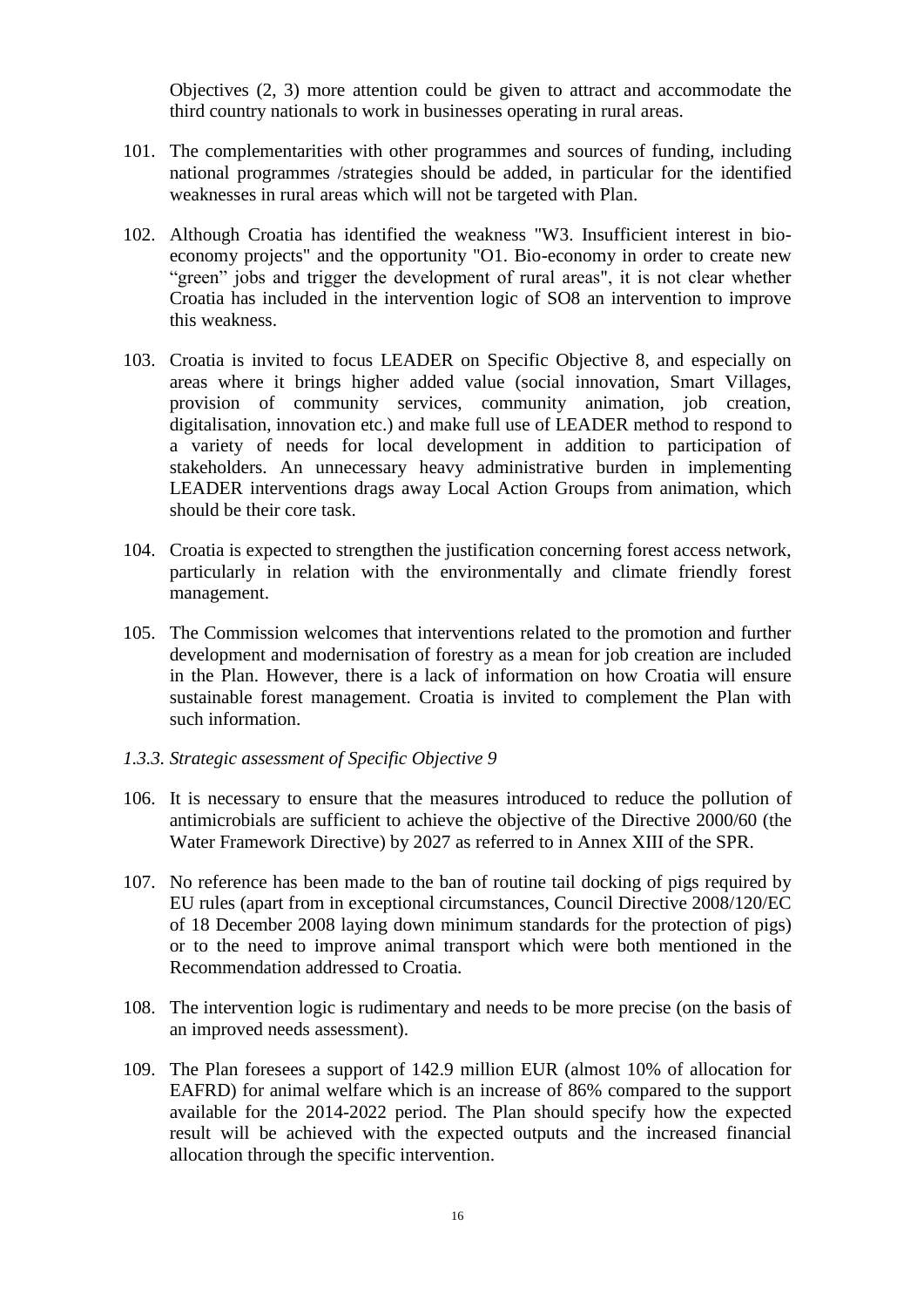- 110. The Commission notes that the Plan does not contain specific action on biosecurity for small commercial pig farms. In the context of the current African swine fever threat, supporting improved safe livestock management practices and promoting best practices for improved animal husbandry, are key for infection prevention and control in the pig sector. Therefore, the Commission invites Croatia to consider specific improvements in this regard.
- 111. While the Plan acknowledges the need to increase awareness of healthy diets, interventions proposed seem to be limited. The Commission therefore invites Croatia to better explain how the shift towards healthy, more plant-based and sustainable diets will be achieved.
- 112. The Commission notes that food waste prevention is outlined as a priority. However, no specific intervention is proposed on food waste. Therefore, the Commission invites Croatia to explain how food waste will be addressed and how this will be coordinated with the national Waste Management System in place.
- 113. Also, Croatia is requested to outline actions planned with regard to food waste reduction, in particular linked with concrete measures of the Croatian RRP such as traceability system, upgraded online food waste platform and support scheme for the food bank.
- 114. The Commission invites Croatia to consider reinforcing its Plan in the area of pesticides, in particular, by stepping up efforts to promote IPM and clearly stating the expected reduction in the use and risk of chemical pesticides and the use of more hazardous pesticides, arising from achieving the R.24 and R.29 targets.
- 115. GD target on 50% reduction of sales of antimicrobials for farmed animals: The Commission appreciates that Croatia provides information as regards the national ambition towards this GD target. The Commission notes however that the information provided in the Plan does not allow a clear understanding on how such ambition will be met, whether by mean of CAP interventions, national instruments or both. The Commission requests Croatia to formulate a clear justification for its choices and, if the case, information on which CAP intervention will play a direct or indirect contribution to this goal and to what extent.

#### **1.4. Modernising the sector by fostering and sharing of knowledge, innovation and digitalisation in agriculture and rural**

- *1.4.1. Strategic assessment of the cross cutting objective*
- 116. Croatia is invited to further strengthen the AKIS, especially with regard to environmental topics and sustainable agricultural practices, forestry, energy efficiency and the application of climate change mitigation measures.
- 117. Concerning R.2 number of advisors receiving support to be integrated within AKIS, given the relatively small number of public advisors (230) and with a view to improving the overall availability and performance of advisory services, Croatia is invited to indicate if and how its authorities envisage to acquire and cooperate with private consultants, counsellors and advisers to reach their target (3 025). The Commission considers integrating private advisors could make advisory services more available and could improve the performance of the AKIS. For instance, a transparent, public list on the Ministry's website with CVs, experience and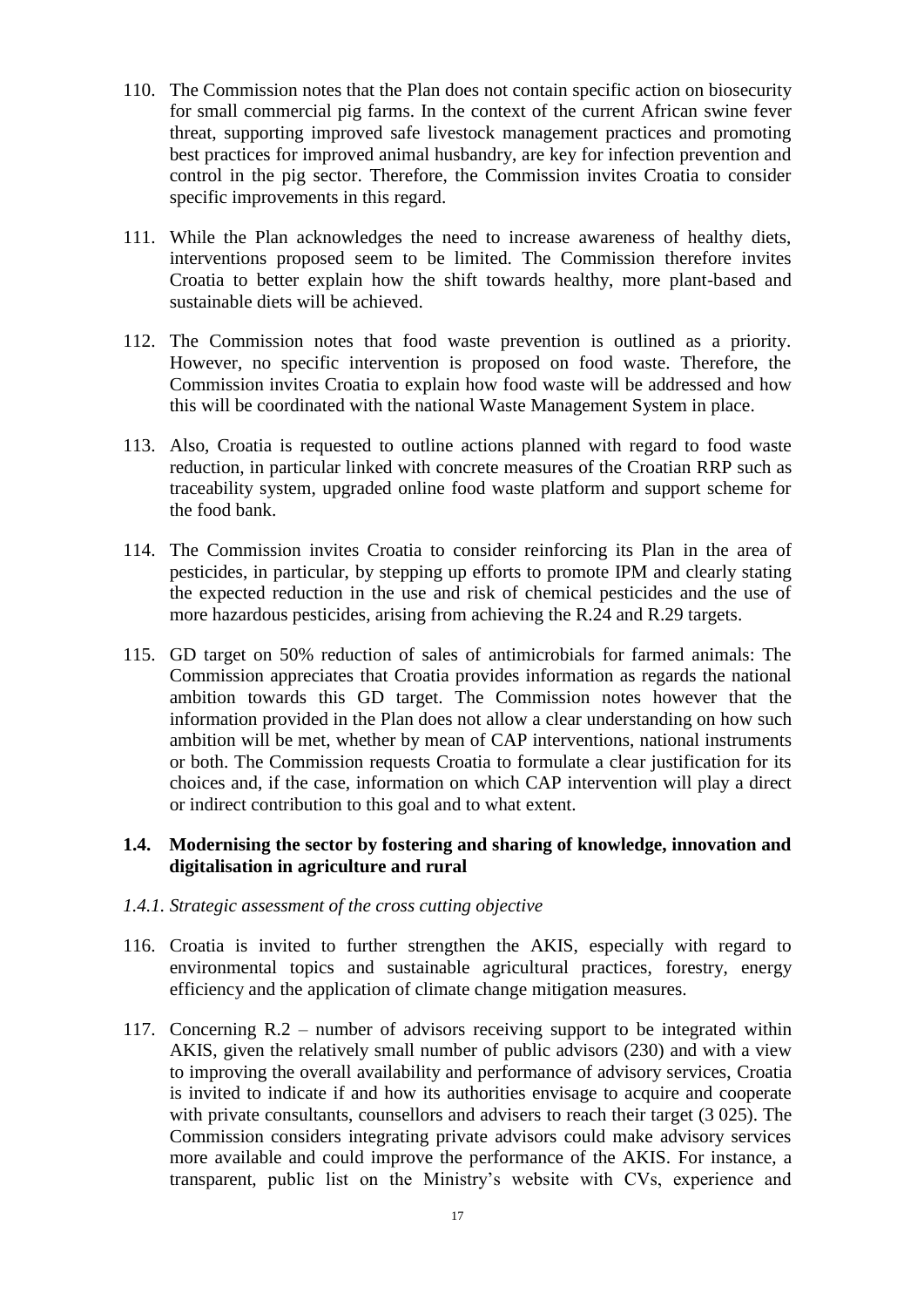participation in projects (e.g. EIP OGs) of the impartial advisors would give the farmers /foresters the freedom to choose his /her advisor according to his /her needs. The involvement of private advisors/ non-governmental organisations (NGOs) having direct contact with farmers, food processors and foresters would also allow obtaining a more comprehensive feedback on their needs and in turn would strengthen the AKIS system.

- 118. To tackle the overall low uptake of planned funding, more information is needed on lessons learned under Measure 16 of the current Rural Development Programme (RDP) so as to improve the setting up of EIP OGs (current uptake of M16 is only 0,6% versus 28,8% of EU average) and the quality of their projects. To this end, more details are needed on practical arrangement planned such as:
	- who will play a role of innovation support service ("one-stop-shops" for innovation), helping to reveal farmers' needs and to prepare and facilitate concrete EIP innovative projects;
	- how the communication and promotion campaigns amongst farmers, processors and other AKIS members will be organised;
	- how the cooperation with scientific community will be strengthened are there any framework contracts planned with agricultural schools as well as scientific centres of excellence and competence centres listed under 'Strengths' of the SWOT;
	- are there any concrete practical arrangements foreseen (e.g. demonstration farms, exposition fields with crop varieties that are highly profitable or better adapted for climate change, sites where farmers could bring their produce and use the common infrastructure to process them, etc.) where farmers could visually learn the benefits of innovative solutions in agriculture and food processing? Who will run those sites?
- 119. In the current Plan, the Ministry of Agriculture being the Managing Authority, proposes to pay to itself as beneficiary for advice and training. In view of Article 79 of the SPR Croatia is requested to explain how it considers to comply with the obligations provided in this Article, why it plans to provide the respective interventions through the Ministry of Agriculture and why other training and advisory providers in Croatia should not be able to participate in a selection as provided for in Article 79.
- 120. Innovation support (obligation in Article 15(4)(e) of the SPR) is meant to help individuals with grassroots innovative ideas to find adequate partners, refine project objectives and plan activities, and prepare for an EIP OG project proposal (see recitals). Croatia should clarify how this will be organised. The system described seems more to be a group session to discover farmers' needs, which is not sufficient to bring an idea to an OG project proposal.
- 121. The Commission would welcome if Croatia could provide more information on:
	- How beneficiaries, in particular farmers, can benefit from tailored advice based on the access to their own data;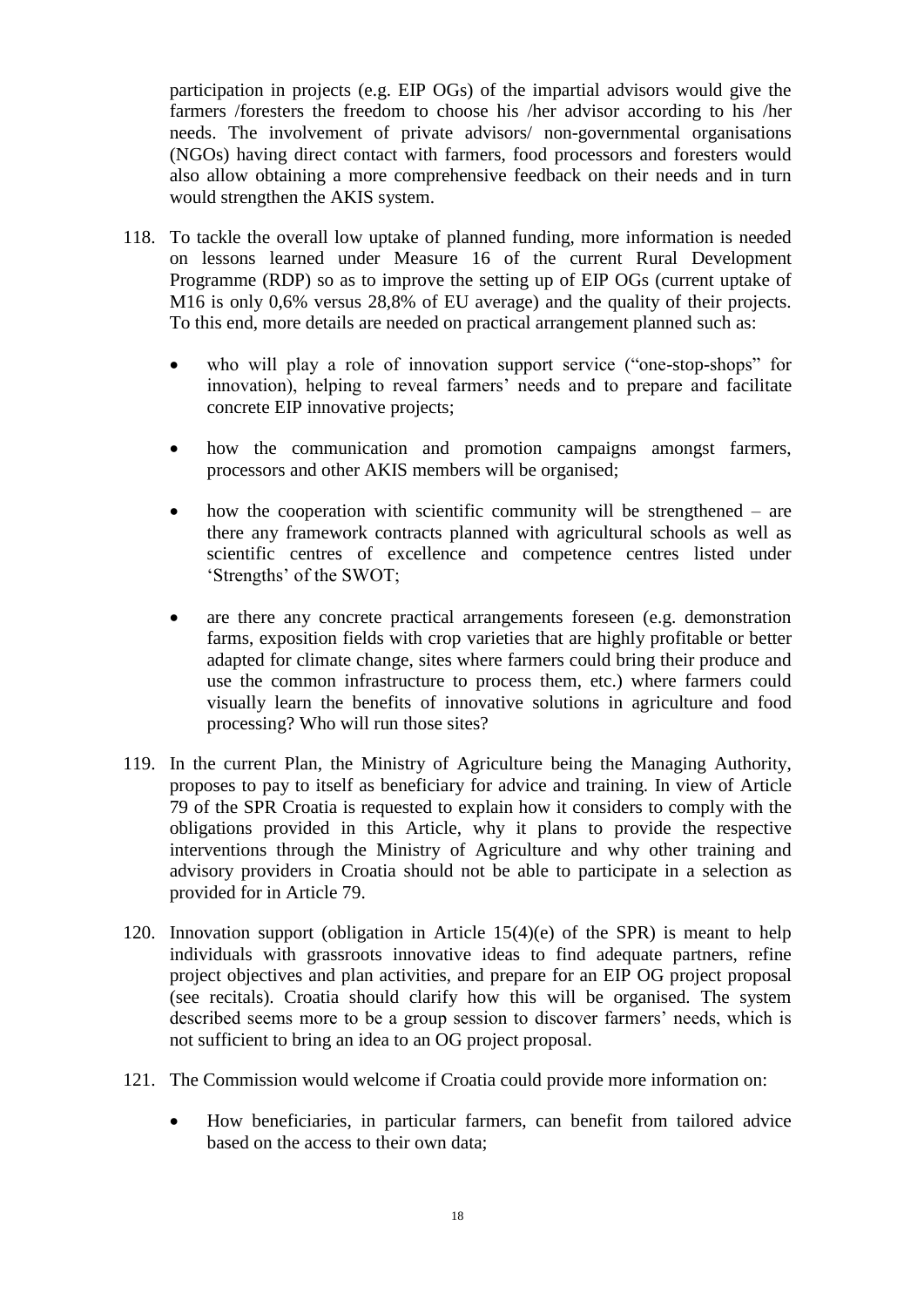If the Farm Sustainability Tool (FaST) or similar nutrient management tool will be integrated in the AGRONET system and when.

## *1.4.2. Specific strategic focus*

Digitalisation strategy

- 122. The strategy should cover both digitalisation in agriculture and in rural areas. The latter is falling short, particularly in the SWOT. Croatia is invited to address this point.
- 123. Croatia is invited to review the digitalisation strategy by explicitly referring to all measures expected to contribute to support digitalisation, e.g. support to precision farming, and explain how the effectiveness of the measures will be ensured.
- 124. Croatia is encouraged to identify possible further complementarities with other EU instruments such as Horizon Europe and the Digital Europe Programme, beyond the synergies with the RRP and the forthcoming smart specialisation strategies.
- 125. The Plan indicates that the digital divide between urban and rural areas and mountainous areas and islands needs to be addressed. However, digital divides may also occur between different types of farms or population groups. Croatia is invited to explore this point and to outline, if applicable, which measures will be undertaken to address these divides.
- 126. Croatia should ensure that the actions in Chapter 8.5 to support the digital transformation of the agricultural sector include at least one digital innovation hub with agriculture as a field of expertise in Croatia. Croatia may build on the European Digital Innovation Hubs that will be funded through Digital Europe Programme.
- 127. Croatia is invited to explain how the chain from the development of innovative solutions in digital technologies up to their uptake and effective deployment will be ensured. A strategic approach towards this ambition is missing.
- 128. The Croatian RRP foresees the implementation of a digital transformation process of public administrative services. Croatia is asked to provide more information on how those digital reforms are relevant for the agricultural and food sectors.

## Broadband

129. GD target on EU 2025 target to roll-out of fast broadband internet in rural areas to achieve the objective of 100% access: There is much room for improvement regarding the clear division of responsibilities and indication of financial sources for all broadband interventions aimed at ensuring full coverage of rural areas with fast broadband by 2025 in line with the GD target. Therefore, Croatia is requested to provide further details on the intervention strategy of the National Broadband Development Plan: calendar of milestones, targets, and complementarities between the funding instruments foreseen (RRF, ERDF) for the broadband deployment to reach 2025 connectivity objectives and to indicate how the target of 5G in all populated areas in 2030, in particular populated rural areas, will be reached.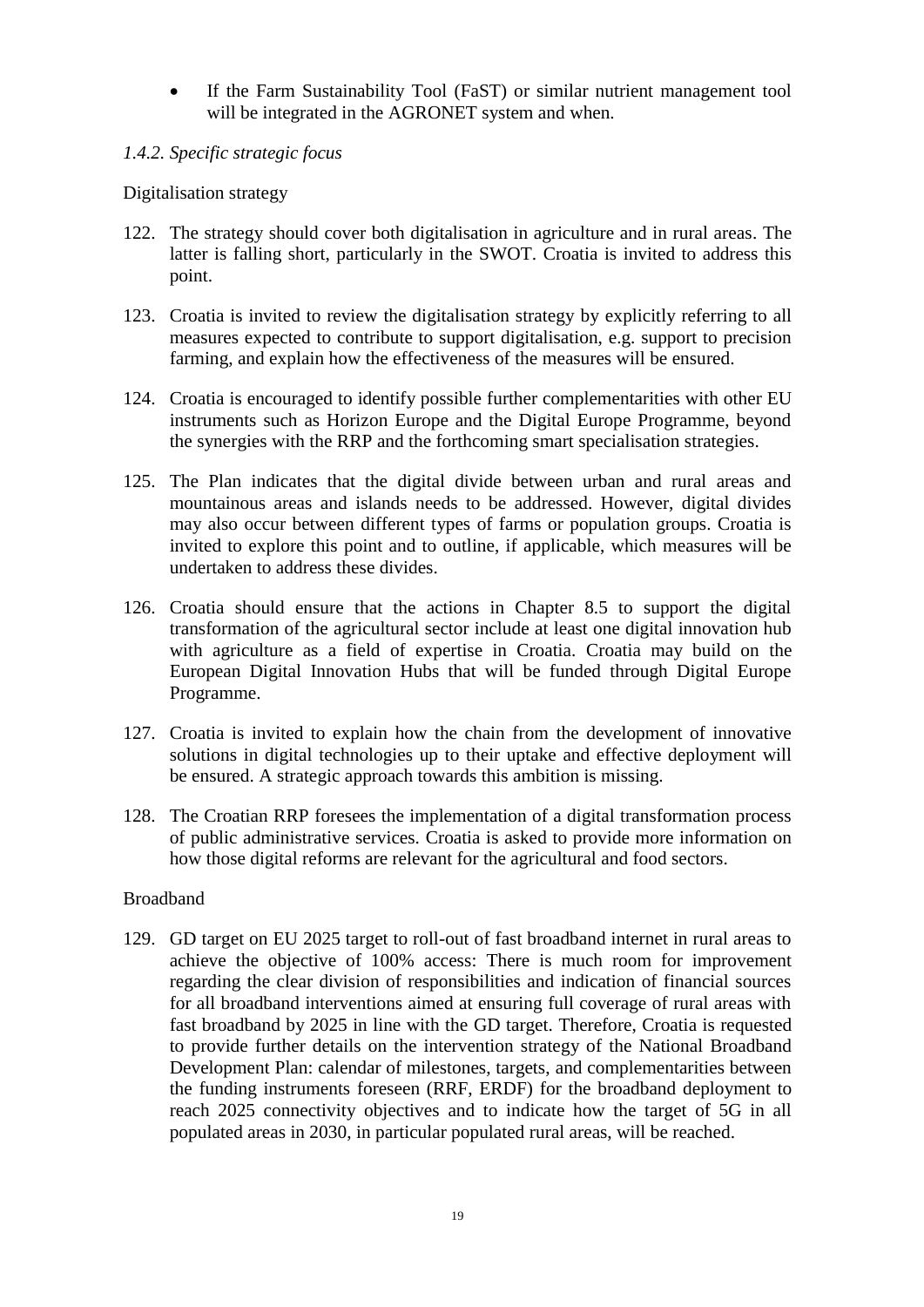#### **1.5. Simplification for final beneficiaries**

- 130. The Commission acknowledges the efforts made by Croatia as regards simplification and reduction of administrative burdens, in particular as regards greater reliance on technology and data, the integrated use of public datasets, geotagging, remote controls and the provision of early warnings to farmers. The Commission considers that the proposed actions are likely to lead to tangible simplification for both national administration and final beneficiaries provided that certain framework conditions (e.g. farmers' access to ARKOD/LPIS – Land Parcel Identification System, availability of impartial advice to all farmers) highlighted under other sections of the Plan are properly addressed.
- 131. Croatia is however invited to further elaborate and provide concrete examples on simplification efforts in the design of CAP interventions, particularly the simplification of eligibility criteria and the use of simplified cost options (beyond flat-rate payments).
- 132. Croatia is invited to further elaborate about information actions foreseen vis-à-vis farmers and other possible beneficiaries, clarifying for example whether the national CAP Network will play any role in this regard, and provide details on concrete actions such as websites/platforms, info sessions, use of advisors, etc. In particular, it would be relevant to explain how digital skills of farmers/beneficiaries will be addressed to ensure that the new digital solutions foreseen for CAP management and administration will be effective on the ground.

#### **1.6. Target plan**

133. Croatia is invited to revise the chapter on targets to: refer to financial rather than calendar year in certain RI (e.g. R.4, R.6, R.8); explain non-progress in the redistribution regarding R.6; review and indicate the correct cumulative values (e.g. R.1); justify the high planned target values for R.12 and R.14 in terms of the level of ambition of the underlying interventions; include the missing result indicators (e.g. R.3, R.20, R.21, R.23, R.33, R.42, R.43); include values that reflect greater ambition, in particular in the case of environmental result indicators (e.g. R.9, R.15, R.16, R.19, R.22, R.24, R.25, R.26, R.28, R.31, R.32, R.37, R.39) and include an explanation on how numerators and denominators were defined, for example in R.25.

## **2. OPERATIONAL ASSESSMENT**

#### **2.1. Minimum ring-fencing**

- 134. In section 5.1, there is a typing mistake in the annual indicative allocation for ecoscheme no. 31.01. for calendar year 2027.
- 135. A higher amount than the minimum set out in Annex XII is reserved for young farmers. For each of the two types of intervention contributing to this ring-fencing, the amounts considered as necessary to meet the minimum ring-fencing requirements should be clearly indicated in the overview table of the financial plan (section 6.1). This information is required to serve as a basis to establish the financial ceilings referred to in Article 95(4) and (5) of the SPR.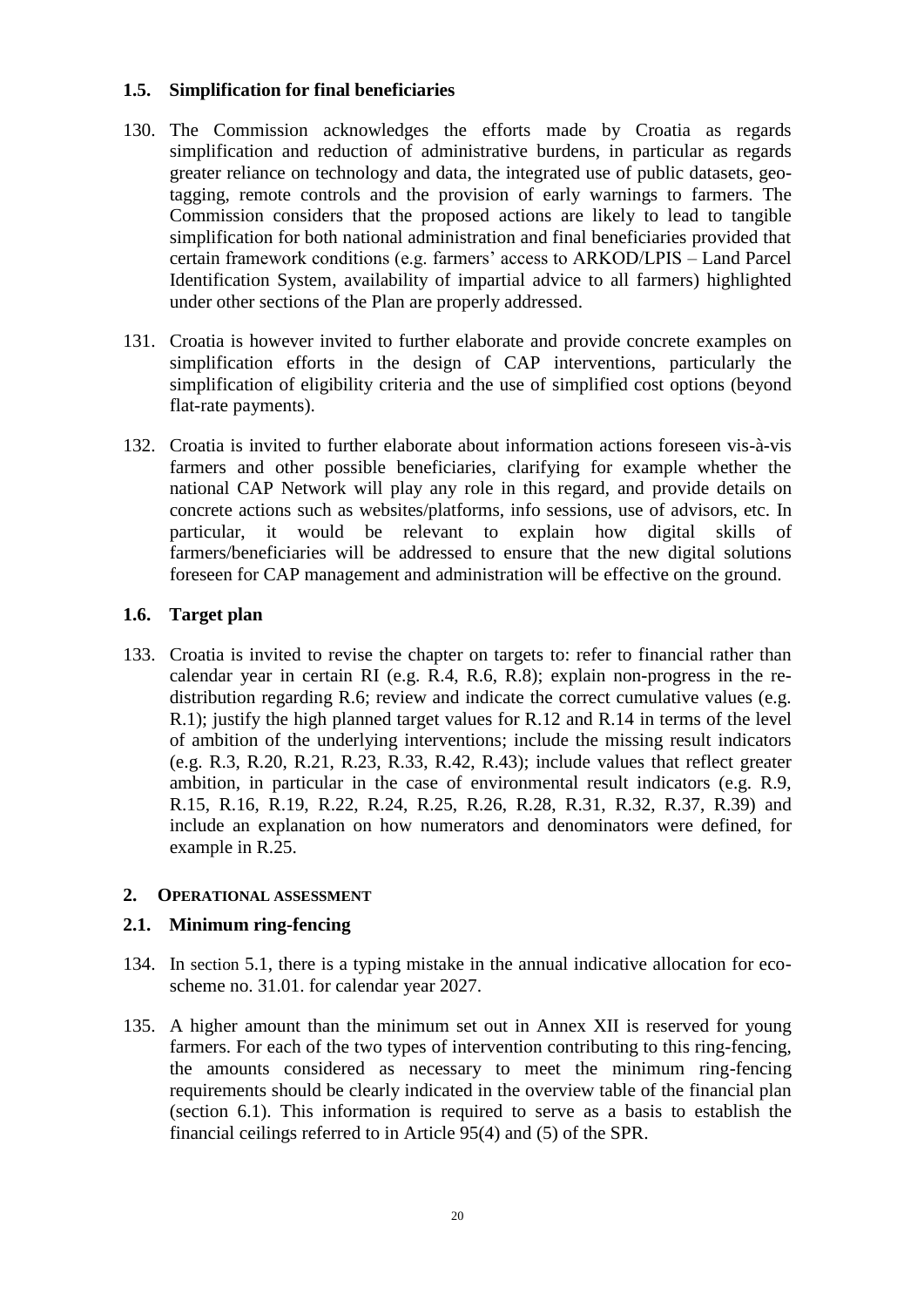- 136. To verify whether the required percentages of EAFRD ring-fencing for environmental and climate are achieved, Croatia is invited to provide sufficiently detailed figures and information as follows.
	- According to the Plan, the budget programmed for Specific Objective 4 (only EU part, without national co-financing) is 35 million EUR and the budget allocated to SO4, 5 and 6 is 187 million EUR. However, these figures do not seem to be correct and are too small when compared with the allocation for individual interventions.
	- The Plan states that 40.65 % of the overall EAFRD envelope is allocated to interventions addressing specific environmental and climate-related objectives but gives no further details. However, investments in new irrigation installations with 70 million EUR should be linked to Specific Objective 2 and not to Specific Objectives 4-6 and thus not included in environmental ring-fencing.

#### **2.2. Definitions and minimum requirements**

Croatia is invited to revise the definitions and minimum requirements to take into account the following comments.

- 137. 4.1.1.2.2 maintenance of Permanent crops. Activities on the crop itself should be included.
- 138. 4.1.1.2.3 maintenance of Permanent grassland. The obligation to graze in areas with pro-rata coefficient  $=<0.8$  is not compliant with paragraph 6 of Annex 2 to the WTO Agreement on Agriculture.
- 139. 4.1.2.1.1 (and 3) agroforestry in arable land and permanent grassland. Elements of agroforestry such as, for example, types of trees, their maximum size, density, in relation to pedo-climatic conditions or management practices should be specified (whether or not differentiated per type of agricultural area).
- 140. 4.1.2.2.1 Other comments relating to the definition of arable land. Areas of Land Laying Fallow (LLF) should not be subject to being in production in the previous year. The current formulation would exclude from the definition of arable land any LLF in the second consecutive year. This could also stimulate the production and thus be not compliant with the green box rules.
- 141. 4.1.2.4.4 Decision to use 'reseeding with different types of grasses'. The description should include the criteria to determine when a grass is of "a different type" e.g. at level of family/genus/species.
- 142. 4.1.3.1 Predominance of agricultural activity. Croatia is invited to explain whether in all the cases a non-agricultural activity for more than 30 days determines the ineligibility of the area, even if this happens outside the growing season. Croatia should take into account the jurisprudence of the ECJ (cases C-61/09 (Landkreis Bad Dürkheim) C-422/13 (Wree) and C-684/13 (Demmer)) and the farmers should be given the opportunity to prove whether they were still able to do the agricultural activity.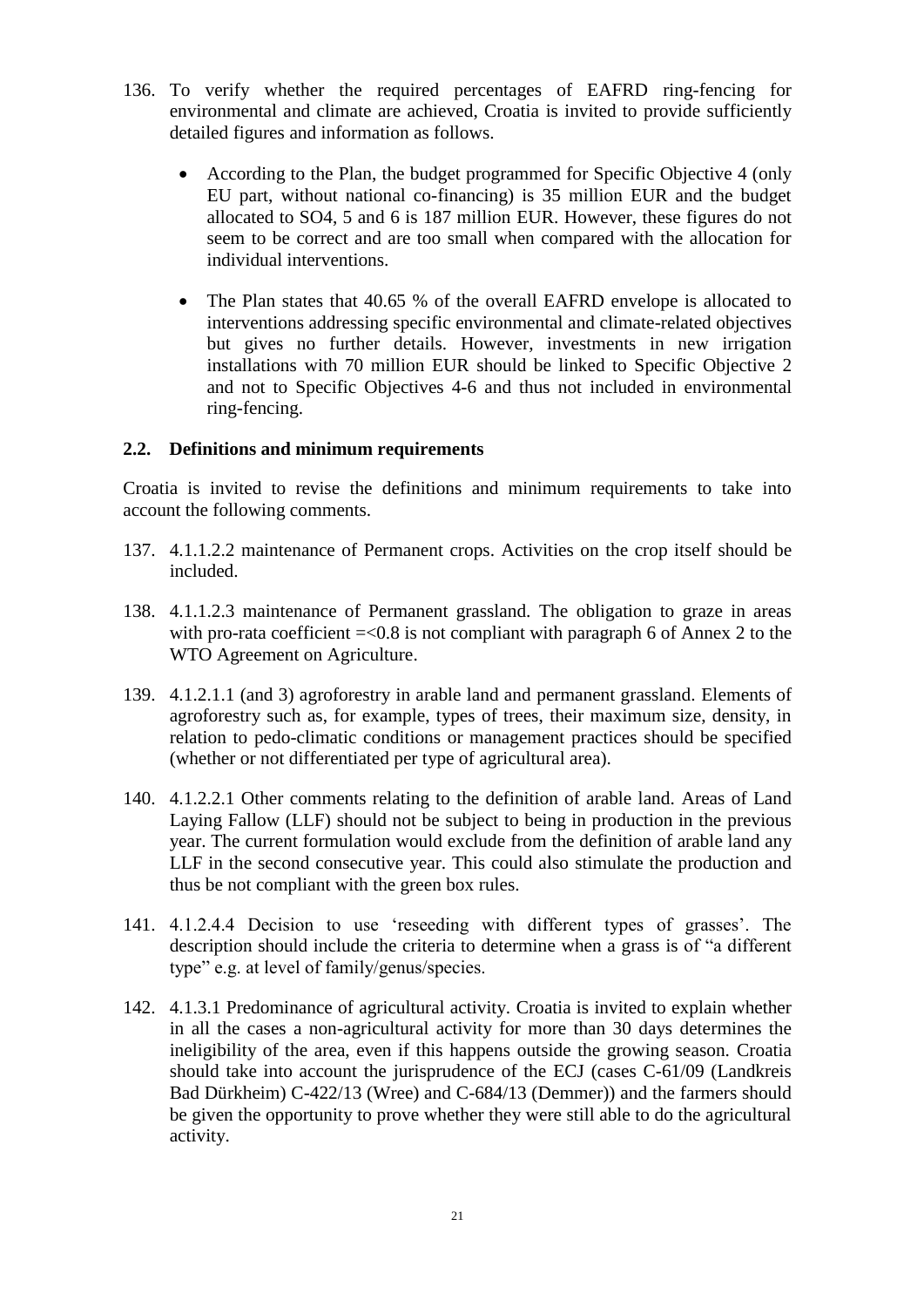- 143. 4.1.3.2 Land at the disposal of the farmer. Information on the implementation should be added, i.e. how it will be verified that the land is actually and lawfully used by the farmer.
- 144. 4.1.4.1 Active farmer The basic criteria used to identify non-active farmers and why farmers not included in the negative list may be considered active farmers, i.e. as carrying out agricultural activities typically not marginal and being engaged in at least a minimum level of agricultural activity, should be explained. Croatia is requested to confirm that the criteria to identify the active farmer (rebuttal test) do not penalise the farmers who do not perform productive activities, e.g. whether the direct payments are considered as part of the income from the agricultural activity.
- 145. 4.1.4.2 Active farmer The negative list should be used only as a complementary tool, but not as a main tool to identify active farmers. It should reflect the basic criteria for identifying the active farmers. Those criteria are not indicated, therefore it should be clarified on which basis the negative list has been drafted (the continuation of previous implementation is not a valid justification).
- 146. Croatia is asked to justify the threshold of EUR 5 000 by including quantitative information, e.g. the number of excluded farms.
- 147. 4.1.7.1 Minimum requirements. For the calculation of the threshold, based on qualitative and quantitative information, a justification should be provided in terms of decreasing administrative burden and contributing to the objective to support 'viable farm income'. The continuation of previous implementation is not a sufficient justification.

Elements related to direct payments

- 148. Croatia is requested to provide clarifications as regards the internal convergence, notably as regards the target year of convergence and the method for reduction of the value of payment entitlements exceeding the unit value in claim year 2026. In addition, the maximum payment entitlement value needs to be justified.
- 149. The category of 'other farmers' engaged in agricultural activity and never having participated in the payment entitlements system is very broad and would require further specification, also in view of WTO compliance.

Technical assistance (from here on TA)

- 150. Croatia mentions the need to strengthen the control system mechanisms. As the corruption score of Croatia is lower than 60, an anti-corruption strategy could be mentioned and better explained.
- 151. Croatia is requested to indicate mechanisms to monitor the use and results of TA.
- 152. Croatia is asked to provide more information on the use of external contractors under TA.

CAP network

153. Croatia is requested to submit an indicative timeline for the launch of the national CAP network.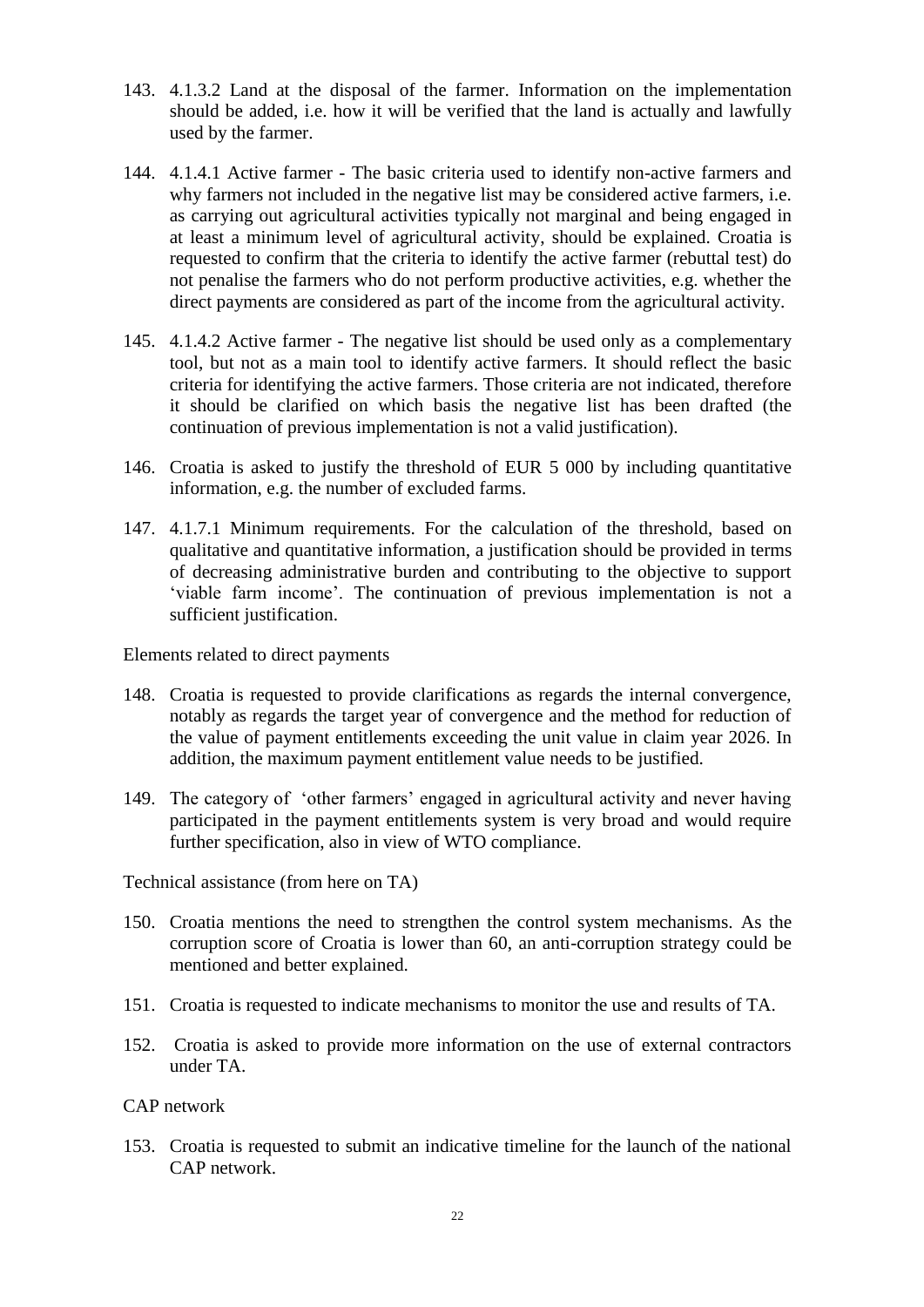154. More information on national CAP network's activities addressing tasks listed in the SPR would be welcome, in particular on innovation support and EIP strand, work with LEADER/other territorial initiatives, monitoring and evaluation and contribution to the EU CAP network. Confirmation on the broader scope of activities, covering Pillar I and II of the Plan as well as more concrete information on the membership to cover the broader scope would be welcome as well.

#### Coordination EU funds

- 155. The description in Section 4.5 of the Plan on coordination, demarcation and complementarities is insufficient to give the overview required in Article  $110(d)(v)$ of the SPR. Croatia is invited to give more information on complementarities and demarcation with RRF-supported investments, notably as regards investments in early child education and care (RRF: HR-C[C31]-I[R1-I1], investments in sustainable tourism (RRF: HR-C[C16]-I[R1-I1], climate change adaptation measures (RRF: HR-C[C13]-I[R1-I3], water management (RRF: HR-C[C13]- I[R1-I1] and HR-C[C13]-I[R1-I2]). In addition, it would be useful to crossreference other RRF-funded investments with respective sections of the Plan (with regard to e.g. digitalisation of public databases and systems, digitalised advisory services, agronomic practices, agricultural product traceability, etc.).
- 156. Croatia is requested to specify how the interventions in the Plan contribute to and are in line with the "Long-term Vision for the EU's rural areas" (COM/2021/345 final).
- 157. The Partnership Agreement for Croatia and relevant financing programmes have not yet been approved. Croatia should nonetheless clarify how complementarity with the European Regional Development Fund (ERDF), Digital Europe Programme (DEP) and the Connecting Europe Facility 2 Digital programme (CEF 2 Digital) will be ensured and how the synergies will be articulated between the Partnership agreement and the Plan.
- 158. The Partnership on "Sustainable food systems for people, planet and climate" in research and innovation will contribute to developing solutions for providing cobenefits for nutrition, quality of food, climate, circularity and communities. Croatia is requested to describe if and how it will use the Plan to support the implementation of this Partnership.

## **2.3. Interventions and baseline**

## *2.3.1. Conditionality*

- 159. GAEC 1 'Maintenance of permanent grassland': Croatia is required to indicate the concrete requirements for farmers in case of decline of the annual ratio of grasslands over total agricultural area by more than 5% of the reference ratio, such as authorisation, reconversion and other possible rules.
- 160. While a figure for the ratio of the "reference year" (2018) is provided, the section does not explain its calculation. Croatia is asked to provide information on the calculation of the "reference ratio", not the annual ratio. In addition, the formula provided is not in line with the rules on the calculation of ratio for GAEC 1 set out in Delegated Regulation (EU) 2022/126. Unlike in the current period (greening), areas from holdings applying for the small farmers scheme and areas declared by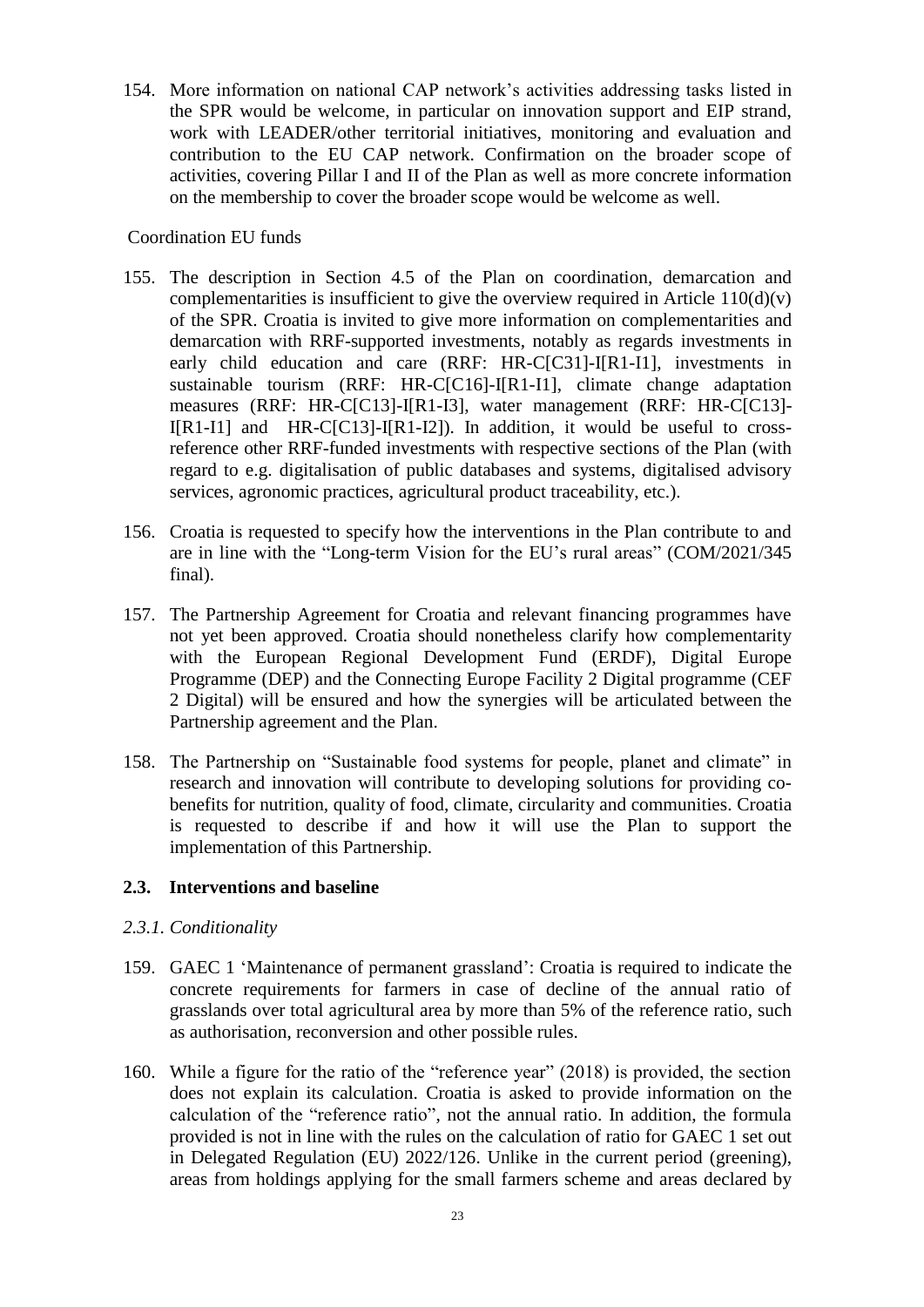organic farmers cannot be excluded from the calculation of the permanent grasslands and the total agricultural areas.

- 161. GAEC 2 'Protection of wetland and peatland': The Commission takes note of the justification of Croatia for a delayed application of this GAEC, notably the ongoing LIFE project to set a land information system that will help identifying carbon-rich soils. However, in light of the importance of protecting wetlands and peatlands for the protection of carbon-reach soils the Commission invites Croatia not to delay the application of this GAEC to 2025.
- 162. GAEC 4 'Buffer strips along water courses': The description of the requirements is not coherent with those reported in section 3.1. The restriction of the rules to areas bordering with watercourses with a catchment area greater than  $10 \text{ km}^2$  should be justified. Croatia has established a minimum of 3 meters for buffer strips, but only mentions watercourses with a catchment area greater than  $10 \text{ km}^2$  and lakes of more than  $0.5 \text{ km}^2$ . Croatia is invited to clarify how watercourses with a catchment area below 10  $km^2$  and lakes of less than 0.5  $km^2$  will be protected. The Commission draws attention to the fact that the rule of 3 meters for buffer strips is without prejudice to any more stringent requirements that might be set out in the Nitrates Action programmes (from here on NAP) submitted under the Nitrates Directive. Within Nitrate Vulnerable Zones (from here on NVZ), the NAP provides that the use of fertilizers is allowed 20 m away from the outer edge of the lake bed or other standing water and 3 m away from the outer edge of the trough of the watercourse 5 meters wide or more, being 10 meters if the slope is above 10%.
- 163. GAEC 5 'Tillage management/ slope gradient': The Plan singles out soil erosion as one of the main threats to the functioning of soils as support for farming activities. On this basis, the requirement defined in the GAEC, which applies to all agricultural areas with a slope of 15% or more, does not seem sufficient for preventing soil erosion. The Commission invites Croatia to strengthen the requirements by lowering the slope gradient (to the 9% threshold of the current GAEC), setting restrictions on tillage periods, and considering adding other areas at risk of erosion.
- 164. GAEC 7 'Crop rotation': While the standards on crop rotation set out are in line with the legal framework, Croatia should ensure that the information provided to farmers for implementing the requirements is understandable, particularly the conditions under which using intermediate crops can account for complying with the annual crop rotation.
- 165. Due to the proposed exemption applied to holdings with agricultural land lower than 10 ha of arable land, this standard would not apply to approximately 25 % of agricultural areas, which may be contrary to the required narrow application of an exception to the general rule. The Commission invites Croatia to apply a derogation only for farms below 5 ha of arable land. This will exempt the smallest farms from the crop rotation requirement while providing a higher overall contribution to environmental objectives.
- 166. GAEC 8 'Non-productive areas and features': The Plan provides farmers with the possibility to fulfil this requirement through an enhanced eco-scheme (option 2). However, the proposed eco-scheme on "Increased maintenance of ecological focus areas" does not appear to be fit for purpose as it includes "productive" areas (catch crops, N-fixing crops) that are not allowed under option 2 of the GAEC. Croatia is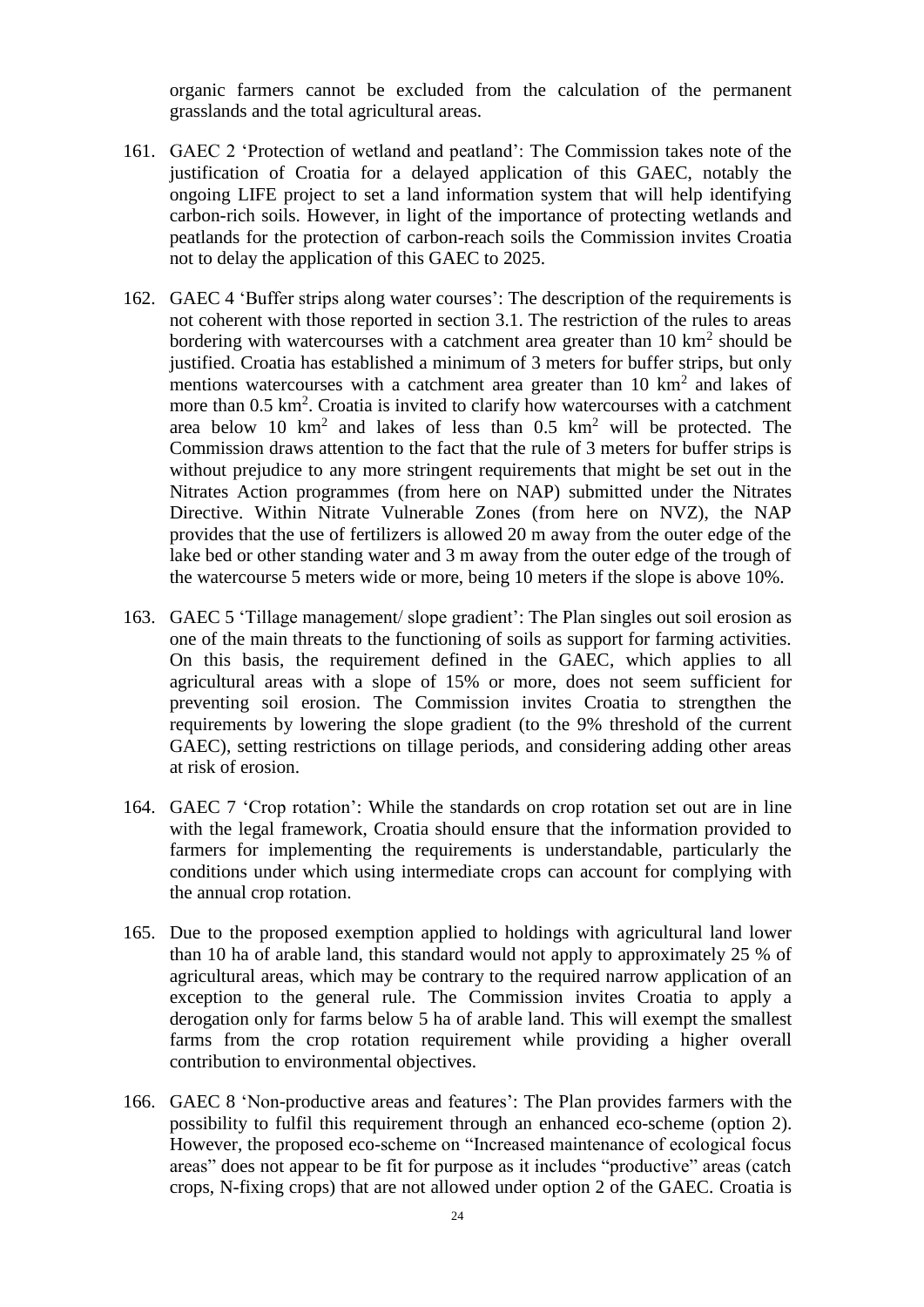requested to amend the GAEC and/or the eco-scheme to ensure compliance with legislation.

- 167. Croatia is invited to provide the values of the conversion and weighting factors that will be used for the different landscape elements.
- 168. GAEC 9 'Environmentally sensitive permanent grasslands ESPGs': Croatia is asked to indicate the criteria used for designating ESPGs, as required by Implementing Regulation (EU) 2021/2289. Considering the importance of this GAEC (currently applied under 'greening') to protect the grasslands of high natural value, Croatia is invited to consider a wide definition of these areas taking into account the current grassland status and trends in the recent report from the Nature Directives on the conservation of grasslands protected habitats2, and the objective to achieve a good conservation status of these valuable grasslands.

Observations common to several interventions

- 169. Croatia provides a very general description on WTO compliance, often only referring to Annex 2 of the WTO Agreement on Agriculture. Croatia is asked to indicate the corresponding Annex 2 paragraph per each intervention. Apart from stating that a respective intervention complies with the given paragraph, it should be specified how this compliance will be ensured.
- 170. For activities falling outside the scope of Article 42 of the TFEU there must be an exclusion of companies in difficulty or companies still having a pending recovery order following a Commission decision declaring an aid illegal and incompatible with the internal market, except in the cases mentioned in the applicable State aid rules.
- 171. Chapter 3.5 should describe, in sectors where they co-exist, the consistency /complementarity between coupled income support, sectoral interventions and national support schemes and, where relevant, RD interventions and state aid targeting such sectors. It should also explain the long-term strategy for these sectors, in particular in terms of concentration of supply and organisation of producers.

#### *2.3.2. For direct income support*

 $\overline{a}$ 

2.3.2.1. Basic Income Support for Sustainability (BISS) (Articles 21-28 of the SPR, section 5 of the Plan)

- 172. The planned unit amount cannot be justified as resulting from the Population Equivalent (PE) value. The unit amount should primarily be justified on the basis of the analysis of the income needs. Subsequently, the payment entitlement values should be adjusted based on this unit amount.
- 173. Croatia is requested to reconsider the variation of the unit amount provided for BISS and CRISS (see below). The variation percentages are considered to be very

<sup>&</sup>lt;sup>2</sup> The state of nature in the European Union – Report on the status and trends in [2013-2018](https://eur-lex.europa.eu/legal-content/EN/TXT/?uri=COM:2020:635:FIN) of species and habitat types protected by the Birds and Habitats Directives (European [Commission](https://eur-lex.europa.eu/legal-content/EN/TXT/?uri=COM:2020:635:FIN) report, October [2020\).](https://eur-lex.europa.eu/legal-content/EN/TXT/?uri=COM:2020:635:FIN)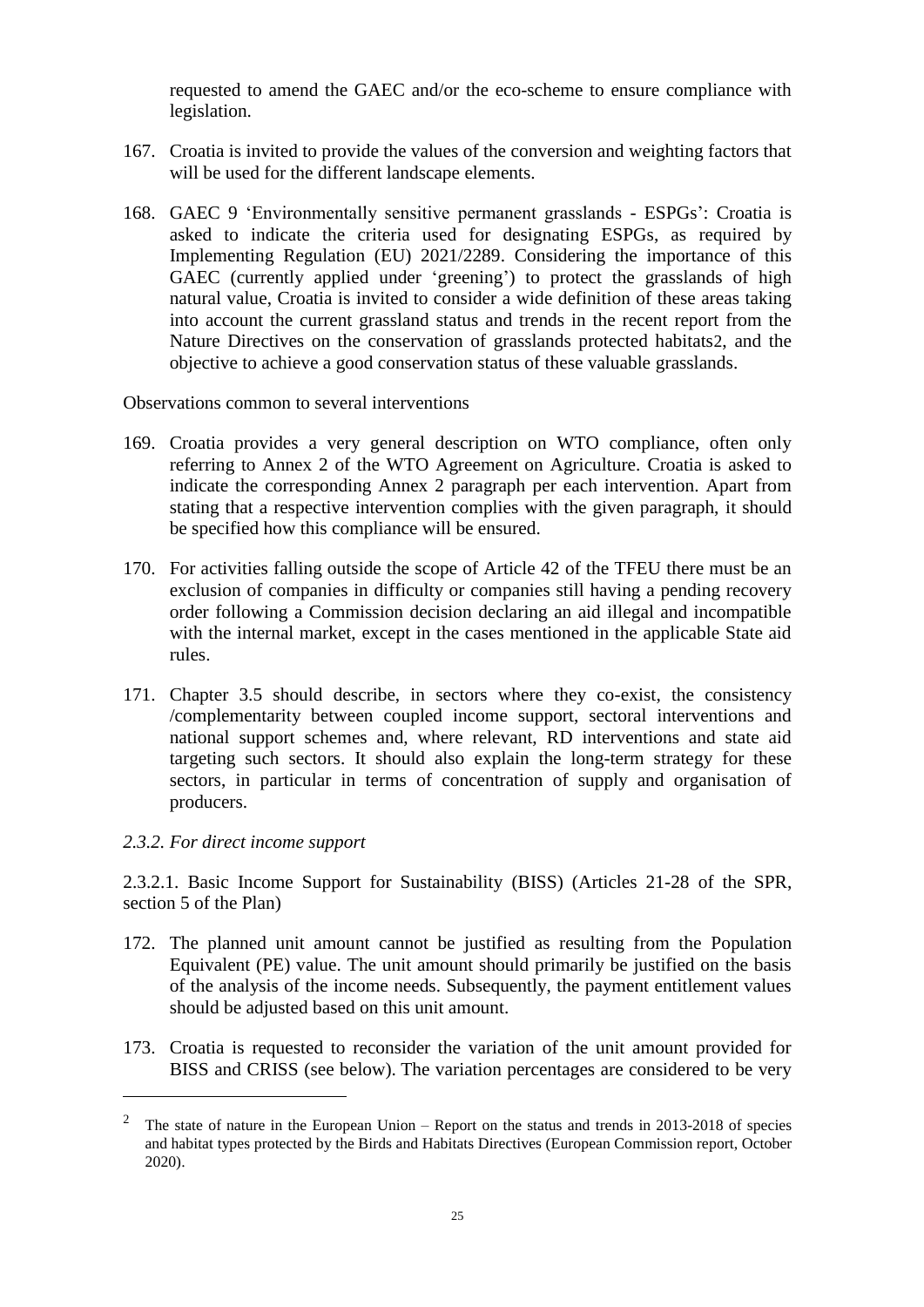high and are not adequately justified. The justification of the unit amount, on the one hand, and of minimum and maximum unit amounts, on the other hand, should be linked. These justifications should primarily be based on data related to the needs which the relevant interventions want to address. Elements of uncertainty leading to a risk of unspent funds can be added to justify the variation. However, these elements must also be explained and where possible based on data, e.g. related to past experience related to under-execution.

2.3.2.2. Complementary Redistributive Income Support for Sustainability (CRISS) (Article 29 of the SPR, section 5 of the Plan)

174. Croatia is required to provide further justifications on the maximum threshold selected and demonstrate that it addresses adequately the redistribution needs. The target value trend in R.6 should also be explained.

2.3.2.3. Complementary Income Support for Young Farmers (CISYF) (Article 30 of the SPR, section 5 of the Plan)

- 175. Croatia is invited to link this intervention to R.37 as well.
- 176. Croatia is requested to provide justification of the unit amounts and of the hectares threshold defined for CISYF.
- 2.3.2.4. Eco-schemes (Article 31 of the SPR, section 5 of the Plan)

Comments on the overall eco-schemes

- 177. Result indicators (RIs). The Commission recalls that all eco-schemes need to select and provide a contribution to RIs R.4, R.6 and R.7. The two last mentioned RIs do not reflect the environmental contribution of eco-schemes but they do provide information on key objectives for direct payments, which include a redistribution of support towards small and medium holdings and a contribution to support to areas with higher needs (defined under Articles 71, 72 and possibly 22). Moreover, Croatia is invited to check – and streamline the Plan where needed – the coherence of the RIs indicators selected in section 4 and those reported in section 11 (unit amounts) as there are some discrepancies (e.g. eco-scheme "grazing pastures").
- 178. Planned unit amounts.  The relevant section does not include an explanation of the unit amounts based on Art. 31(7)(a) (payments additional to BISS) and the method of calculation for those based on Art. 31(7)(b) (compensation). The Commission recalls that according to Article 31(8) of the SPR, for eco-schemes based on Article 31(7)(a), the level of payment should take into account the level of sustainability and ambition of the eco-scheme based on objective criteria. In this regard, the explanation of the unit amount cannot only be based on a division of the dedicated envelope by the expected eligible area. Croatia is required to revise the unit amounts of all schemes to ensure compliance with the legal framework.
- 179. Eco-schemes need to include explanations on how they will contribute to environmental objectives.

Comments on the specific eco-schemes

Increased diversity of agricultural areas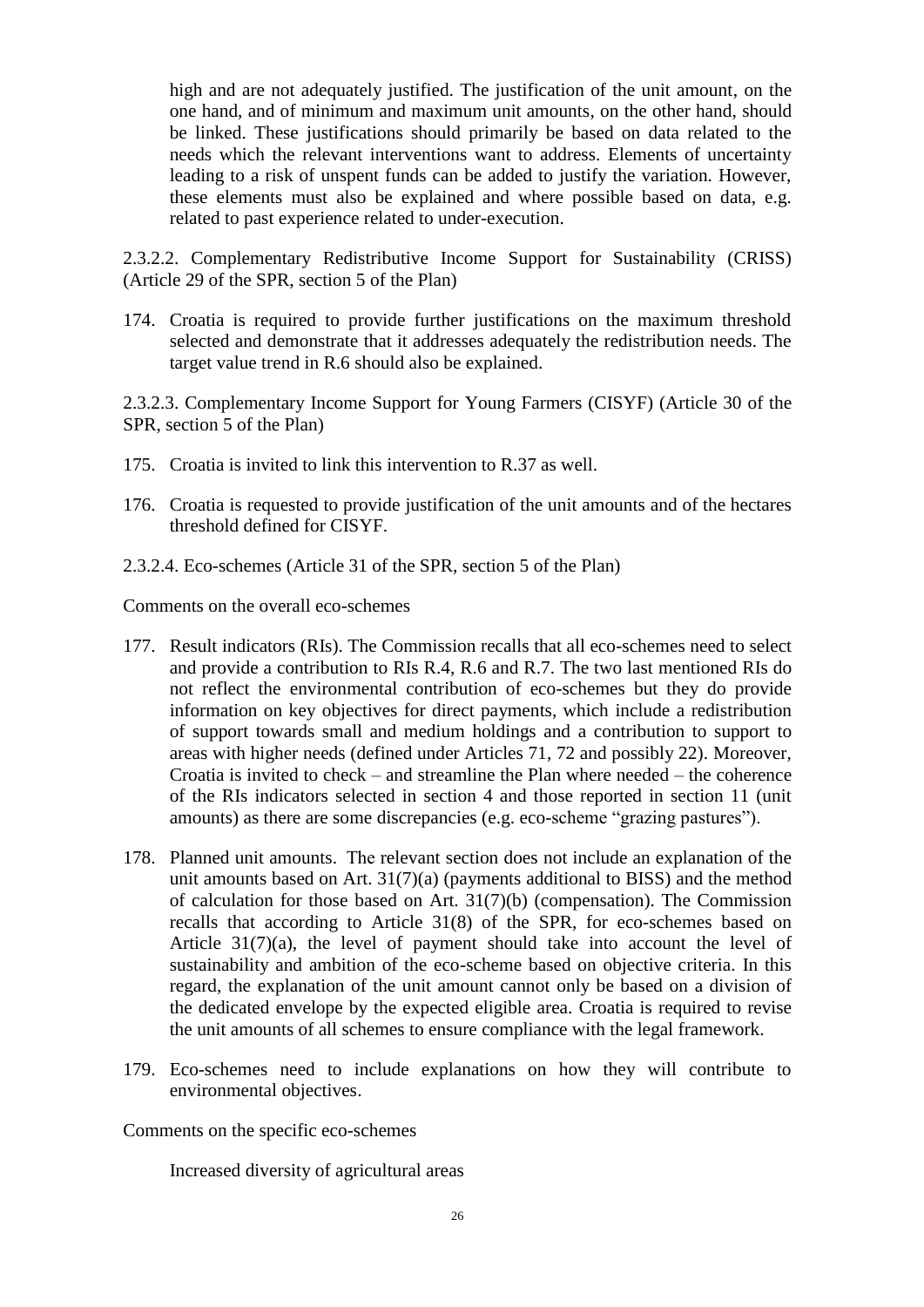180. The Commission invites Croatia to provide background information allowing an assessment of the expected result of this eco-scheme for fostering further diversification of agricultural activities within holdings. Croatia is invited to review the commitments to ensure a higher contribution to the needs to which the scheme responds, for instance reducing the shares of the maximum area that can be occupied by the two/three main crops/land uses. As crop diversification can also contribute to improve soil, Croatia is invited to select the result indicator R.19.

#### Grazing pastures

- 181. Since the eco-scheme is aimed at ensuring the maintenance of pastures and karst pastures by means of grazing, it is unclear why under requirement no. 3 the possibility of mowing would be allowed, unless the maintenance of pastures and karst pastures can be carried out by a combination of grazing and mowing. This point requires clarification and, if applicable, further specification in the Plan. Moreover, grazing on pastures should be compatible with the conservation requirements of farmland birds that may be present in these habitats, in particular regarding prescribed dates of mowing. In Natura 2000 sites designated under Directive 92/43/EEC, and Directive 2000/60/EC, these dates should be in line with conservation objectives and measures defined for specific sites.
- 182. Taking into account the numerous commitments, Croatia is invited to consider a more comprehensive title (such as extensive management of pastures) as it would better reflect the scope of the eco-scheme.
- 183. The eco-scheme targets two categories of areas, pastures and karst pastures, however the commitments seem the same for both categories. The Commission invites Croatia to confirm this or, if necessary, to distinguish the required practices for each type of pasture.

Ecological focus areas

- 184. This eco-scheme is a continuation of the current ecological focus areas within greening except for the extension of the commitment to all agricultural areas and farms participating in the scheme. The requirement to keep at least 10% of ecological focus areas includes also productive areas (catch crops, areas under short rotation coppice, and N-fixing crops) which, overall, do not provide substantial benefits for biodiversity. While catch-crops with a mix of crops species beneficial for fauna could be somewhat appropriate, N-fixing crops and areas with short rotation coppice provide a very low benefit for biodiversity, which is the main objective of this eco-scheme (R.31 is selected). The Commission invites Croatia to amend this eco-scheme, focusing only on landscape features and nonproductive areas, thereby providing a more substantial contribution to biodiversity. This would also allow farmers using this eco-scheme to fulfil their obligations under option 2 of GAEC 8 pursuant to Annex 3 of the SPR. In addition, the current requirements for maintenance of hedges from the existing RDP measure 'M10 – Operation Maintenance of hedges, including composition of species' should be fully included.
- 185. In addition, the cultivation of leguminous crops is already supported by the ecoscheme "Minimum leguminous content of 20%"; the eco-scheme "Increased diversity of agricultural areas" might also support leguminous crops as part of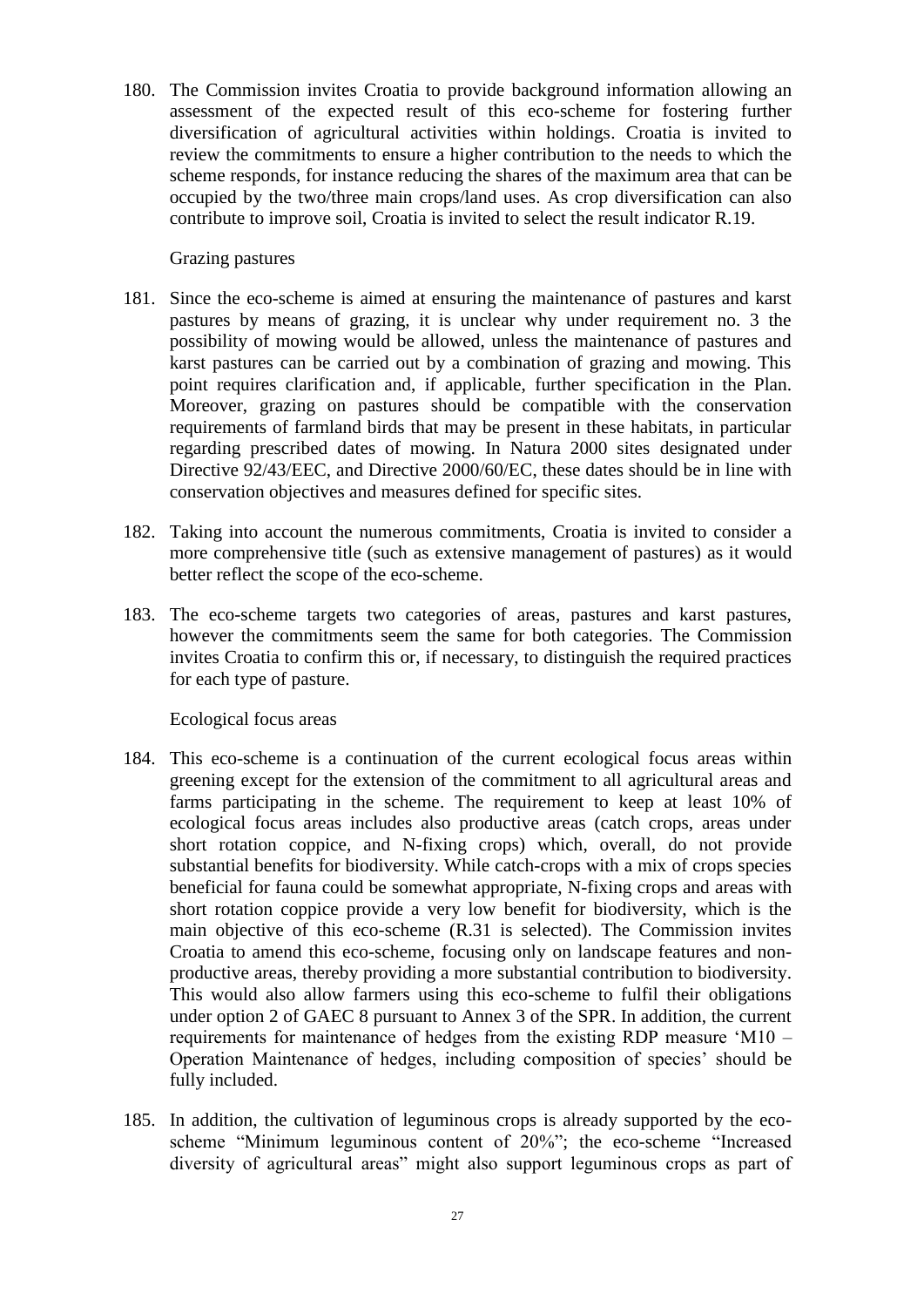diversification. This overlap leads to concerns on double-funding. Croatia is asked to explain how the risk of double funding will be avoided.

- 186. Croatia is asked to explain why "Ditch up to 2 m wide including open earth watercourses for irrigation or drainage" are considered as "landscape features" and are expected to provide benefits for biodiversity.
- 187. As regards support, the Plan should specify that for arable land, the eligible areas for receiving the unit amount are the areas beyond those used to comply with the minimum share set out by GAEC 8.
- 188. A link to R.34 could be added when the eco-scheme is amended to focus only on landscape elements.

Use of manure on restricted surfaces

- 189. Croatia is asked to reinforce the description of the eco-scheme by clearly explaining how it would contribute to climate change adaptation and thus to result indicator R.12 as the current justification is insufficient. The Commission considers that indicators R.14, R.19 and R.20 would capture sufficiently the results.
- 190. As regards commitments, it is unclear how the maximum quantity of 170 kg N/ha/year was determined in relation to maximum quantity of N/ha allowed according to the national Nitrates Action plan, especially in relation to specific limitations on N quantities in nitrate contaminated areas. In nitrates vulnerable zones (NVZ) designated under the Nitrates Directive, the maximum quantity of 170 kg N/ha/year is mandatory. In this respect, Croatia has to clarify whether the designated NVZ would be excluded from the intervention.
- 191. The eco-scheme should foresee the practice to incorporate manure, in addition to the obligation to apply manure within 48 hours, as this practice is essential to minimise ammonia emissions. Additional commitments relative to manure storage should be added to improve the positive effects of this eco-scheme.
- 192. Commitment 5 should specify that the quantities of manure used should correspond to those prescribed in the fertilisation plan. The Commission's understanding is that organic manure will fully replace mineral fertilisers (the paragraph on WTO section mentions "by reducing the use of synthetic fertilisers). This should be specified in the commitments.
- 193. Croatia is requested to fill in the section on the baseline and explain that baseline requirements, particularly those stemming from NAP, do not overlap with commitments under this eco-scheme.

Minimum leguminous content of 20%

194. The Plan indicates that this eco-scheme is open to all types of agricultural land within the holding. The description of the commitments, however, suggests that it covers arable land and permanent crops. Croatia is invited to clarify what are the commitments for the different types of agricultural land. The link to R.12 should be justified.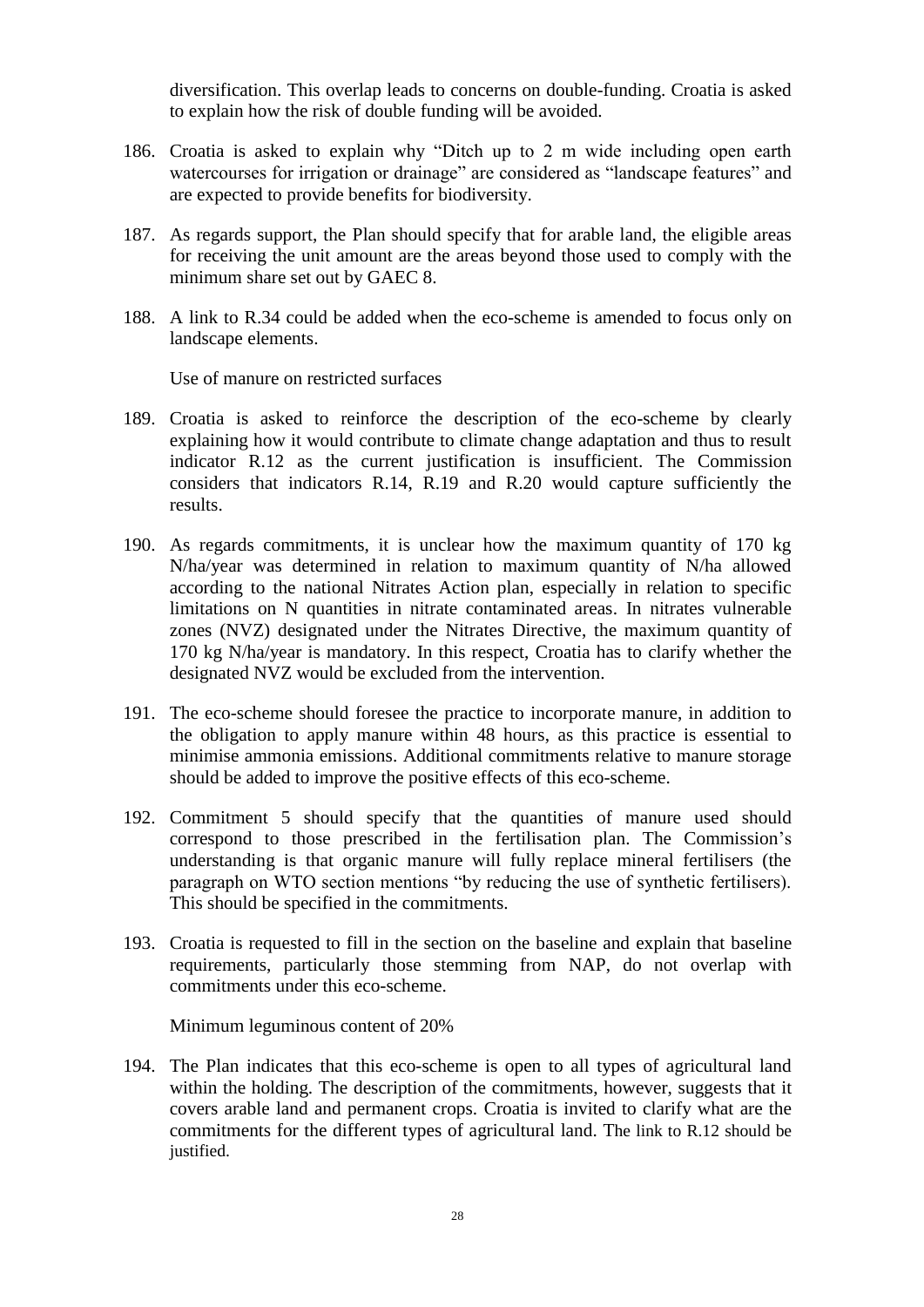- 195. Should the eco-scheme commitments apply to specific land categories only, support could be given only in the form of a "compensatory" payment pursuant to Art. 31(7)(b) of the SPR. Croatia is asked to revise the scheme accordingly.
- 196. The Plan indicates that this eco-scheme is open to all types of agricultural land within the holding. The description of the commitments, however, suggests that it covers arable land and permanent crops. Croatia is invited to clarify what are the commitments for the different types of agricultural land. The Commission considers that, the setting out of a single commitment (planting 20% of leguminous crops), is not sufficient to justify the scheme' added value to the coupled support that will be granted to the forage protein crops. Moreover, the link to R.12 should be justified.

Conservation agriculture

- 197. The Commission welcomes this eco-scheme as it addresses an important Croatian challenge, which is the depletion of soil carbon and risk of erosion. However, to have an overall environmental benefit, several practices of conservation agriculture have to be used in combination: the practices of no-till and direct sowing need to be accompanied by appropriate practices related to soil cover, crop rotation and herbicides use. The application of herbicides is, however, not limited in the scheme and the practices for no-till and direct sowing are not explicitly mentioned in the list of commitments.
- 198. Croatia is recommended to envisage that conservation agriculture methods are carried out together with appropriate techniques within an IPM / integrated weed control strategy. As a minimum, a limit on the herbicides treatments should be envisaged.
- 199. This eco-scheme needs to be supported with a payment based on Article 31(7)(b) of the SPR to be compliant with WTO rules as the agronomic practices seem to apply to a specific land category (arable land).

Conservation of High Nature Value (from here on HNV) grassland

- 200. Despite the interest of this scheme, the Commission invites Croatia to consider whether the area of High Nature Value grassland planned to be supported is sufficient to contribute to the national objectives set out in PAF.
- 201. Croatia is also invited to specify whether the three unit amounts (mentioned in section 11) correspond to the three categories of HNV grasslands indicated in the commitments (Mediterranean, Continental and mountain areas).
- 2.3.2.5. Coupled Income Support (CIS) (Article 32-35 of the SPR, section 5 of the Plan)
- 202. The justification of economic difficulty should be primarily based on low or negative profitability as well as on the declining number of hectares and animals. Other considerations such as increasing input costs and productivity levels in comparison to other EU Member States are also useful for determining the difficulty, in particular because they may explain the reasons behind the low or negative profitability and/or shrinking production. However, such arguments are not sufficient to justify the difficulty. Croatia is invited to reinforce the justification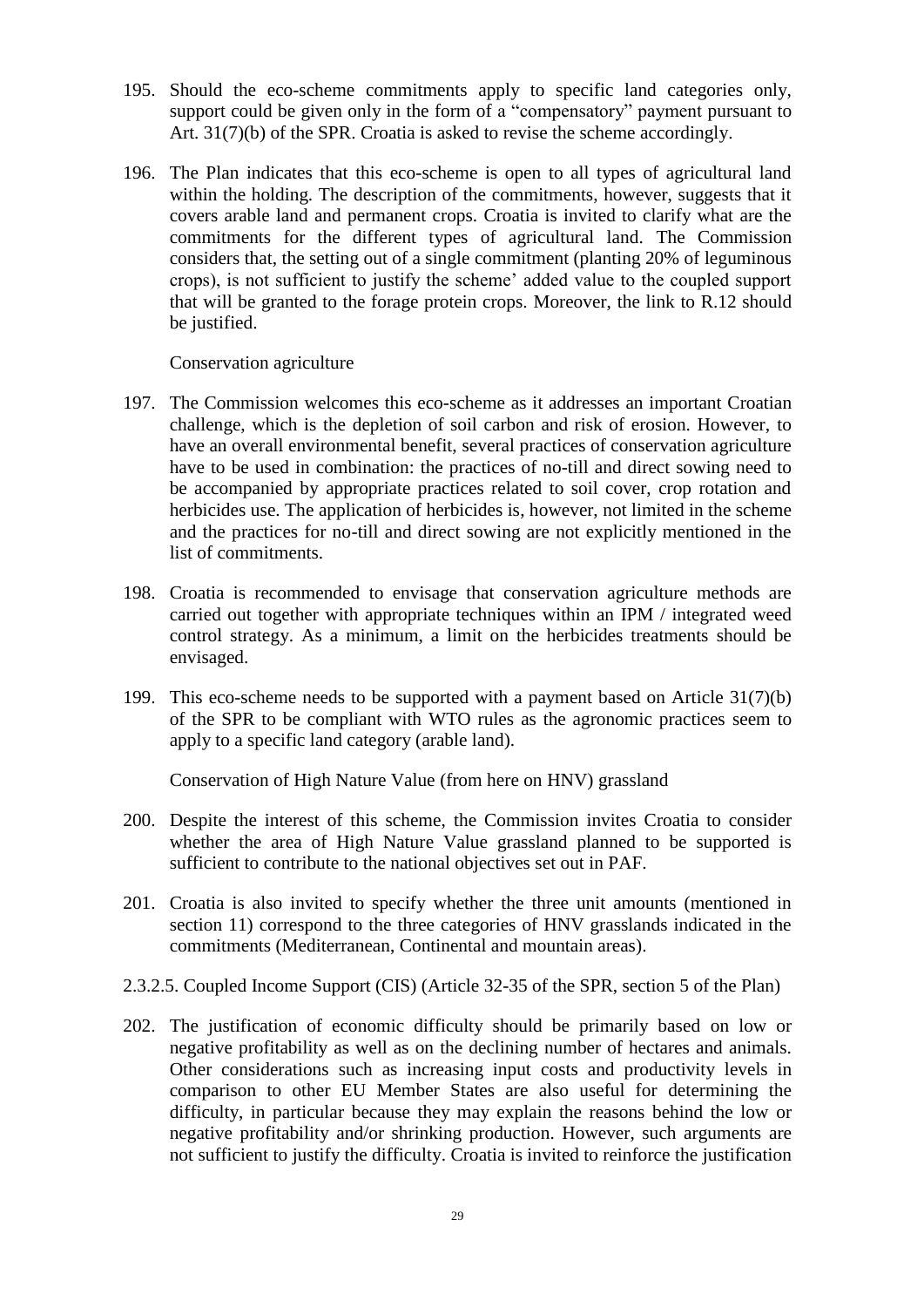for some sectors including fattening of bovine animals, vegetables, fruits, sugar beet, accordingly.

- 203. The targeting and the eligibility conditions should be consistent with the identified difficulties and/or the aim of the support. For instance, reference to small producers (e.g. beef sector, sheep and goat), extensive farming (e.g. suckler cow), and areas with difficult access/mountain areas (e.g. sheep and goats) is often made when describing difficulties and/or the socioeconomic importance of the sectors. Croatia is invited to review targeting and eligibility conditions in light of their consistency with these elements.
- 204. Croatia should reinforce the explanation of how planned unit rates and their variations were determined in light of the actual support need of the targeted sector. Given the uncertainties about a sector's support need, it could be also considered to determine the subsidy as a (limited) range of values, which would in turn allow fixing and justifying the planned unit rate and its variation.
- 205. While all interventions are rightly linked to R.8, some are linked to R.4 on income support and others not. The Commission invites Croatia to link all coupled support interventions, including with regard to livestock, to R.4, R.6 and R.7.
- 206. Croatia should ensure that the targeting and eligibility conditions are defined at the sufficient level of detail to improve notably the sustainability aim selected for all sectors covered by CIS (except protein crops). Additionally, for the F&V and sugar beet sectors, the interventions also include the objectives to improve quality and increase the number of hectares; however, there is no clear mechanism that would promote quality and the output indicator "number of hectares" remains stable during the duration of the CSP. Croatia is invited to further develop the design of those interventions in order to meet the identified needs and objectives.
- 207. The Commission notes that the intervention on protein crops allows for mixtures of protein crops with cereals. Combining support to several sectors in one intervention is possible but the importance of each should be justified nonetheless. Croatia is invited to update the Plan accordingly, in particular the list of targeted sectors, the justification of difficulties and importance, the explanation of the aim of the intervention and of the unit rate.
- 208. The Commission should inform Member States about reduction coefficients, if any, related to the EU WTO schedule on oilseed (Blair House) in the observation letter. However, the Commission has not received yet all the information needed to consolidate these areas and, if needed, to calculate the reduction coefficient (Article 11(3) of the SPR). Once all Member States have submitted their Plans, the Commission will inform them whether there is a need to apply a reduction coefficient or not.
- 209. Croatia should complete the information provided in section 3.5 (e.g. CIS for suckler cows is not included in 3.5.6. Beef and veal). The overview provided in this section should include other types of interventions used in the Plan when relevant (i.e. rural development). Complementarity between interventions related to a sector should be assessed not only in 'technical' sense (i.e. potential accumulation of support in case of interventions targeting the same sector), but in a broader, 'strategic' perspective. Accordingly, Croatia should reinforce the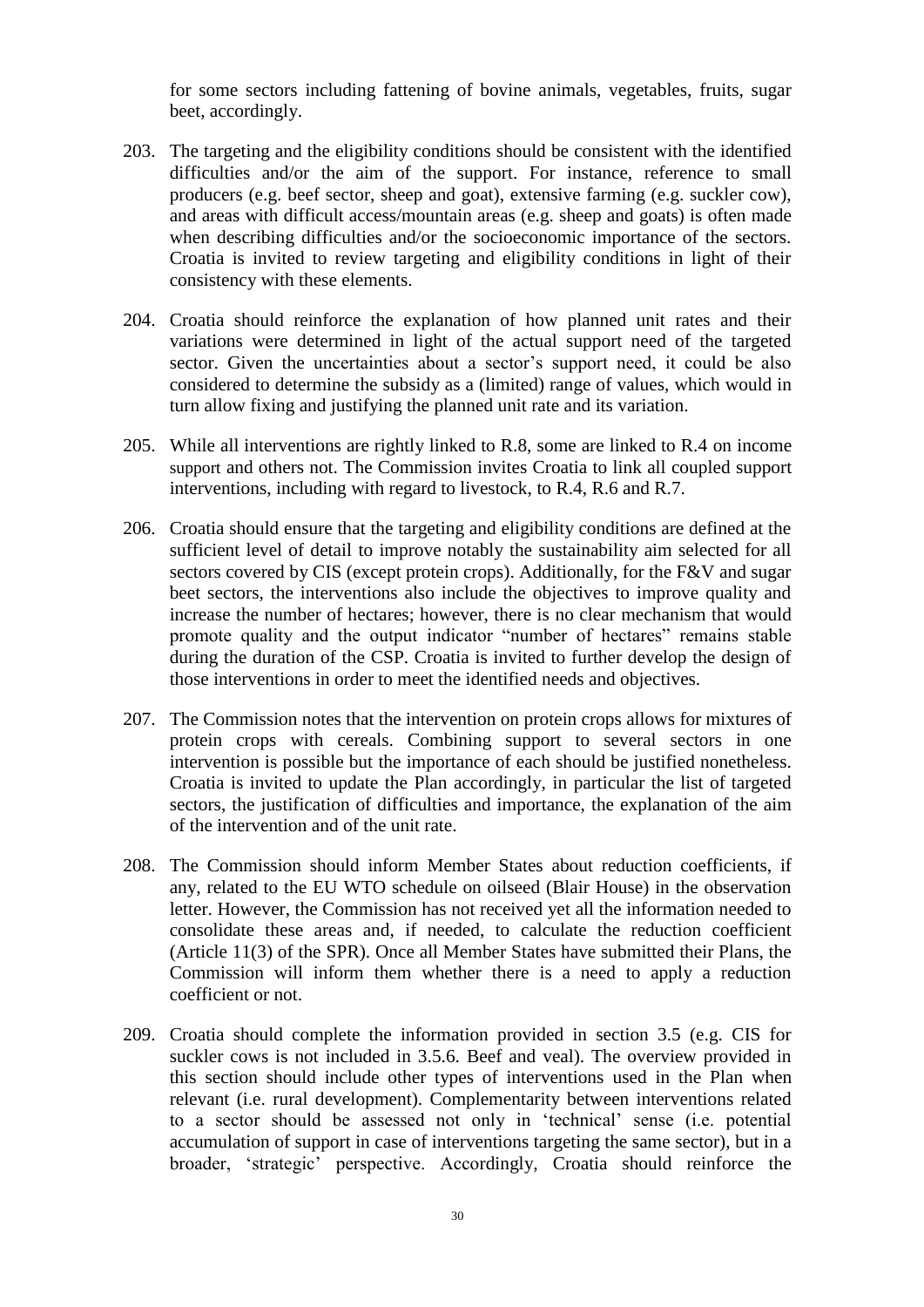explanation how the combination of the relevant interventions are to achieve the intended objective and thus fulfil the need(s) identified for the sector concerned.

- *2.3.3. For sectorial interventions*
- 2.3.3.1. Fruit and vegetables
- 210. Croatia should ensure that operational programmes include three or more actions (80% of member of producer organisation rule) linked to the objectives referred to in points (e) and (f) of Article 46 of the SPR.
- 211. Croatia should make sure that the interventions within the types of interventions referred to in Article  $47(2)$ , points (f), (g) and (h) of the SPR, do not exceed one third of the total expenditure under operational programmes.
- 212. Croatia is also invited to verify and properly describe in the Plan how all additional requirements set out in Regulation (EU) 2022/126, for instance, the percentage for minimum water savings (Article 11(4)(a) of Regulation (EU) 2022/126), are to be addressed.
- 2.3.3.2. Apiculture
- 213. Croatia is invited to:
	- Improve the description in section 3.5.2 with a more detailed analysis of the sector, leading to the identified needs and justification of the interventions chosen; and include a description of a reliable method for determining the number of beehives according to Article 37 of Regulation (EU) 2022/126;
	- Clearly outline in the description in section 5, the link of the intervention and supported actions to the specific and sectoral objectives and needs; and provide a more comprehensive explanation of the intervention and supported actions including eligible expenditure under each (at least a few examples of supported costs);
	- Ensure that support is provided for eligible expenditure in compliance with the provisions of the relevant regulations in particular those in Regulation (EU) 2022/126 (the limited information provided does not allow to properly assess this);
	- Determine as far as possible, planned unit amounts and outputs for the different interventions/actions considered within a type of intervention and explain and justify how these were calculated in consistency with section 6;
	- Ensure that the indicative financial allocation for 2023 takes into account any planned expenditure for the implementation of measures under the National Apiculture Programme 2020-2022 from 1/08 – 31/12/2022;
	- Revise the information in Tables 5.2.10 and 6.2.2, to include the Total Public expenditure;
	- Clarify demarcation with EAFRD interventions.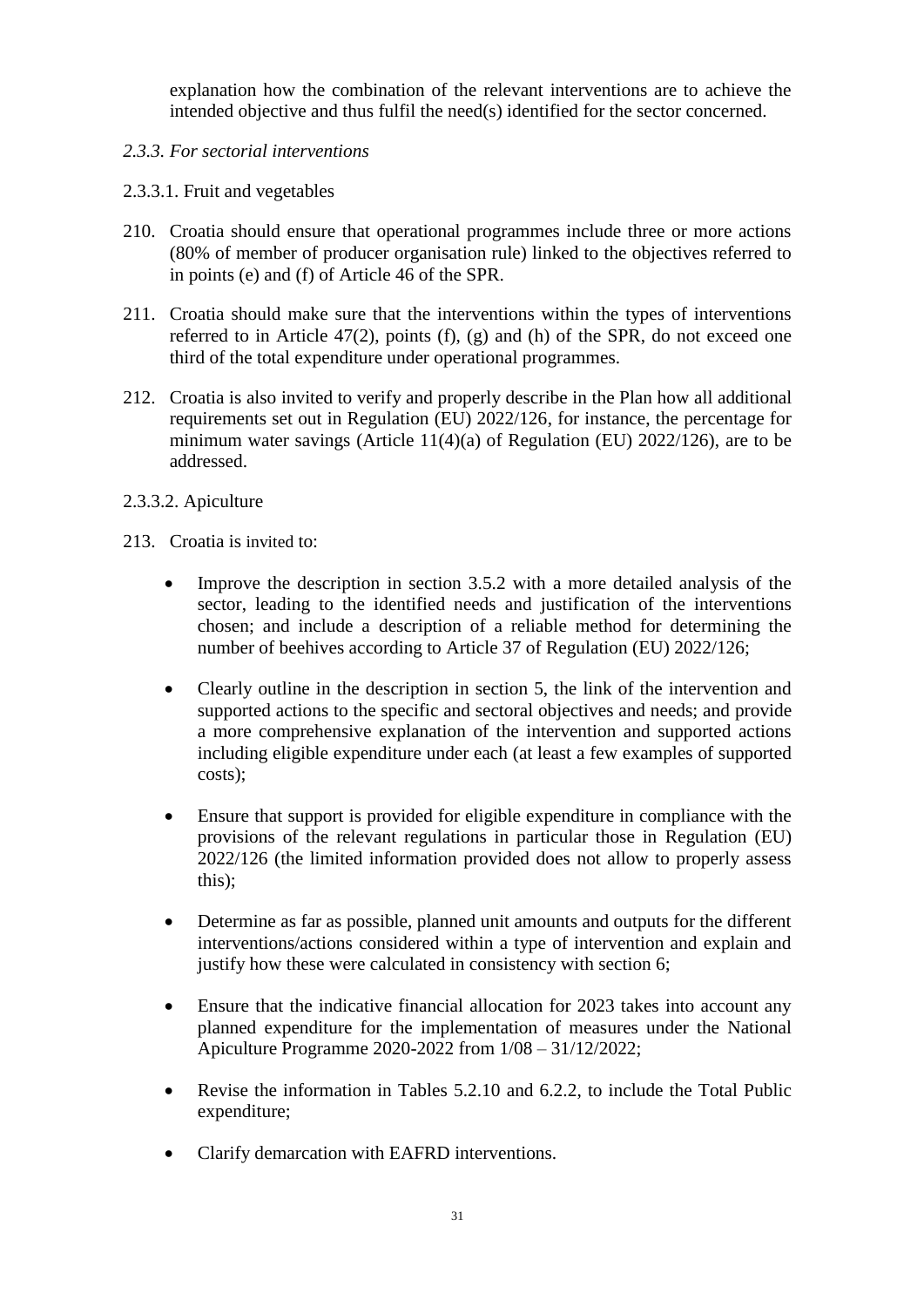#### 2.3.3.3. Wine

- 214. The Commission draws the attention to the fact that with the next version of the digital system used for the Plan management it will be possible to enter allocations for financial year 2023.
- 215. Planned expenditure for financial years 2026 and 2027 exceeds the financial ceiling. It is visible that the total amount for the 4 years (2024-2027) respects the total of the allocations fixed for these financial years in the SPR, Annex VII, but the maximum allocations must be respected in each financial year.
- 216. Annual indicative financial allocations under Section 5 do not correspond to the planned amounts in the Financial Overview table under Section 6.
- 217. As regards the 'restructuring and conversion of vineyards' type of intervention, Croatia should substantiate its choice to replace the existing vineyards with new indigenous varieties that will grant higher quality and to relocate them in more typical wine-growing landscapes. Croatia should explain in particular how those new varieties and the relocation of the vineyards will favour the production of a higher quality product, while ensuring a positive environmental impact. Croatia should also describe how the installation and improvement of irrigation systems would contribute to climate change mitigation and adaptation (R.16) and may wish to consider this action under Article 58(1)(m), rather than under Article 58(1)(a) of the SPR. With regard to irrigation too, it should be noted that R.23 is relevant for investments in improvements of existing irrigation installations/ infrastructure, whereas R.9 would be relevant for investments in "new irrigation". In this context, Croatia is invited to verify and properly describe in the Plan how all additional requirements set out in Regulation (EU) 2022/126, for instance, the percentage for minimum water savings (Article 11(4)(a) of Regulation (EU) 2022/126), are to be addressed.
- 218. For the 'investments' type of intervention Croatia indicates Specific Objective 2 as CAP specific objective. This objective should be better detailed and substantiated in all its aspects. The Plan should describe, for example, how the objective to favour research, technology and digitalisation will be achieved, besides the purchase of computers. It should also outline how the problem of shortage of agricultural workforce will be addressed. The reference to the Aegean islands is not relevant for Croatia and should be deleted.
- 219. As regards the 'information actions' type of intervention, Croatia indicates the CAP sectoral objective '*Increasing the marketability and competitiveness of Union grapevine products*'. This measure should not be seen as a tool to increase the marketability – and therefore consumption - of wine but to provide information on the quality system of EU wines in order to help consumers to make the right choice, besides informing on responsible consumption of wine. Croatia is encouraged to put more information on organic wine, which responds to new consumer trends besides reflecting the benefits of more environmentally-friendly practices. Croatia has included public bodies among the possible beneficiaries of the intervention. Croatia should be aware and specify that public bodies cannot be the sole beneficiary of the support for this intervention, as established by Article 40(3)(b) of Regulation (EU) 2022/126.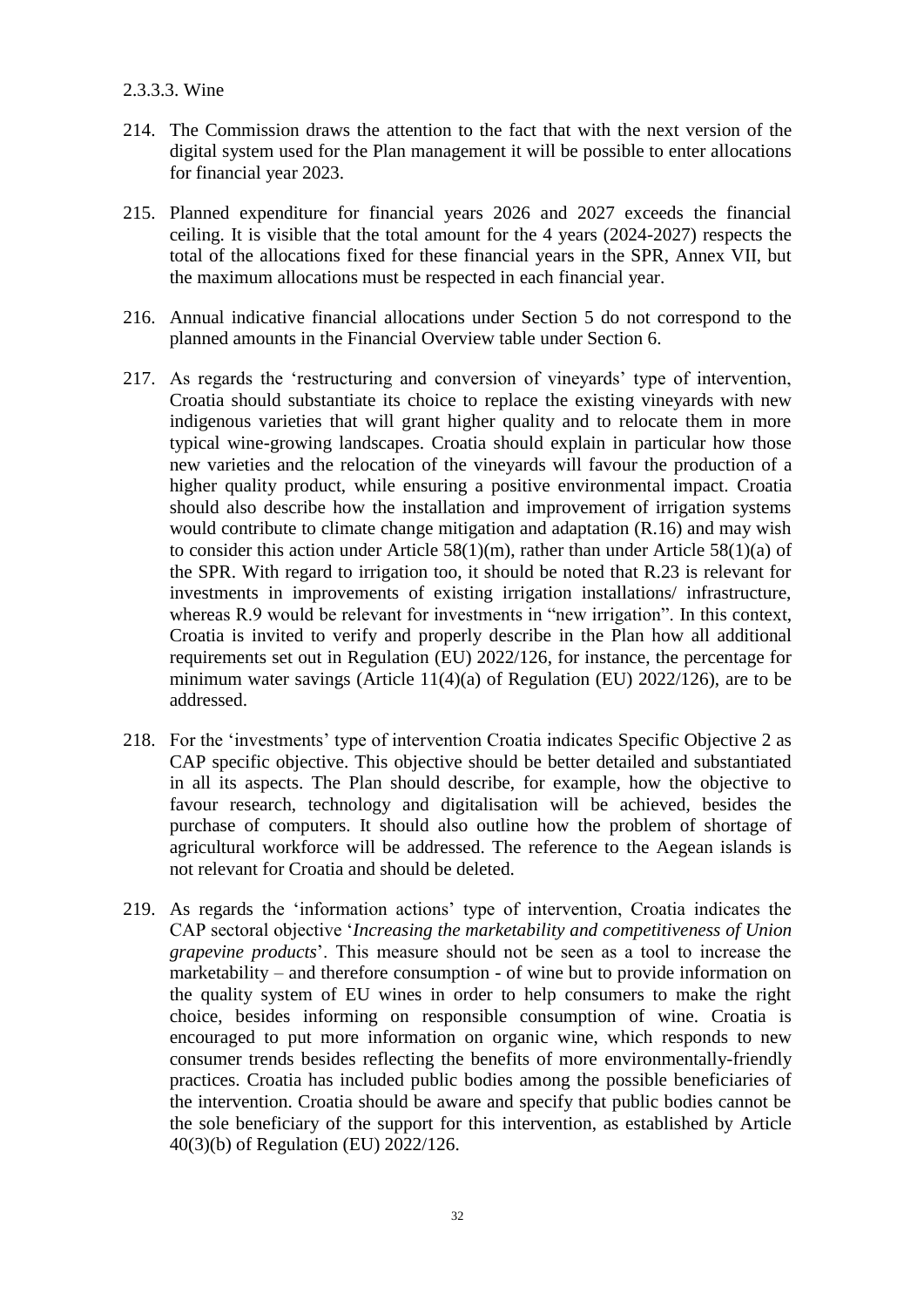- 220. As regards the "promotion" type of intervention, it should not be linked to any result indicator (Article 111 of the SPR).
- 221. Croatia should indicate in the Plan that, in line with Article 60(4) of the SPR, at least 5% of the expenditure for wine will be reserved for actions aiming at the protection of the environment. Those actions should be described.
- 2.3.3.4. Other sectors
- 222. Types of interventions for 'Other sectors' are not described and no financial data is provided in Section 5, although it is included both under row 11 "Transfer to types of interventions in other sectors (Article 88(6)) Amount to be entered" and row 22 "Types of interventions in other sectors from Direct Payments" in 6.1 Overview table.
- 223. Annual indicative financial allocations under Section 5 do not correspond to the planned amounts in the Financial Overview table under Section 6.

#### *2.3.4. For rural development*

Observations common to several rural development interventions

- 224. For interventions under Articles 70, 71 and 72 of the SPR, Croatia is invited to provide a statement that an independent body either performed the calculations or confirmed the adequacy and accuracy of the calculations.
- 225. Croatia is invited to justify the reasoning for using average unit amounts in certain interventions under Articles 70, 71 and 72 of the SPR.
- 226. With regard to the application of simplified cost options in interventions other than those referred to in Articles 70, 71 and 72 of the SPR, the method based on which the amounts were determined, should be indicated in accordance with Article 83(2) of the SPR.
- 227. Support rates for respective interventions have to be precisely specified, according to comprehensive criteria. Statements "up to 60%, 85% or 100%" need to be corrected.
- 228. Croatia is invited to identify how the durability of investments is taken into account in the Plan.
- 229. Croatia is requested to consider introducing in section 4.7.3 a general eligibility requirement for an assessment of the expected environmental impact in accordance with the applicable legislation for the type of investment concerned, where an investment is likely to have negative effects on the environment.
- 230. Croatia is invited to explain how it will handle the commitments assumed under the Rural Development Programme for years 2023, 2024 and 2025, (and the carryover) if any were assumed for those years.
- 2.3.4.1. Management commitments (Article 70 of the SPR, section 5 of the Plan)
- 231. Croatia is asked to describe the combinations of interventions that are allowed, notably RD interventions, eco-schemes and sectoral interventions, and indicate the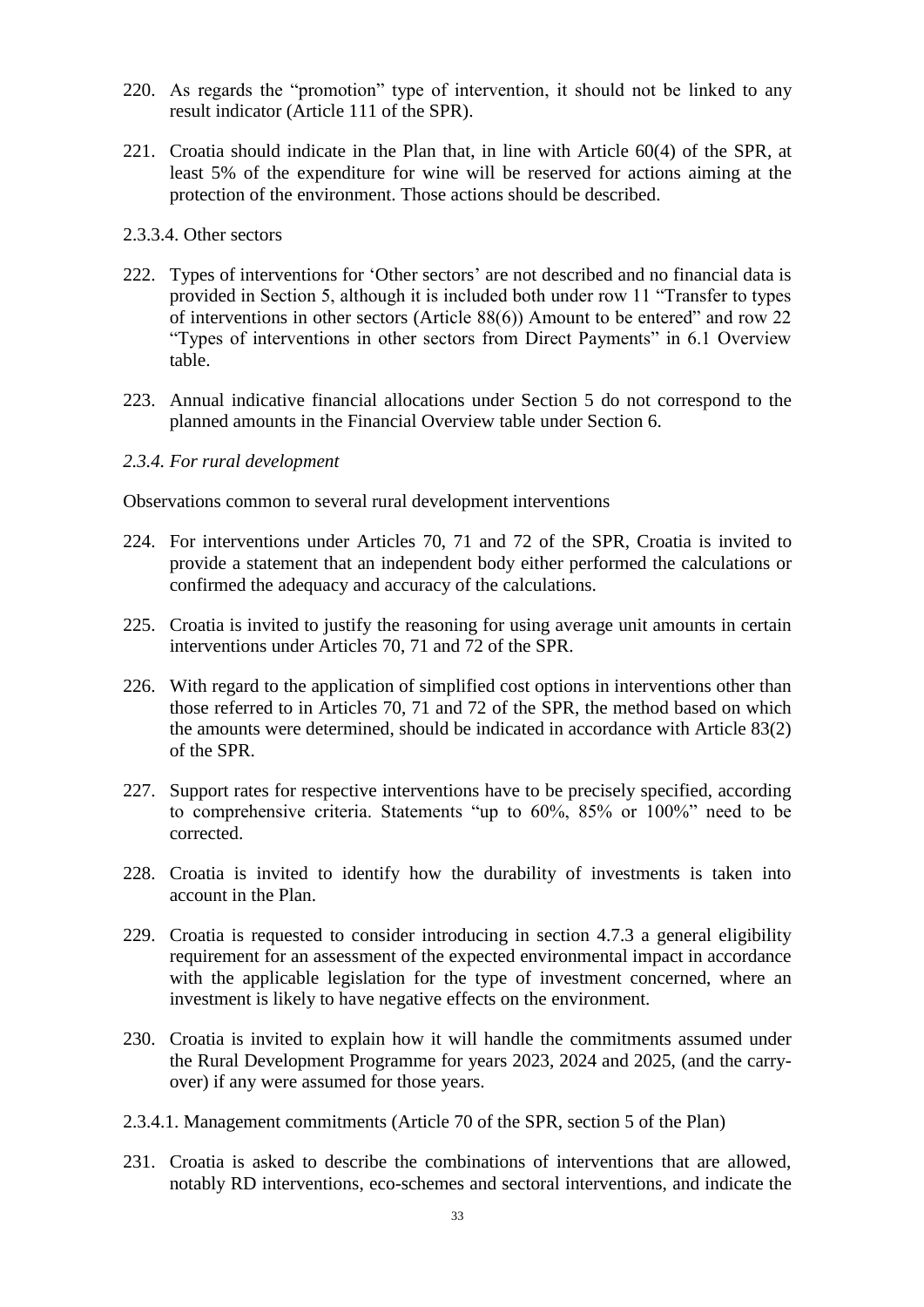approach to avoid double funding in the case that similar commitments are included in several interventions.

Animal welfare payments

- 232. As for 'Dairy cows' the proposed compulsory grazing period of 120 days per year represents a considerable decrease as compared to the current RDP where it has been set at the level of at least 232 days per year (daily over 6 months + two days per week out of grazing season). Simultaneously, the support rate for this commitment slightly increases in the Plan. This difference should be further explained and justified.
- 233. The proposed intervention has no clear connection with the SWOT analysis and the description is very general and therefore lacks focus in terms of sectors and specific practices.
- 234. There is a risk that the wide scope of the intervention covering 5 livestock sectors limits the impact on the most critical issues. For instance, an improvement of the commitments could be achieved by adding specific practices aiming at reducing the use of antimicrobials and ammonia emissions. In such a case, support could also count towards R.43 and R.20.
- 235. For broilers, it is not clear what the 'no more than 30 kg broiler weight/m² expressed as an annual average' means compared to the baseline. The same comment is valid for turkeys. As for dairy cattle, calves, pigs etc., it is unclear how the feeding plan will improve animal welfare if it does not include any minimum requirements or an official evaluation. Thus, Croatia is requested to provide more detailed information thereon.
- 236. The Commission considers that the Plan has significant room for improvement regarding interventions to enhance welfare of pigs and poultry. The subintervention on welfare of pigs allows an undesirably high level of tail docking (up to 30%) at the end of the sufficient commitment period when such practices are forbidden by EU rules (apart from in exceptional circumstances). Associated measures proposed (additional space of 10%) do not sufficiently address the factors for preventing tail biting nor reducing the confined housing for sows and laying hens. Therefore, the Commission invites Croatia to address these issues in the Plan.
- 237. Croatia should clearly state that beak trimming is prohibited regardless of age, as it is the case under Measure 14 of the current RDP for Croatia.

Reducing the use of protected resources in multi-annual crops

- 238. Croatia is invited to introduce links to Specific Objective 9 and to result indicators related to water and soil.
- 239. Further clarification of the baseline is needed to ensure that all relevant mandatory requirements are reflected (e.g. including those stemming from the Statutory Management Requirement 8).
- 240. The design of the commitments on the herbicide application restrictions should be improved to ensure that the theoretical 30% reduction could be realised.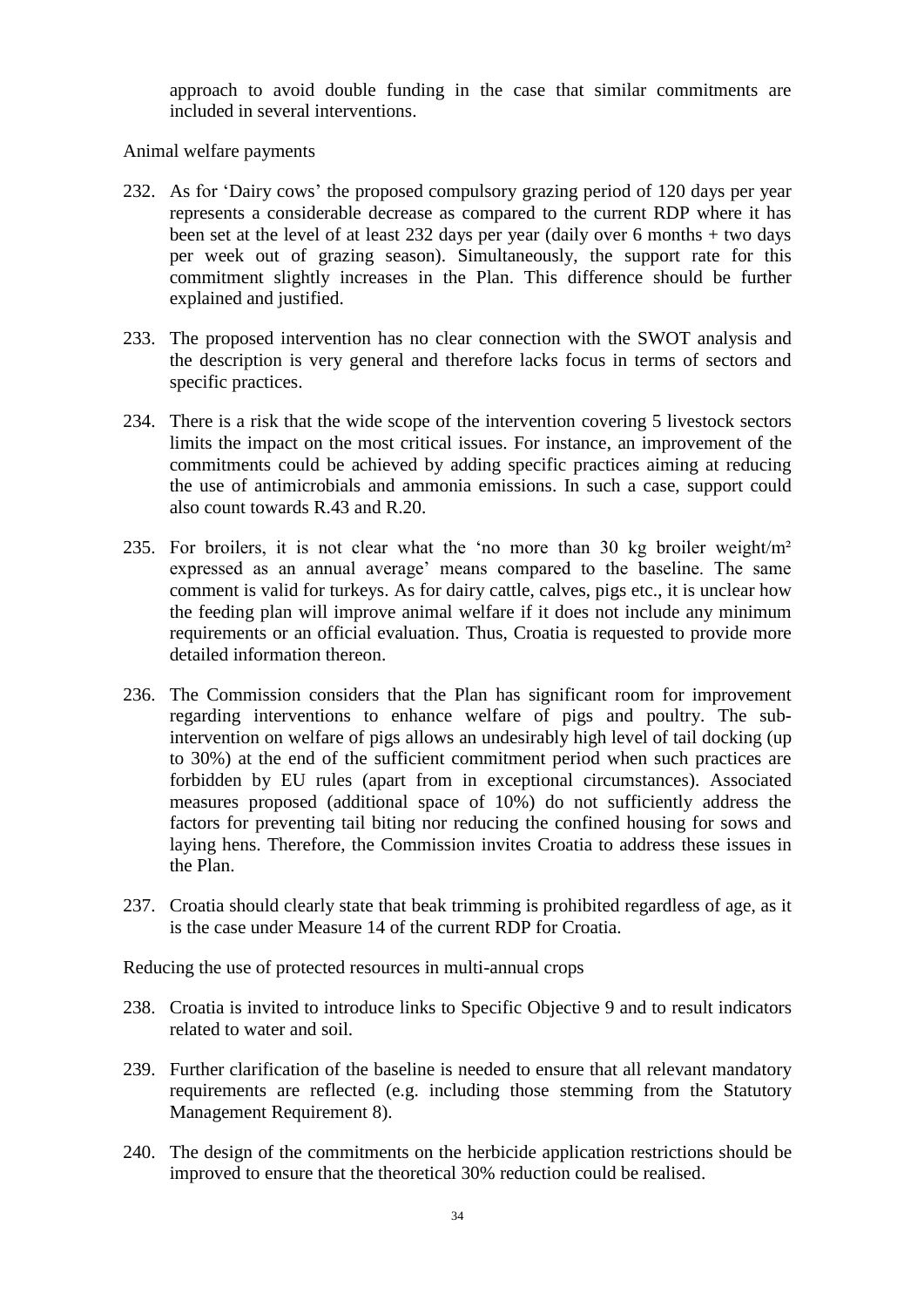241. Croatia should ensure that mechanical removal of weeds does not result in soil erosion and loss of soil organic carbon is minimised.

Preserving biodiversity and environment in permanent grassland and arable land

- 242. The contribution of this intervention to Specific Objective 4 and a clear link to R.14 should be established.
- 243. The eligibility conditions for 70.02.01. and 70.02.02. referring to the minimum area should be clarified in terms of targeting of the area. Furthermore, the threshold of 30% and thus exclusion of holdings with smaller area should be justified.
- 244. The design of the commitments should be clarified with regard to their contribution to providing feeding area for pollinators and feeding and nesting area for wild animals, especially regarding the (non-)use of fertiliser and plant protection products, mowing, maximum share of a parcel and prescribed flower and grass species (mixtures).
- 245. Considering the needs identified in the PAF, the commitments for the Corncrake and for the butterflies could be more ambitious and cover a larger area both inside and outside Natura 2000.
- 246. It should be confirmed that the payments per hectare for commitments under this intervention have been set at the level which takes into account the targets set in order to improve the status of protected habitats and species, also in the light of the payments established in the PAF.
- 247. Croatia is invited to maintain RD operations for extensive orchards and extensive olive groves, including targeted areas/lengths and representation in/out Natura 2000, or to demonstrate how these needs identified in the PAF will be funded outside of the Plan. Other measures identified in the PAF should also be included.

## Organic farming

- 248. The Plan does not provide for higher premiums for conversion to organic farming in comparison to maintenance, and compensation for permanent grassland in organic farming has decreased in comparison to the 2014-2020 period. Croatia is requested to explain why no differentiation is deemed necessary in view of the specific circumstances during conversion.
- 249. Croatia is invited to consider further increase of organically farmed area for marketable crops, which would lead to an increase of organic farming production, cheaper prices (economy of scale) thus resulting in increase of interest to buy organic.
- 250. In addition to R.29 and R.22, Croatia is invited to link this intervention to R.14, R.19, R.24, R.31, as well as R.43 and R.44 in case the support is for farming systems including livestock husbandry.
- 251. The measure refers to air pollution impacts, but is not linked to results indicator R.20. Croatia is invited to explain to which extent it envisages stricter requirements regarding e.g. low-emission storage, management and field application of manure.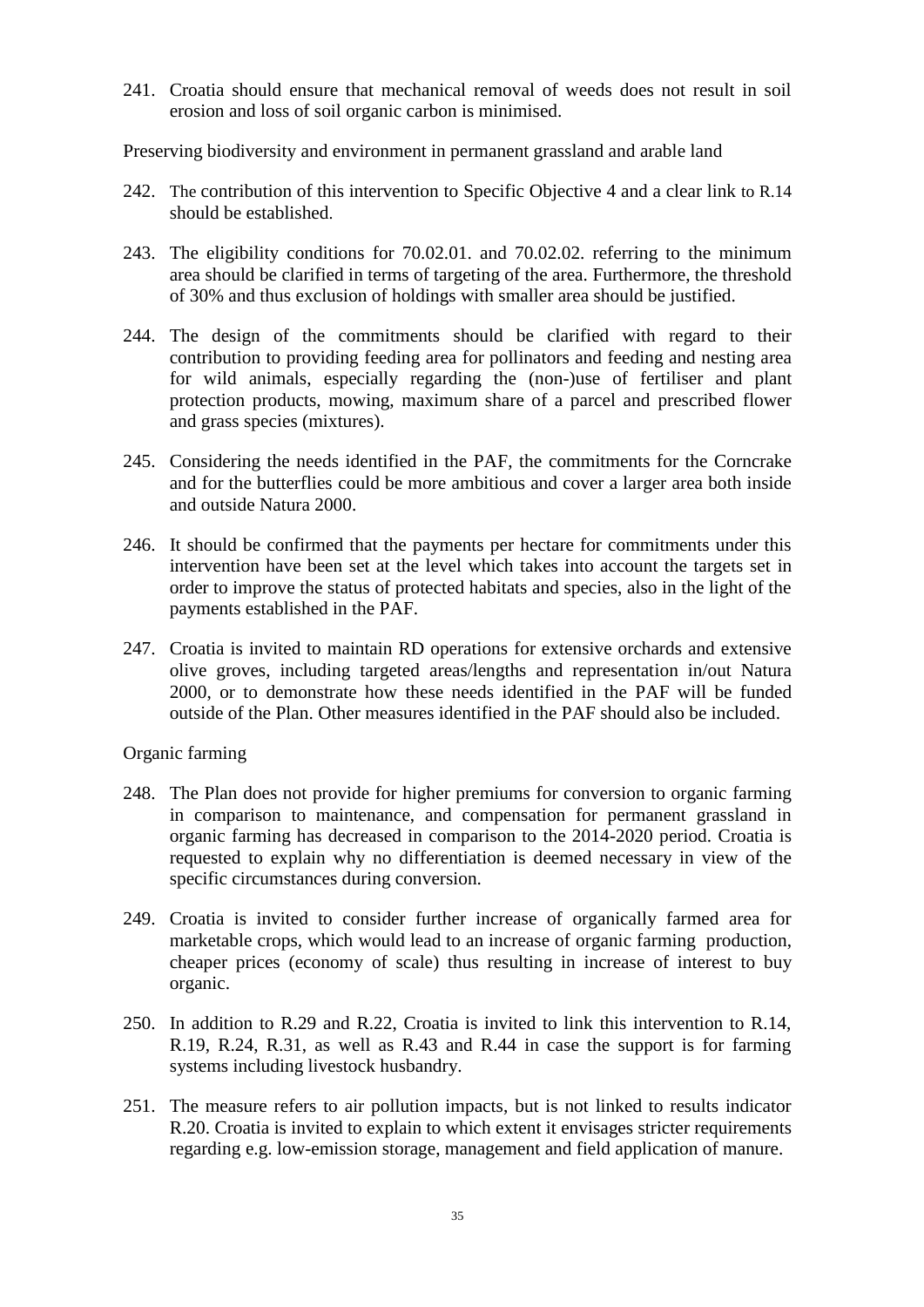- 252. Croatia should check the data provided in the financial table with outputs, explaining in particular why the number of hectares under transition (O.17) is the same for all FYs, while it is planned to expand the UAA under organic farming.
- 253. Croatia is invited to better explain the expected growth of organic farming area until 2028, and to provide the expected figures (area under conversion and under maintenance – with and without CAP support) for that period. The Plan foresees 42.085 ha of new areas under transition as from FY 2024 and - considering that the surface under maintenance is only slowly growing as from FY 2024 – whether assuming a more visible grow as from FY 2026 /27, when the areas terminating the transition phase would start being calculated as areas under maintenance, would not seem more plausible.
- 254. Croatia is invited to consider the contribution of organic farming to Specific Objective 9, in particular the role of organic farming in the response to societal demands on food and health, including high-quality, safe, and nutritious food produced in a sustainable way.
- 255. Table 12 and 13 need to be revised and include uniform unit amounts also per different crop categories.
- 256. The Commission welcomes the combination with 78.01. Support for knowledge transfer and 78.02. Support for the provision of advisory services. Croatia is requested to explain whether this comes on top of the 6 hours training already included in this intervention, as these 6 hours in the case of new entrants in organic farming seems rather low.

Preservation of endangered native breeds of domestic animals

- 257. The minimum Livestock Units (LU) should be established per type of animal breed to ensure adequate herd sizes, as the minimum of 0.15 LU can be too low for some breeds.
- 258. This intervention should be classed as an IACS intervention (based on LU).
- 259. In terms of the baseline, Croatia could explain how the intervention builds on experiences from 2014-2020, and how the support will improve upon the current situation.
- 260. Interventions 70.03 and 70.05 should comply with the provisions of Article 45 of Regulation (EU) 2022/126.
- 261. Support for conservation, sustainable use and development of genetic resources in agriculture.
- 262. Croatia is invited to provide details whether the payment is based on reimbursement of costs actually incurred or a lump sum.
- 263. As O.19 is linked to number of operations, the payment should also be per operation and not per beneficiary. A justification for the very high number of planned operations should be provided.
- 264. Croatia should determine the duration of contracts.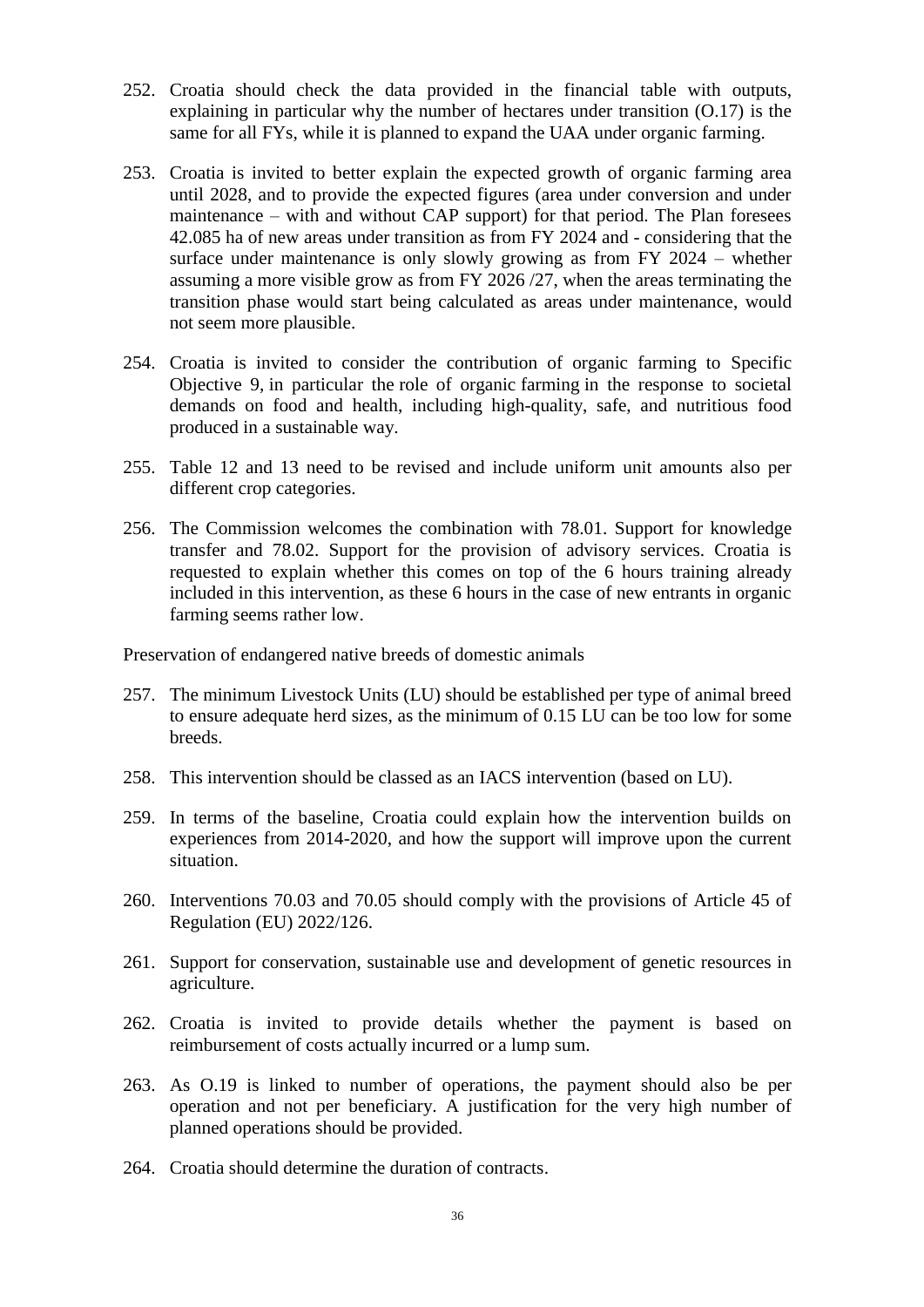Payments for areas facing natural and other constraints (ANC)

- 265. There is an ongoing update of the ANC delimitation taking place between the Commission and Croatia, to be applied from 2023 onwards. Its aim is to obtain a fairer ANC system based on new available data, i.e. new digital elevation model, the recently digitalised soil map, new climate data and, most importantly, new data on agricultural areas in Croatia. This delineation has already been agreed between the two parties, however, Croatia is now finalising the fine-tuning exercise of delimited areas based on Commission comments. Once, the fine-tuning document is completed and accepted by the Commission, Croatia will be requested to modify the description of this intervention in the Plan accordingly.
- 266. The intervention states that according to Regulation (EU) No 1305/2013, areas with specific constraints may be a maximum of 10 % in relation to the total area of the country. It is also stated that the municipalities included in the area with specific constraints represent 17.78% of the total land territory of Croatia. This inconsistency should be explained.
- 267. It should be clearly stated in the eligibility conditions that ANC payments can only be granted to active farmers and for designated ANC areas. Croatia should guarantee that only the area that is inside the designated ANC areas layer is eligible for payments under Article 71 of the SPR. Therefore, ambiguous sentences, for example the following, should be amended or deleted: "*At least 50 % of the area of the ARKOD/LPIS parcel shall be in the area defined as the restricted area."*
- 268. The link to the list of the designated local administrative units and to the ANC map must be provided for each category of areas referred to in Article 32(1) of Regulation (EU) No 1305/2013.
- 269. Degressivity should be indicated in section 7 'Form and rate of support', specifying the applicable amounts (EUR/ha) for the different thresholds applied.
- 270. The WTO explanation should be complemented, for example, by considering that ANC payments have to be degressive.
- 271. The financial table with outputs should be completed.
- Aid for limitation in forest management
- 272. The intervention is linked to Specific Objective 6, it also needs to be linked to Specific Objective 1 since it provides "income support".
- 273. Croatia is invited to consider introducing an intervention on WFD payments and Natura 2000 payments for agricultural areas, given that agriculture remains the main pressure and there is a need to ensure non-deterioration of habitats and to prevent disturbance of species in the sites.
- 274. Given important differences in the ecological network areas between respective Croatian counties as well as 'extremely rich biodiversity of the karst areas located mainly in the Adriatic Croatia' and 'karst pastures being abundant in particularly valuable and rare species' (SO6 'Strengths'), Croatia is requested to consider the regional targeting of this intervention.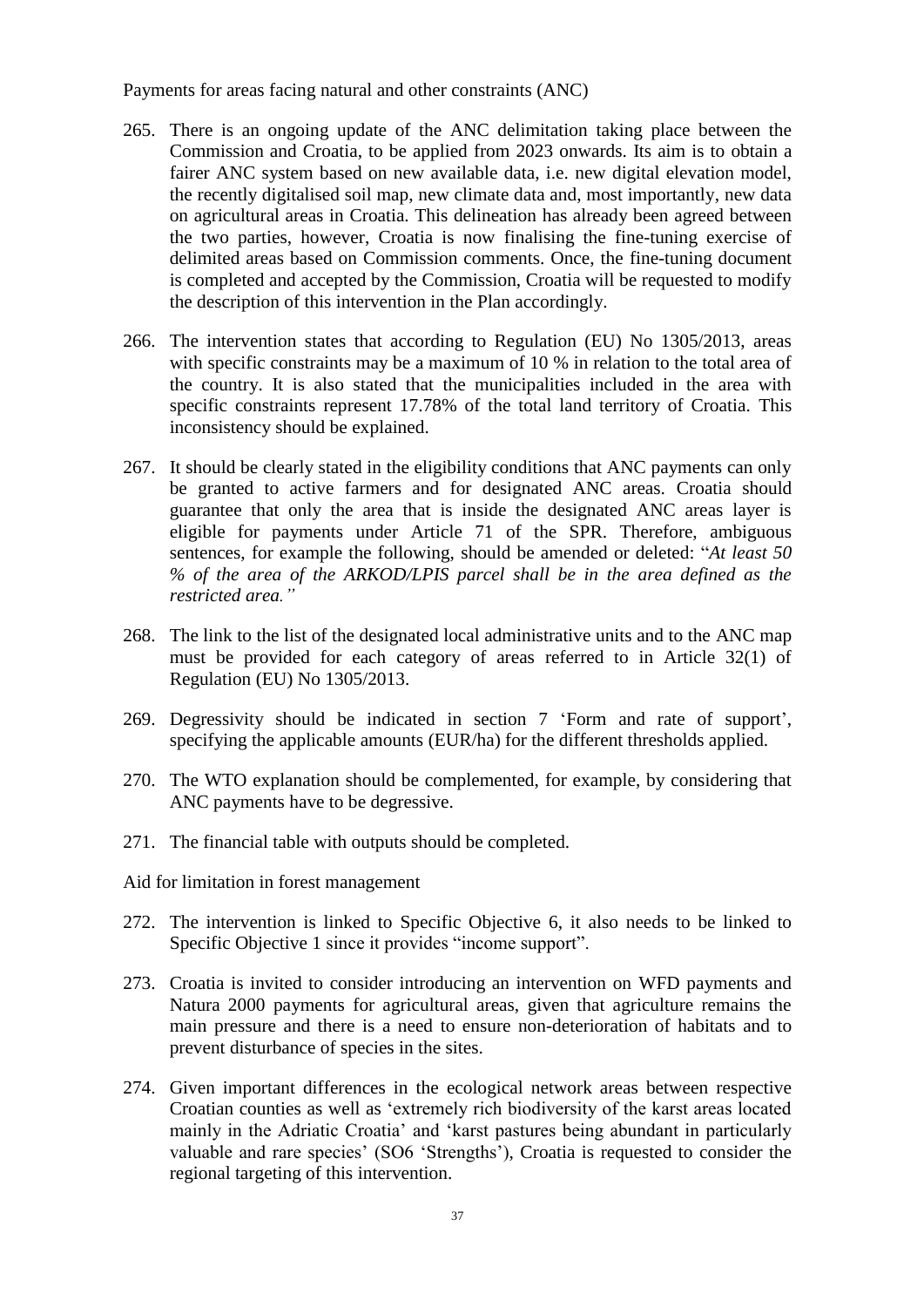- 275. Croatia should clarify if the intervention is limited to support for Natura 2000 areas or if other delimited areas that contribute to the implementation of Article 10 of Directive 92/43/EEC are also included (as stated in Section 5 on eligibility for support: "Support from this intervention shall be granted annually per hectare of forest in a Natura 2000 area designated under Directives 92/43/EEC and 2009/147/EC and/or other protected areas under the Nature Protection Act in order to compensate beneficiaries for the additional costs and income foregone associated with their implementation").
- 276. In accordance with the PAF, the intervention 72.01. should be directed to private forest owners, except for , no management" requirements in the strictly protected sites, which can include all forest holders. Croatia is also invited to consider introducing forest-environmental and climate commitments under Article 70 of the SPR.

#### 2.3.4.2. Investments

Non-productive investments in agriculture for nature and the environment

- 277. Some clarifications regarding specific eligible investments are still needed (purchase of land, investments in livestock housing).
- 278. Croatia is encouraged to combine the investments in restoration of biodiversityrelevant habitats with mandatory maintenance commitments. These maintenance commitments could be supported under Article 31 or 70 of the SPR.
- 279. Regarding the applicable support rate, it is recommended to apply a lower support rate for types of non-productive investments, which could also generate an economic benefit.
- 280. Support Section 13 on the indicative financial allocation has to be revised.
- 281. Regarding sub-intervention 4 (elimination of invasive alien species) and 8 (restoration of habitats relevant to biodiversity), are any selection criteria considered? For example, is priority given to specific areas as Natura 2000, HNV areas or other particular areas? The two proposed operations appear to be wideranging in terms of targeting the areas where the investments are most required. Furthermore for sub-intervention 8, habitat restoration, is it targeting grassland areas only?
- 282. Croatia is invited to consider expanding the eligible investments under this intervention to include measures identified in the PAF, e.g. planting tree lines for species conservation, eradication of invasive alien species from forest stands, purchase of grasslands for purposes of management in Natura 2000 sites.

Observations common to investments in irrigation

283. Croatia is invited to clearly distinguish between investments in the improvement of existing installations/ infrastructure and investments leading to a net increase of irrigated area. This has implications for linking to relevant specifying objectives and result indicators and inclusion in the environmental ring-fencing: Specific Objective 2 for expansion (to be linked to R.9 or R.36) and Specific Objective 5 for improvements (to be linked to R.26 or R.27).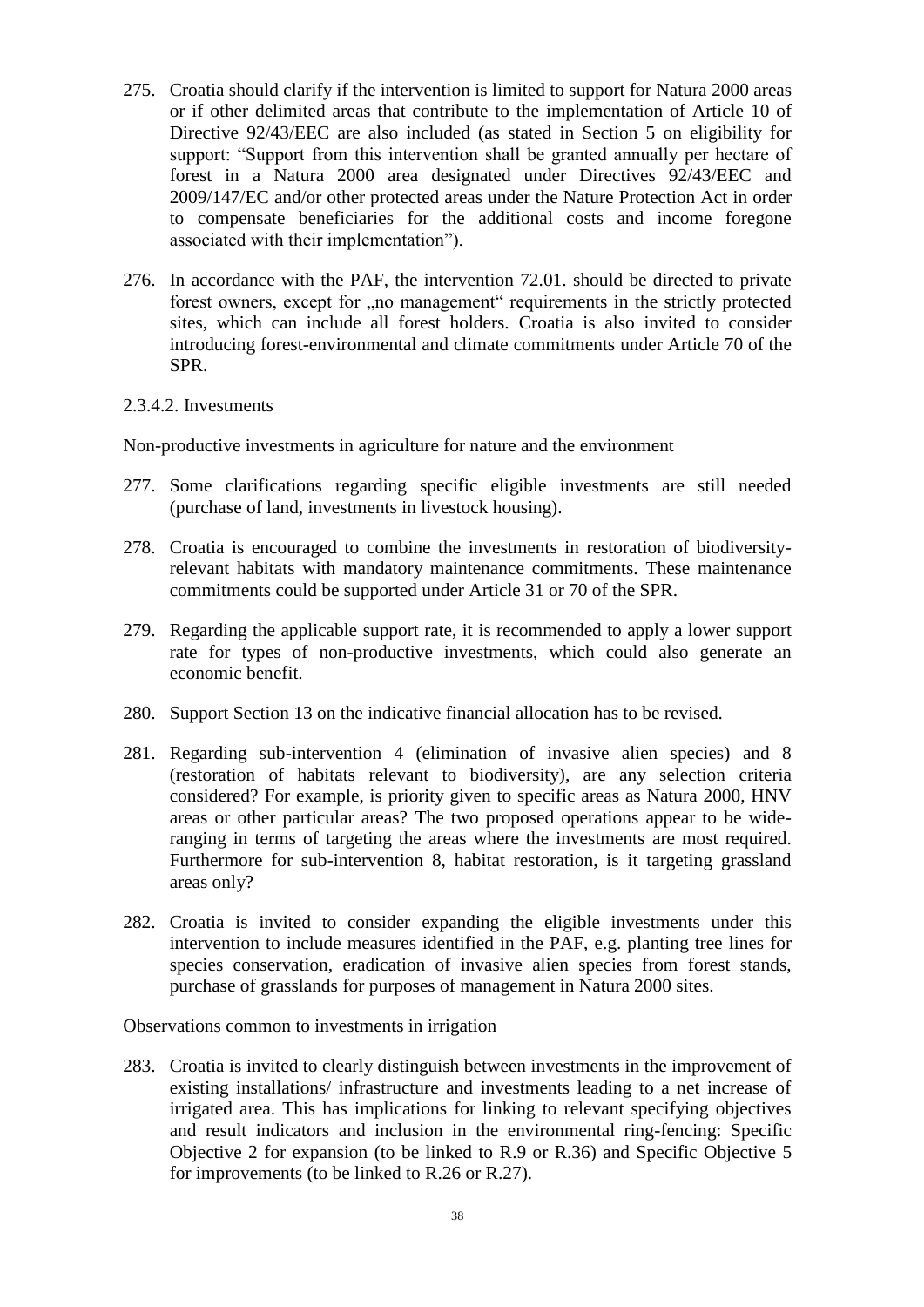- 284. If planned as part of on-farm investments under RD (73.10 and 73.12), investments in irrigation should be designed as a separate intervention due to the specific set of eligibility conditions, which need to reflect all relevant requirements of Article 74 of the SPR. Different unit amounts (with planned outputs at the level of the unit amounts) will be needed for improvements and expansion.
- 285. Croatia is requested to explain how the Plan addresses the needs related to water quantity, contributes to and is coherent with the RBMP, also considering measures beyond irrigation, such as natural water retention and measures to reduce crop water demand.

Restoring agricultural potential

- 286. Given that the reconstruction process of rural areas after the recent earthquakes in 2020 is, and will also be covered by other sources than the Plan (e.g. Solidarity fund, ERDF, national public and private sources, etc.) Croatia should provide a clear demarcation line so as to avoid any risk of double payments.
- 287. It should provide more details and a justification on the exceptional situations where the assessment of damages will be carried out by other bodies (Ministry of Agriculture and professionals employed by other agricultural public institutions) rather than specialised commissions prescribed in the national legislation.

Use of renewable energy sources

- 288. Croatia is invited to elaborate which renewable energy sources would be eligible for support, as only eligibility conditions for solar energy generating installations seem to have been defined.
- 289. For certain types of eligible costs, further clarifications should be provided with regard to the relevance for this intervention, e.g. machinery for transport and application of organic fertilisation substrates on agricultural areas.
- 290. Given the wide range of support under this intervention, the introduction of at least two different unit amounts for respective type/size of operations could be considered.
- 291. Croatia is invited to take into account that biomass for bioenergy should be produced and used in line with the cascading principle highlighted in the Forest Strategy, and the criteria for wood-based bioenergy underlined in the Renewable Energy Directive (EU) 2018/2001 should be respected. It also needs to be complemented with sufficient criteria to ensure that an increase in biomass combustion for energy does not lead to any negative air quality impact and biodiversity biogas installations must be developed with sufficient quality checks and safeguards to ensure no negative trade-off between methane and ammonia emissions.

Construction and layout of learning paths and supporting infrastructure

292. Croatia is requested to better explain and justify the links of this intervention with Specific Objective 8 and the need 15. It should identify who are the main beneficiaries of the similar type of operation 8.5.2 'Establishment and improvement of walking trails, look-out points and other small-scale investments'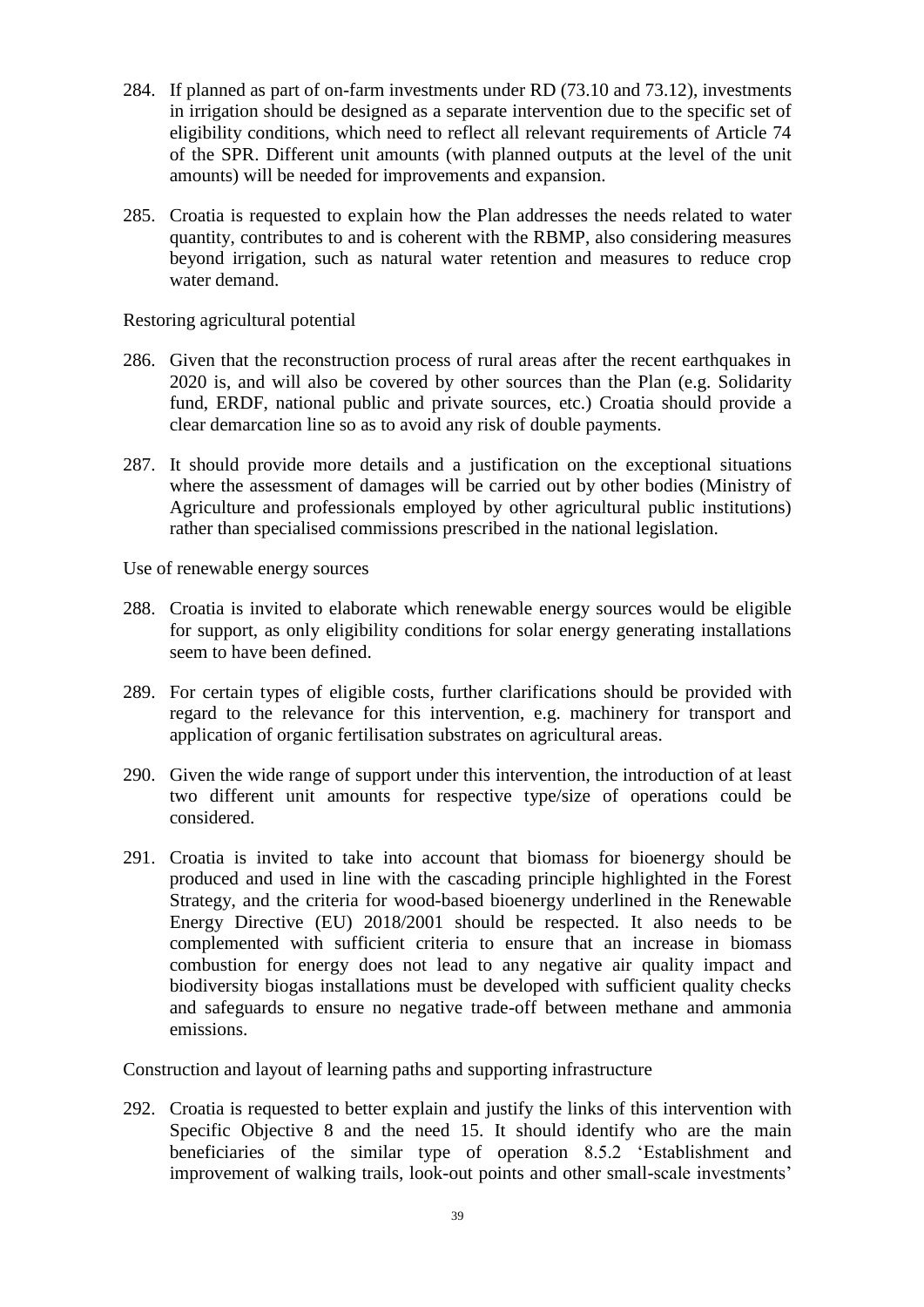under the current RDP - public forest holders, private forest holders and their associations or civil society associations active in environment and nature protection.

- 293. Croatia is requested to consider the transfer of this intervention to LEADER where the local communities could decide about such investments based on priorities established in the respective local development strategies (see Observation for LEADER: increase in social capital, better local governance and better projects/results compared with non-LEADER delivery).
- 294. Information is missing on requirement for a management plan for a holding above a certain size.
- 295. Croatia should clarify whether such requirement is included in: *"The eligibility of the project, in addition to the subject-matter of the investment, will be conditional on an orderly ownership relationship on the subject matter of the investment, prepared by all the necessary documentation in accordance with the regulations governing the investment in question, as well as a confirmation that the investment does not have a significant negative impact on the environment and/or the conservation and integrity objectives of the ecological network area."* In addition, RI related to Specific Objective 6 and biodiversity related indicators, i.e. R.27 could be added.
- 296. The Commission invites Croatia to verify the use of R.18 and R.27.
- 297. The indicated Output indicator is O.24 productive investments while these investments are rather non-productive ones (at least these investments were nonproductive investments under M8.5 in the 2014-2022 period) they would fit better under O.23 non-productive. Particularly that 100% support rate is planned that is not appropriate for productive investments.
- 298. This intervention is included under Specific Objective 8. Croatia is invited to provide the description of the links of this intervention with SWOT analysis and how does it respond to the corresponding need (in this case Need 15).

Reconstruction (conversion) of degraded forests

- 299. The intervention strategy envisages a reduction of monocultures of non-indigenous tree species and their conversion into mixed high-growing forests composed of native tree species. A large proportion of the degraded forms of forest stands spread over 533 828 ha, which represents 22 % of the forests in Croatia, but the target for this intervention is only 1 176 ha (R.17).
- 300. The Commission has been developing, together with Member States and stakeholders, guidelines on various forestry topics, including the biodiversityfriendly afforestation and reforestation. The Commission recommends Croatia to consider them, where relevant, and distribute them to beneficiaries and managing authorities once they are adopted and published.
- 301. A nationally set threshold above which it will be necessary to present relevant information from a forest management plan or equivalent document should be introduced (relevant to forests owners and forest managers but not to entrepreneurs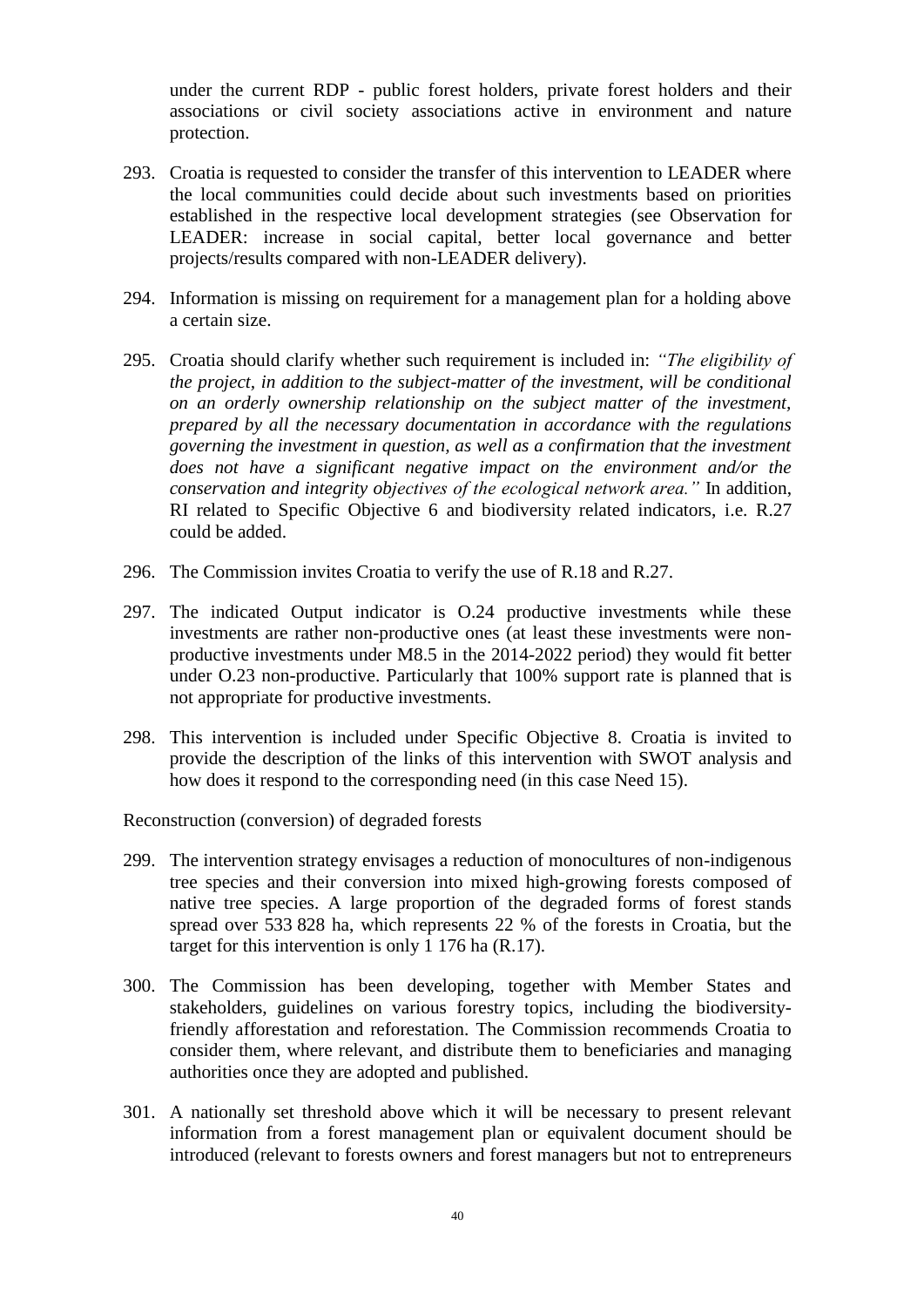neither managing forests nor owning forests but who are only performing basic processing of forest wood).

- 302. Under this intervention, restoration of damaged forests after wildfires or pest diseases could be included as eligible for financial support.
- 303. This intervention will contribute importantly to Specific Objective 4 and Specific Objective 6, and the relevant indicators, according to the description, not only to Specific Objective 5, and this should be reflected in the text.
- 304. Croatia is invited to add a link to R.18.

Modernisation of forestry technologies in timber harvesting, forest breeding and production of forest (forest reproductive material

- 305. It should be justified why the Financial Instruments (FI) have been abandoned under the Plan, especially since the SWOT analysis of SO2 points at 'continued interest and uptake of FI and further facilitation of access to capital for micro, small and SMEs'. Also, one of the Commission's recommendations points at a necessity of improved access to finance and capital through an appropriate mix as well as a combination, of grant-based support and financial instruments, such as guarantees and loans.
- 306. More elaborated principles for the selection criteria would be needed, e.g. recommendation of stronger focus on investments for soil- and resource-friendly harvesting machinery and practices, better occupational safety of workers, higher efficiency and reduced noise, use of eco-friendly fuels and lubricants, etc.
- 307. The provisions for developing the bio-economy could be further developed, and R.39 added as an additional results indicator.

Modernisation of pre-industrial wood processing technologies

- 308. Croatia should justify why the FI used in the current RDP have been abandoned, especially since one of the Commission's recommendations underlined the need for improved access to finance and capital through an appropriate mix.
- 309. A link to R.39 should be added.

Construction of forest infrastructure

- 310. This intervention has the objective to reduce the risk of forest fires, but it does not target regions most prone to forest fires (Dalmatia). A carbon farming result-based approach is not proposed.
- 311. It should also be demonstrated that these access infrastructures are multifunctional (e.g. open for recreation, or forest protection purposes) in order to be eligible for 100% support rate and using O.22.
- 312. The optimum density of forest roads should be from 15 km/1.000 ha to 30 km/1.000 ha depending on the relief while "large closed inaccessible forest areas still exist in state forests." For better demonstrating the need for this intervention, an average number for the current low average density should be included as well as the density (range or average) aimed with this intervention.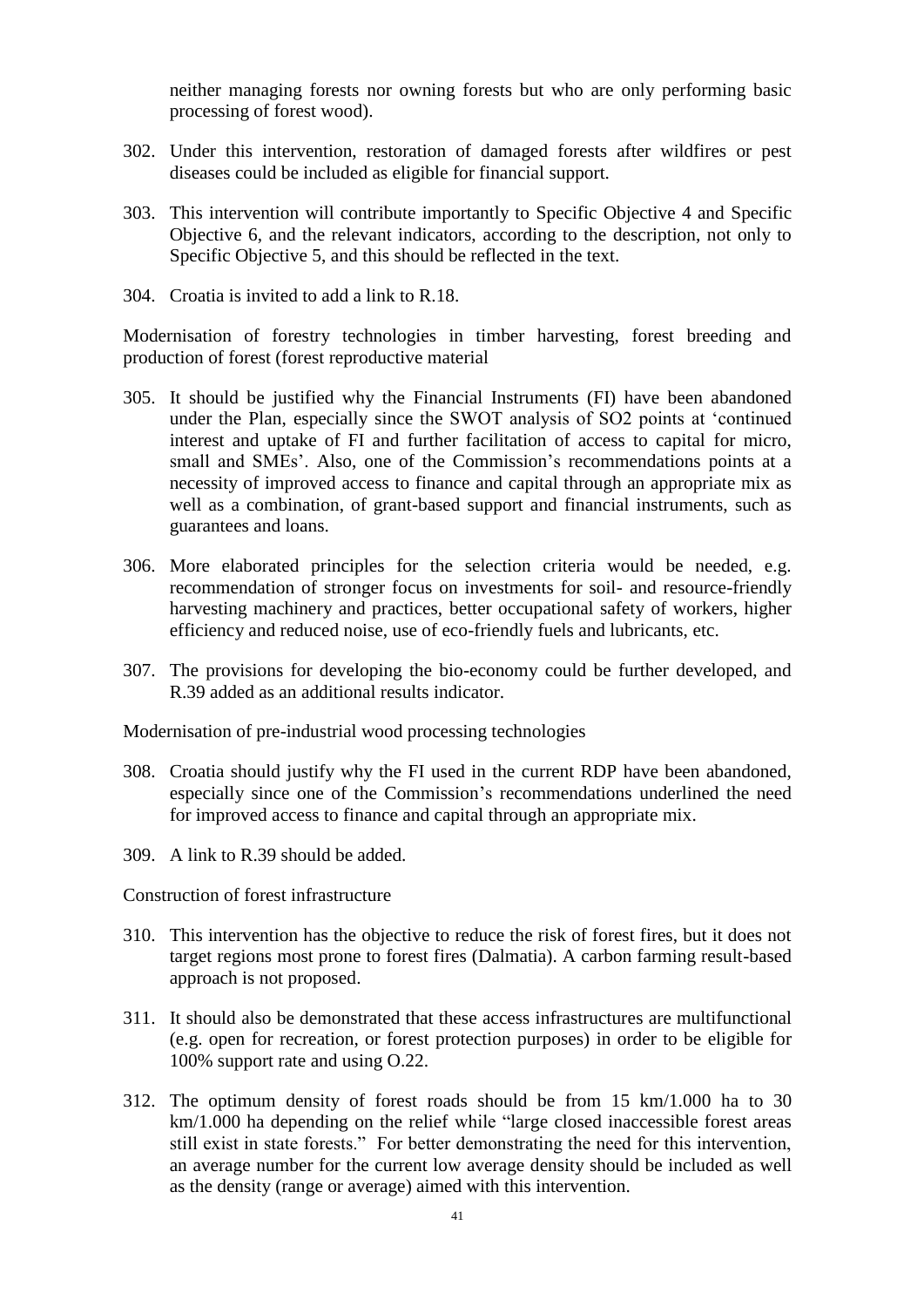- 313. Furthermore, for forest infrastructure there should be a national/regional programme/strategy that ensures environmental integrity and justifies the needs. Otherwise any project can be granted on the basis of the unclear criteria identified (existing density, increasing density, risk of fire, degree of development of selfgovernment). The eligibility conditions are unclear.
- 314. The link to R.18 is fine, adding a link to R.39 seems also justified.

Promotion of wood and non-wood forest products and services

- 315. The current demand for wood and wood products (to satisfy both industrial and fuelwood needs) is on the constant increase and their prices break records on both European and world markets. This stems from the rapid growth in demand from e.g. construction sector as well as the increasing use of wood as a source of energy, particularly in Europe as a result of policies promoting greater use of renewable energy. Therefore, the need for supporting promotion activities with public funds should be thoroughly justified.
- 316. Croatia should elaborate more on which concrete investments /products/ services should be eligible under this intervention. What kind of specific buildings /space is envisaged to be constructed or reconstructed for the sale of forest products and services and where will be their location? It should consider introducing two different Units amounts for operations of different size. It should also explain the annual differences in unit amounts.
- 317. This intervention could specifically refer to the promotion of and opportunities in the bio-economy.

Support for investments in primary agricultural production

- 318. Some of the principles for selection criteria should be better elaborated, e.g. what is meant by 'complexity of investments'?; how the 'contribution to job creation' will be verified /enforced, especially in case of bigger farms above 250 000 EUR (25% of the total financial allocation).
- 319. In the description of eligible type of support ("farm restructuring and modernisation, disposal, handling and use of livestock manure with a view to reducing adverse environmental impacts and the use of renewable energy on farms for own use") it is not sufficiently clear what would be eligible under farm restructuring and modernisation.
- 320. With regard to investments in irrigation, it should consult the section "Observations common to investments in irrigation".
- 321. In criterion no. 9 under eligible costs, it should be made clear that the reconstruction of storage capacities for manure can only be supported to the extent the investment goes beyond the minimum EU standards.
- 322. Renewables Directive 2018/2001 and its sustainability criteria should be referred to in this intervention. To ensure that investments in renewables are for ownconsumption only, the calculation of MW generation capacity per beneficiary should be explained in line with the full description of R.15. The explanation and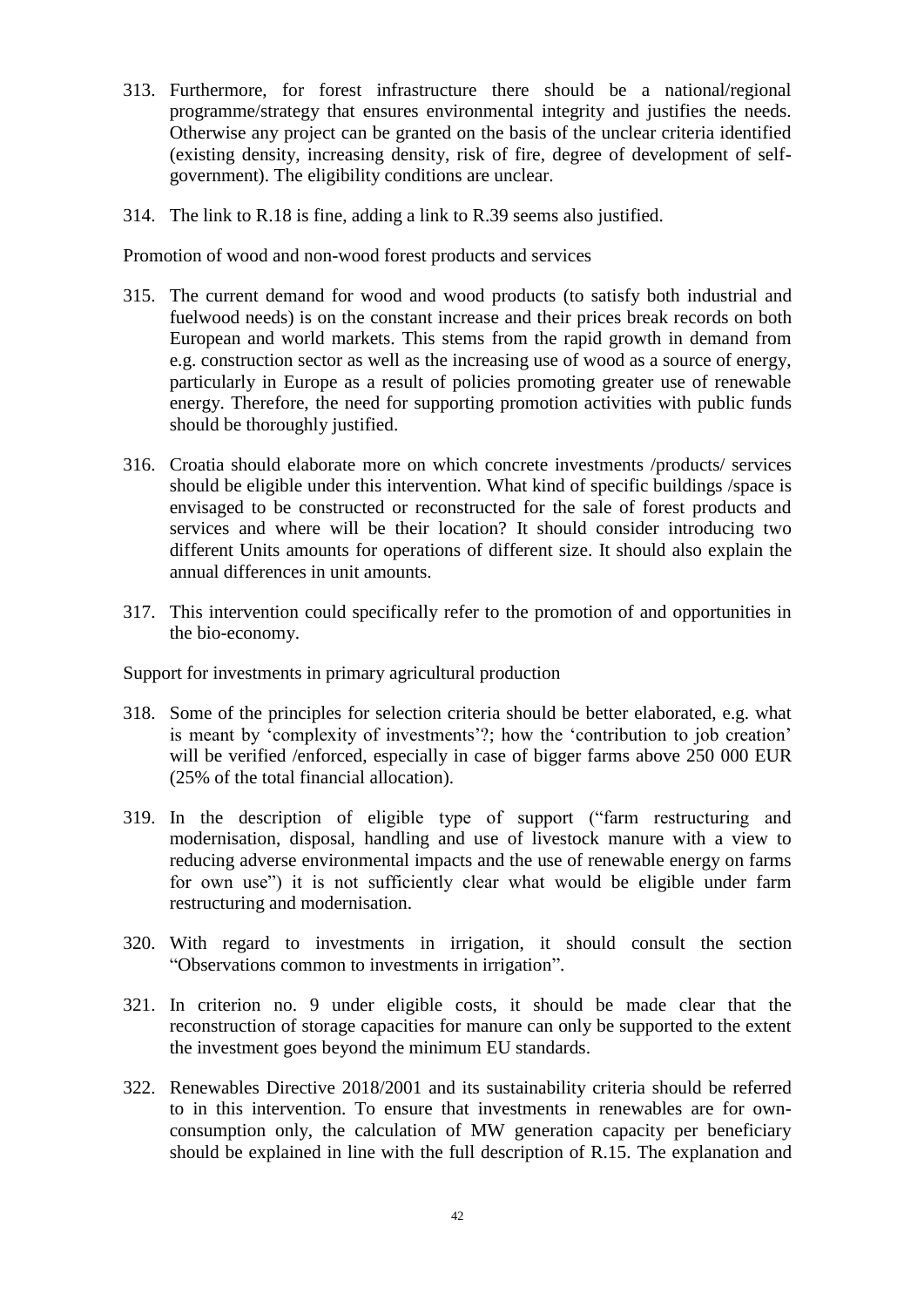justification of the planned unit amount should be better explained in Table 12. The calculations set out in Table 13 do not seem feasible and should be checked.

323. The eligibility criteria should ensure environmental benefits; e.g. supporting only low-emission machinery and vehicles; promoting investments in low-emission animal housing technology, manure storage systems, machinery for low-emission application of fertilisers/manure to the field (rapid incorporation, trailing shoe/hose, etc.).

Aid for investments in the processing of agricultural products

- 324. Some of the principles for the selection criteria should be better elaborated, e.g. what is meant by 'complexity of investments'?; how will the 'contribution to job creation' be verified /enforced?
- 325. Given the wide range of support (between 15.000 EUR and 3 MEUR) as well as the ring-fenced allocation of 50% of intervention support to large companies Croatia should explain why several Unit amounts have not been introduced (as it was the case for intervention 73.10).
- 326. It should check and correct the financial data entered for this intervention, e.g. number of operations for financial year (FY) 2028 or the annual indicative financial allocations for FY 2026 and FY 2027.

Support for small farmers

- 327. Due to a large number of potential applicants, Croatia is requested to ensure better targeting (e.g. territorial or sectorial) of this intervention in order that only the best small-acreage farmers would get support, allowing them to become economically viable and to be able to operate and produce in accordance to market-driven requirements.
- 328. The list of eligible costs for this intervention is exactly the same as for 73.10.: 'Support for investments in primary agricultural production' while the financial support available under this intervention is much lower (e.g. the upper threshold equals 30.000 EUR vs 2 million EUR for 73.10). Therefore, Croatia is requested, in line with the above need for better targeting, to channel the support only to selected types of operations with bigger chance of economic sustainability and/or better environmental value.

Support for public irrigation systems

- 329. As investments in new irrigation infrastructure should be linked to Specific Objective 2 rather than Specific Objective 4, this intervention should not count against the ring-fencing for environment.
- 330. Croatia should take into account that the derogation included for reservoirs approved before 31 October 2013 is not in line with the new legal framework. Article 74 of the SPR no longer allows for such derogations.
- 331. The eligibility conditions need to reflect all relevant requirements of Article 74 of the SPR, in particular paragraphs (3), (6) and (7) thereof.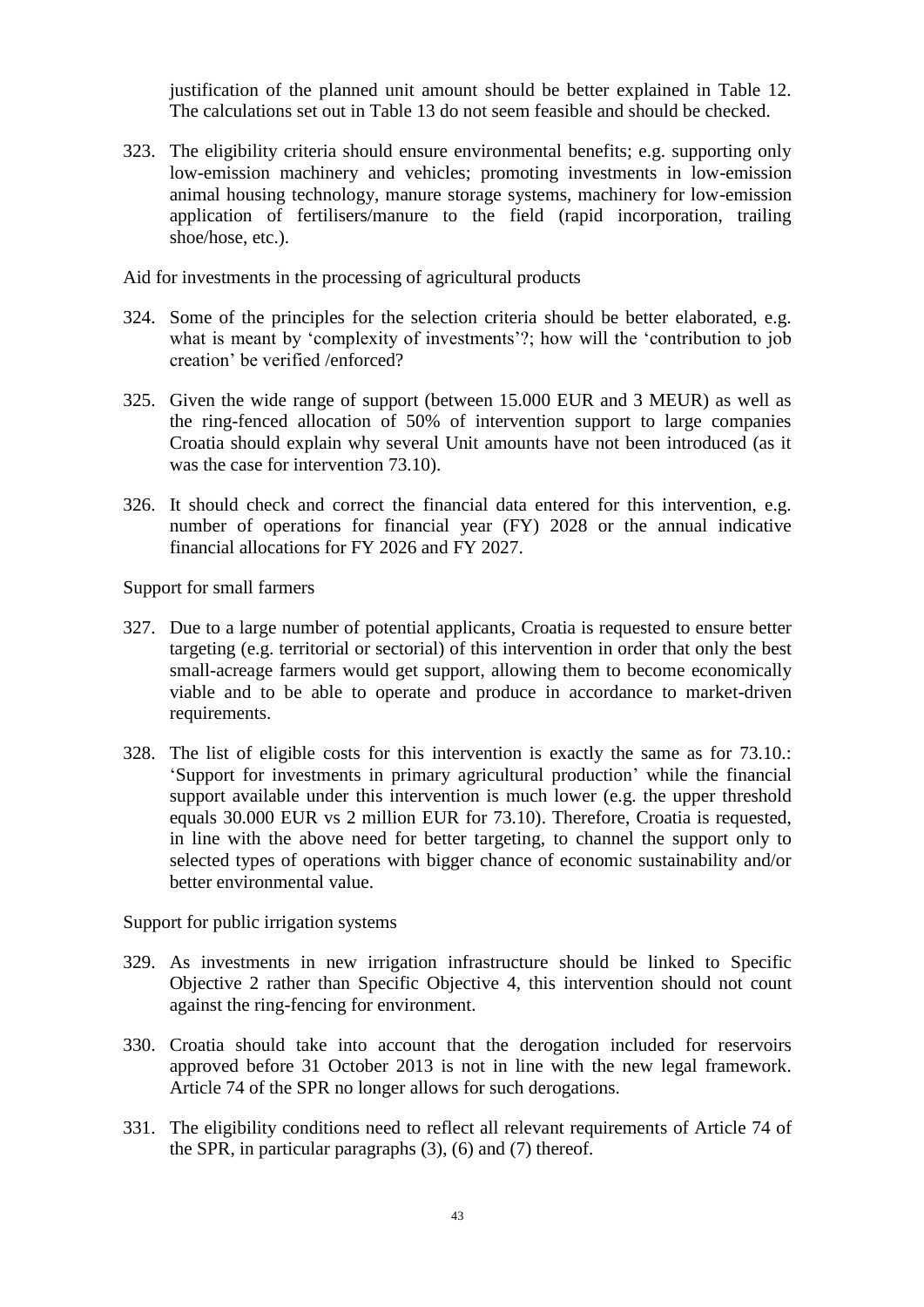- 332. Considering future risks of increase in water scarcity, Croatia is invited to consider support for the establishment of water reuse schemes as an alternative and more stable supply of irrigation water in accordance with Regulation (EU) 2020/741, and in full respect of all the provisions and objectives of the WFD.
- 333. Elements serving as a basis for determining / differentiating the support rates should be provided.
- 334. It should be clarified whether projects in irrigation infrastructure amounting to maximum EUR 15 million fall outside of the definition of large-scale infrastructure.
- 335. It is strongly recommended that investments in irrigation are done in combination with natural water retention measures, nature based solutions, switching to less water consuming crops, etc.

Support to public infrastructure in rural areas

- 336. With regard to broadband investments, in case the ERDF or other national public / private sources do not allocate necessary funds to reach 100 % fast broadband coverage of rural areas by 2025, Croatia is requested to include under this intervention a sufficient amount of operations and corresponding funds to allow the attainment of the above mentioned GD target.
- 337. Given the overall number of 84 operations planned under this intervention, Croatia is requested to indicate a tentative repartition of those operations among all eligible types of projects (kindergartens, unclassified roads, water/sewage infrastructure, markets and shelters for lost animals). How does Croatia justify this repartition based on main goals and challenges underlined for this intervention?
- 338. Croatia should indicate whether the reconstruction of buildings suffered in the recent earthquakes of 2020 are eligible under this intervention (see the principles of the selection criteria). If yes, it should indicate the demarcation with other sources supporting the post-earthquake reconstruction of Croatia.
- 339. As this intervention refers to kindergarten infrastructure improvement, Croatia should provide the information on demarcation line and complementarities with other relevant EU Funds – notably as regards ERDF, in relation to infrastructure and essential services investments, and European Social Fund (ESF+), in relation to social services investments.
- 340. Some of the projects (e.g. Kindergartens) might create an economic activity. Therefore, in point 8, "Mixed" must be ticked instead of "No" and the State aid clearance instrument must be indicated. Concerning the non-generation of significant net revenue, Croatia should explain whether they refer to a same infrastructure used both for economic and non-economic activities, or whether they envisage infrastructures that would be used for an economic activity but would not generate high net revenues. In the first case it is the responsibility of Croatia to check whether the economic use will remain ancillary (see point 207 of the Communication on the notion of aid) and will therefore not be subject to State aid rules. In the second case, a State aid clearance will be needed.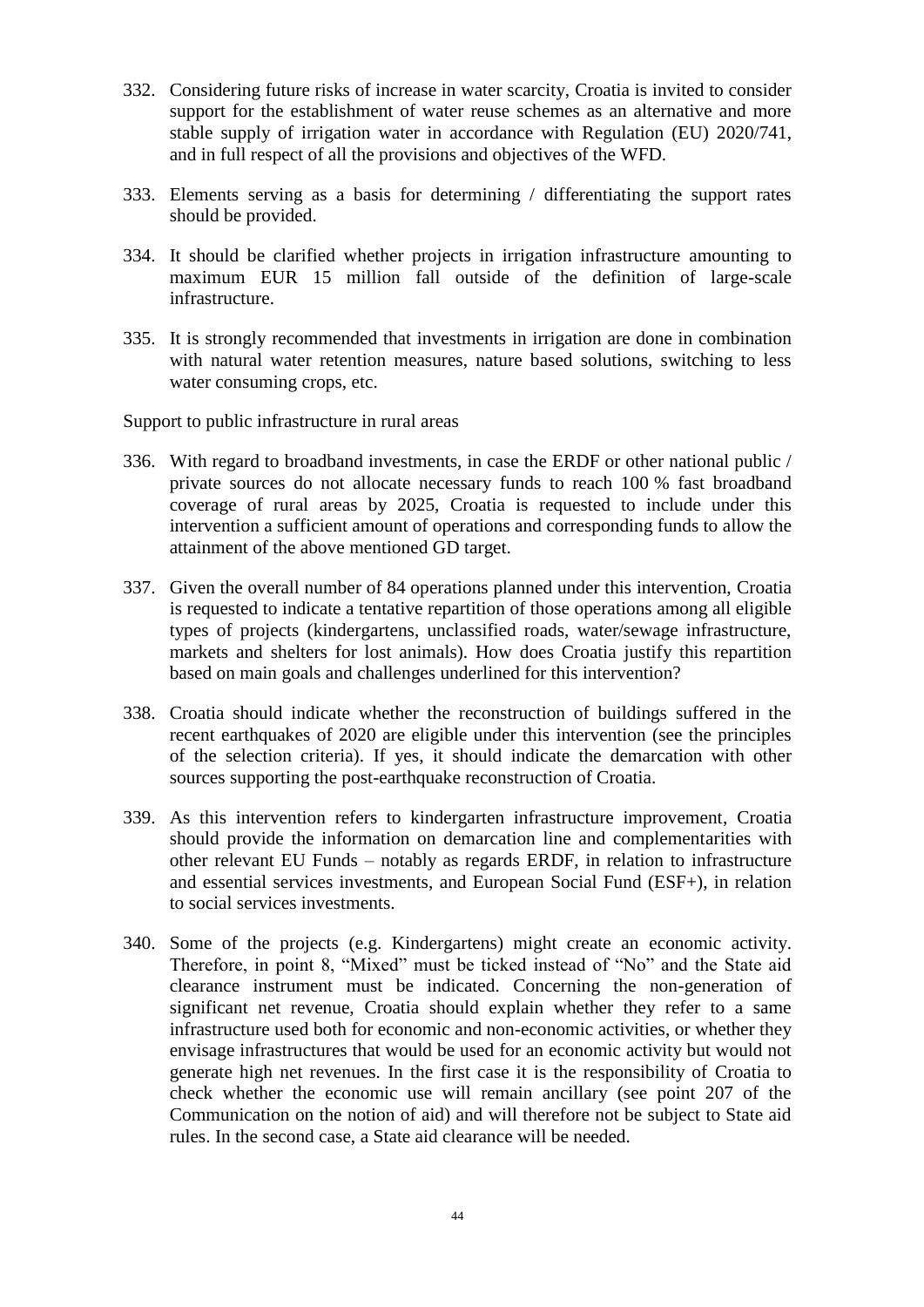#### 2.3.4.3. Installation aid (Article 75 of the SPR, section 5 of the Plan)

- 341. As for the selection criteria principle related to ownership status of the holder, Croatia should explain in more detail the advantages given to the lease or other contractual arrangements. What are those other contractual arrangements? Are the longer-term lease contracts preferential (receiving more points at selection)? Are the lease contracts registered with a notary or other public offices?
- 342. Croatia is invited to provide more details on how it envisages to support a better and easier transfer of farms between generations by facilitating contacts, exchange of experiences and cooperation between potential transferors and transferees. To this end, a special instrument could be foreseen under intervention 78.01 'Knowledge exchange and dissemination of information' to ease the know-how flow between farm transferors and young farmers.
- 343. This intervention should be linked to R.37 (jobs) as support to generational renewal contributes to jobs safeguard and creation.
- 344. Croatia is invited to establish whether the Unit amount is fixed or average and to correct the requirement so that the applicant fulfils the definition of young farmer (including head of the holding) at the time of application.
- 345. Croatia is invited to confirm that there is no intention to plan interventions for business start-ups.

Risk management (Article 76 of the SPR, section 5 of the Plan)

- 346. Croatia is invited to further elaborate the description so as to enable a full assessment in line with Article 76 of the SPR, notably in terms of coverage of the intervention (e.g. single and/or multi-peril insurances), list of production risk should be exhaustive or indicate further references where it would be specified), of methodology for loss calculation /triggering factors (explain methodology for loss calculation not only general reference to insurance policy), of the support rate (provide a range, not 'up to'; is there a national reference document which would further specify the criteria listed and their combination?), of avoidance of double funding /overcompensation (e.g. there are no provisions on delimitation towards intervention 42.2.i.01 for insurances in F&V sectors; is the use of digital solutions envisaged?) and of admissible costs (e.g. not compensate for price volatility of a given *quality* category of the product).
- 347. Croatia is also invited to explain whether it has considered to limit the compensation for the beneficiary to a maximum loss percentage or use deductibles and to clarify what is meant with "the number of aid applications... is not limited."
- 2.3.4.4. Co-operation (Article 77 of the SPR, section 5 of the Plan)

Support for the participation of farmers in quality schemes

348. Croatia should also explain how based on lessons learnt, it intends to improve the implementation of this intervention and acquire 7 500 new beneficiaries. Also, more information would be needed on how it is envisaged to boost farmers' awareness and involvement in the process (to address Weakness W4 under Specific Objective  $3 -$  Low interest in participation in quality schemes): e.g. more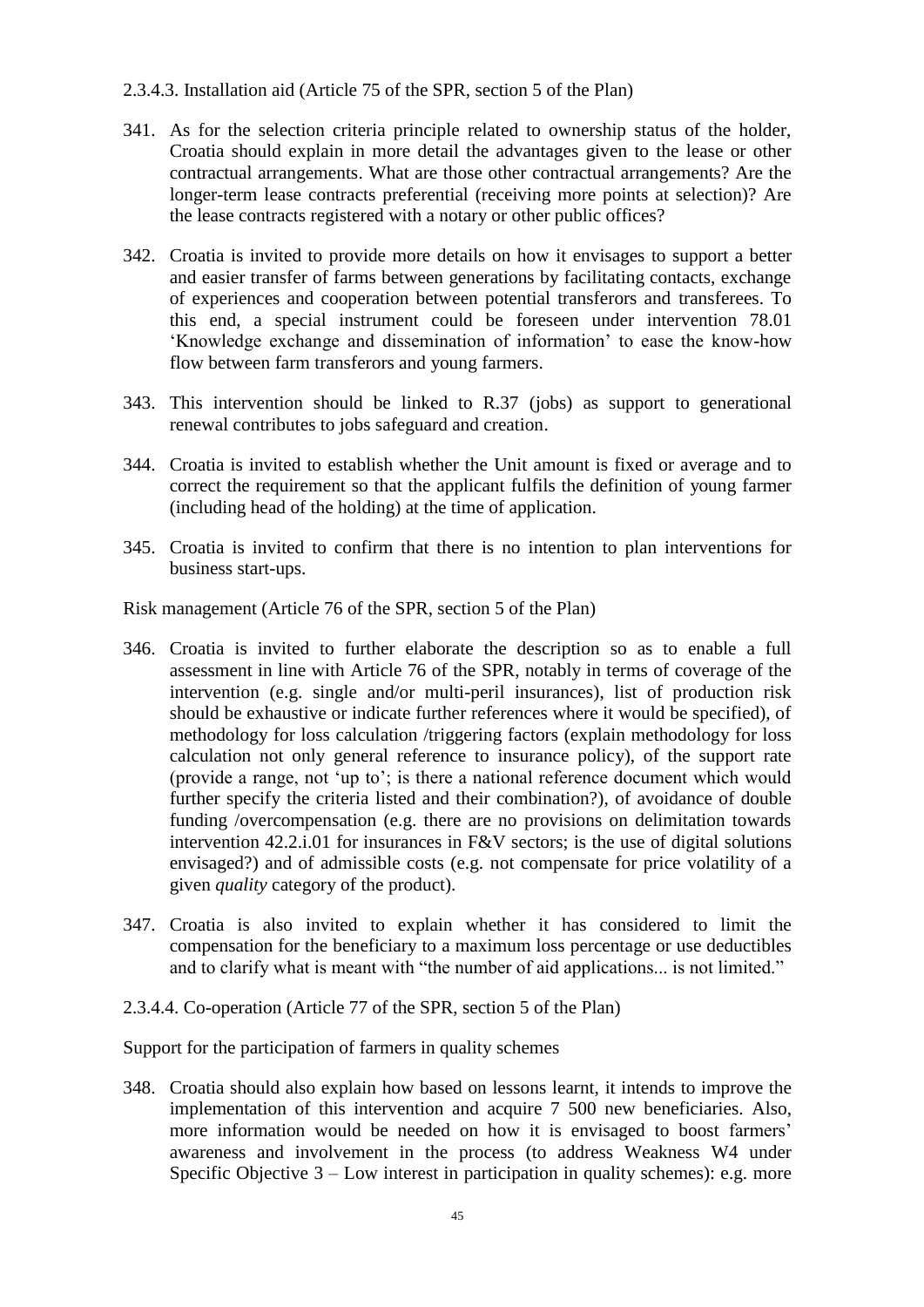efficient promotion, better advisory and knowledge transfer activities including local NGOs and private advisors, enhanced cooperation with more experienced Member States, etc.

- 349. It should be noted that Geographical Indication (GI) aromatised wine products have been integrated under the agricultural product and foodstuffs GI regime.
- 350. It is suggested to distinguish EU geographical indications under the "quality schemes" and mention them explicitly where relevant.
- 351. Croatia is invited to provide more information about the complementarities with sectoral or other RD interventions.
- 352. Croatia is recommended to consider the possibility of using Simplified Cost Options (SCOs).
- 353. The intervention does not address directly the identified need 04 which focuses more on innovative technologies. Croatia is invited to review it according to a relevant identified need and the SWOT analysis.
- 354. The total value of O.29 counts the same number of beneficiaries receiving an aid per year. Outputs are indicative and should be planned in full per year, when the first payment is expected.

Aid for information and promotion activities carried out by producer groups in the internal market

- 355. Croatia should confirm the Commission's understanding that the producers groups and organic producers' associations benefiting from the promotion support under the above 3.2 sub-measure of the current programming period would need to acquire at least one new farmer / manufacturer to become eligible for another period of 5 years under this intervention of the Plan.
- 356. According to Article 111, information and promotion actions for quality schemes should not be linked to any result indicators.
- EIP (European Innovation Partnership) support to Operational Groups (OGs)
- 357. More information would be needed on practical arrangements of this intervention e.g. Croatia should provide some more details on who will play a role of innovation broker, how the networking will be organized, etc.
- 358. The Commission suggests that Croatia would not limit the intervention on the production and processing of agricultural products, but to leave it open to all 9 specific CAP objectives, as set out in Article 6 (1) and (2) of the SPR.
- 359. It should explain in the description of the intervention how it will be ensured that innovation support captures grassroots innovative ideas and develop them into innovation projects of EIP OGs, as was suggested in section 8.
- 360. Section 8 emphasizes the involvement of advisors in all operational groups, but in the description of the intervention it is less clear. Will participation of advisors in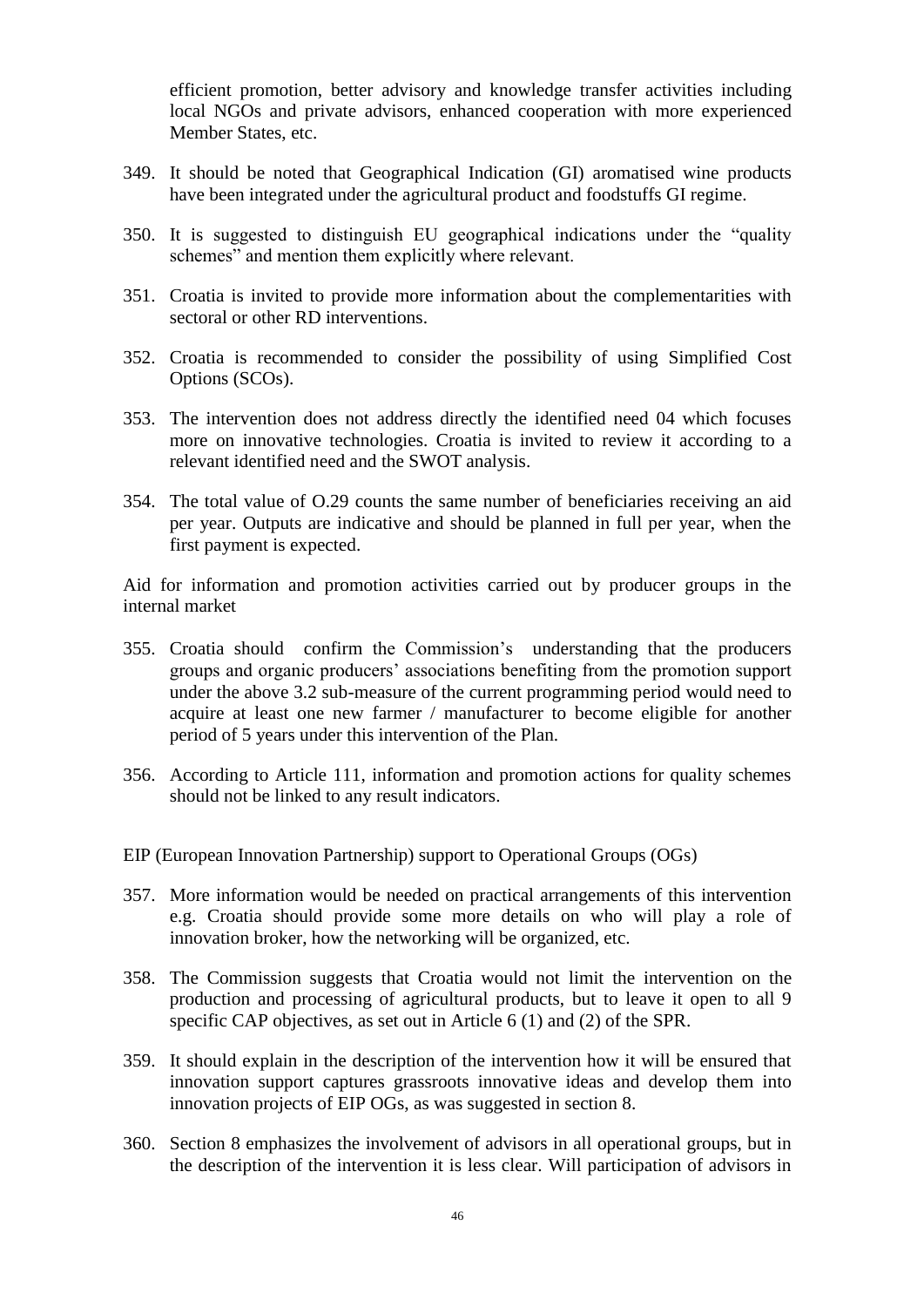the EIP OGs be mandatory, if not, how will advisors be motivated to join the EIP OGs?

- 361. The Commission considers the limitation to at least 7 partners too strict and would leave it as a suggestion so that the number of partners can be adapted according to the specific objectives of the project.
- 362. An EIP OG should not draw up a business plan, but a project plan. Therefore, the Commission asks Croatia to adapt the Plan accordingly.
- 363. It should be noted that pursuant to Art. 77(1) (a) of the SPR, Member States may grant support to (1) prepare and (2) implement the projects of the EIP OGs. In the proposed Plan preparation is not explicitly mentioned, however it is essential to initiate the EIP OG.
- 364. Pursuant to Art. 127 of the SPR the EIP OGs shall disseminate summary of their plans as well as of the results of the projects. Therefore, the Commission asks Croatia to include dissemination of projects' plans in the Plan.
- 365. The Commission would like to draw the attention of Croatia to the state aid rules exemption of a maximum of EUR 350 000 for EIP OG projects pursuant to Article 1 (13) of Regulation (EU) 2021/1237 of 23 July 2021.
- 366. What aid intensity will be used for this intervention?
- 367. The Plan does not explicitly include cooperation in relation to the development of new practices for carbon farming in agriculture or forestry. Croatia is therefore invited to include such programmes.

Support for short supply chains and local markets

- 368. As for eligible beneficiaries, Croatia is requested to provide more information on the following aspects: Which EIP OGs are eligible – also those created under the current RDP (TO 16.1.1) or only those that will be created under the Plan?; What producer organizations can be partners of the EIP OGs – only the recognized ones or it could be any organization (producer group, cooperative, organic producer association, etc.)?
- 369. Will the EIP OG benefiting from support under this intervention have to submit a separate business plan or will the business cooperation agreement concluded between the EIP OG partners be sufficient and cover all investments and activities planned to be implemented?
- 370. How will the selection of final consumers be done? A list of potential candidates would be interesting (see e.g. comments provided on the need to stimulate demand side for organic farming products and ensuring regular deliveries of organic food to schools, canteens, kindergartens).
- 371. Under this type of intervention, support may be granted for new forms of cooperation, including existing ones if starting a new activity. Croatia is invited to describe explicitly these aspects and to include all the minimum requirements laid down by the Article 77 of the SPR, including the duration of the support to cooperation schemes.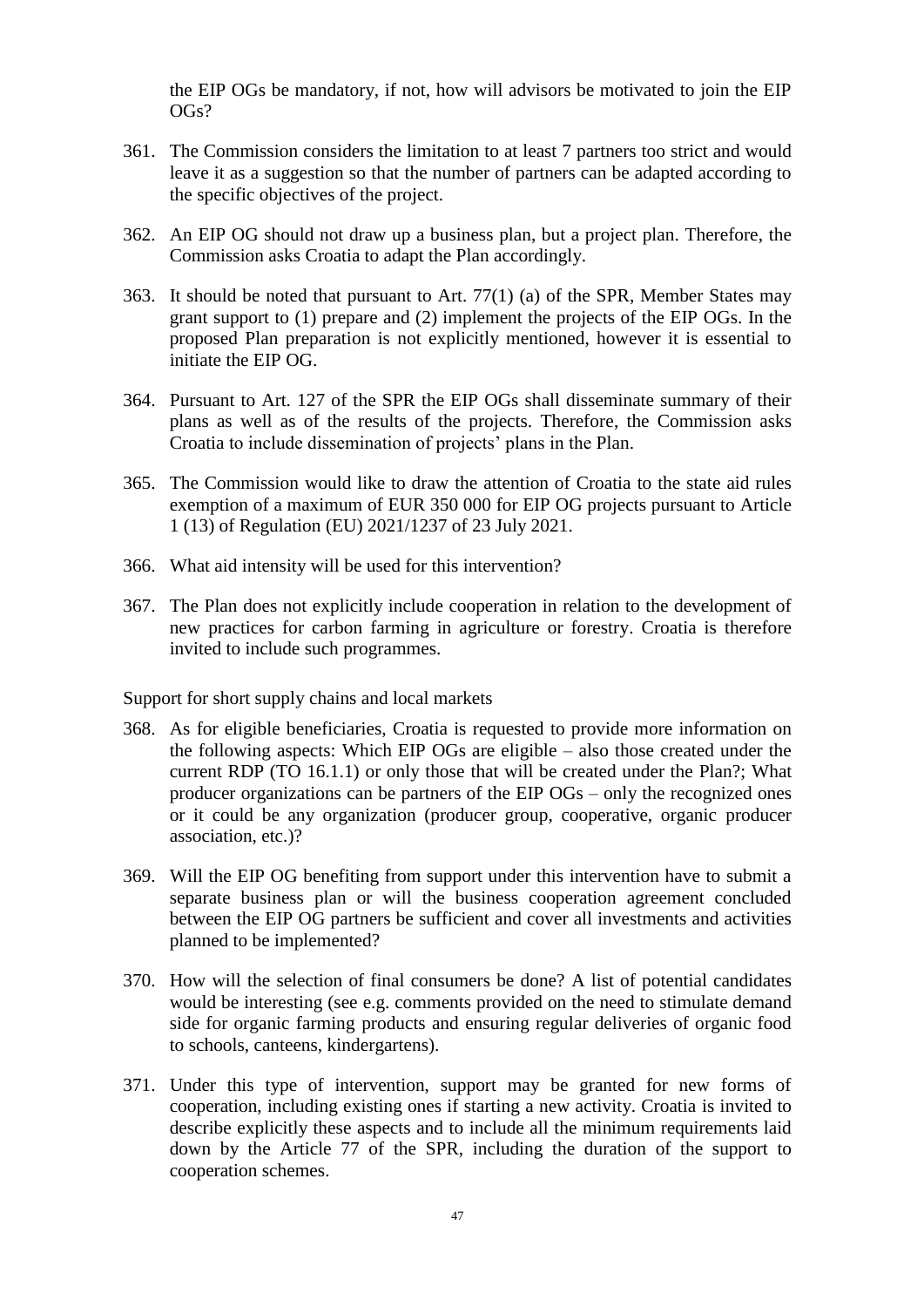- 372. Croatia is invited to further clarify the link of this intervention with the activities of existing and/or new EIP OGs and the type of activities covered by the running costs.
- 373. The use of SCOs should be reconsidered for the running costs of the project.

Support for the establishment and operation of producer organisations (POs)

- 374. Given a relatively slow pace of setting up and recognition of POs in Croatia (in  $2018 - 11$  recognized POs while at the end of  $2021 -$  their number was 21), the creation and recognition of additional 21 POs as from 2024 looks very ambitious.
- 375. Croatia should provide a clear demarcation line for the currently existing 4 POs in the F&V sector that will benefit from the RRP and this intervention under the Plan. This would avoid any risk of double funding (in the field of e.g. developing business, managerial and marketing skills of PO members, facilitating innovative and digitalisation processes in the organization).

Support for LEADER / Community-Led Local Development (CLLD) approach

- 376. Croatia is invited to demonstrate how it will ensure that every local action group (LAG) will apply each of the principle of LEADER /CLLD - method as stipulated in Article 31 of Regulation (EU) 2021/1060 (some attention to inclusive and balanced partnerships and innovation in the local context).
- 377. Croatia is encouraged to use LEADER to make rural areas more attractive (Specific Objective 8) and in areas with high added value for example exploring innovation, cooperation between actors, community services, social innovation, connectivity, Smart Villages, jobs, animation etc.
- 378. Croatia is also invited to confirm that the delivery mechanism has been streamlined and LAGs will no longer be involved in any eligibility checks (duplicated by Paying Agencies) so that they can free resources for animation and capacity building.
- 379. Croatia is also encouraged to use multi-fund LEADER/CLLD, making use of the lead Fund options for simplification.
- 380. Croatia is also invited to outline the expected added value of LEADER approach in terms of increase in social capital, better local governance and better projects /results compared with non-LEADER delivery.
- 381. The whole measure 77.06 is subject to State aid rules.
- 2.3.4.5. Knowledge exchange and advise (Article 78 of the SPR, section 5 of the Plan)

Support knowledge transfer and 78.02.: Support for the provision of advisory services

382. In the current Plan the Ministry of Agriculture being the Managing Authority, proposes to pay to itself as beneficiary for advice and training. This is not in accordance with Art. 79 of the SPR on the selection of operations, which calls for equal treatment of beneficiaries.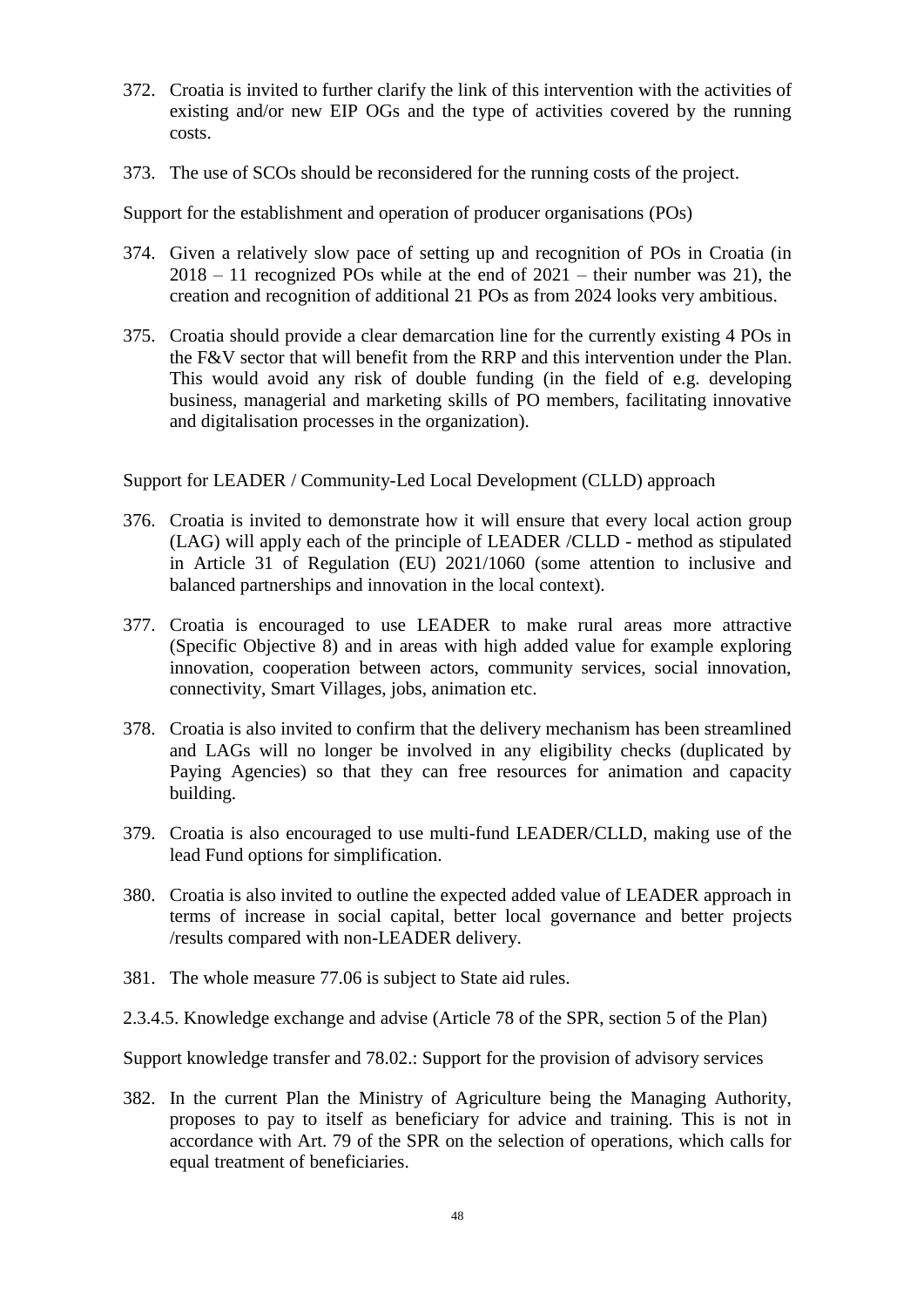- 383. There is no information on how Croatia envisages to better integrate and strategically cooperate with independent private knowledge transfer and advisory entities /NGOs, as recommended by the Commission.
- 384. Croatia should present in more detail the linkages of the Plan's interventions with the Smart Agriculture Platform being built under the Croatian RRP.
- 385. A special instrument could be foreseen under intervention 78.01 to allow a better and easier transfer of know-how between the transferors and the transferees of agricultural farms.
- 386. It should provide more information on on-farm demonstration activities. Which entities manage these demonstration farms and production facilities, where are they located and how is it planned to organize training and advisory sessions thereon? The Commission advises Croatia to focus this intervention on demonstrations on genuine farms working under real production conditions.
- 387. It should provide more information on study tours and thematic / innovative groups. Does Croatia plan to cooperate with more advanced and experienced Member States?
- 388. Croatia should explain the selected type of payment, i.e. flat-rate financing. How is it going to be applied while selecting external private advisory services and financing the demonstration farms or production facilities? It seems that SCOs would be a more appropriate type of payment in case of calculation e.g. number of demo farm visitors, travel costs / accommodation /per diems for participants of study visits and training sessions, renting premises or printing consultation materials.
- 389. It should explain how exactly will the implementation of the advisory intervention 78.02 be organised, taking into account all obligations listed in Article 15(2),(3) and (4) of the SPR.
- 390. As the Croatian advisory service will be in charge of organising trainings for advisors, will private advisors also have the possibility to participate in those trainings? Training is obligatory for all impartial advisors (Article 15 of the SPR) and common training sessions for private and public advisors can serve as a platform for networking among them, thus creating knowledge flows.
- 391. Is a "back-office" planned, with specialist advisors who keep contact with researchers and CAP networks (Article 114 of the SPR) and therefore can support the field advisors on the theme they specialize in and keep updated information on?
- 392. Knowing that interest is a big motivation to participate, the Commission would like to invite Croatia to explain how the provision of advice and training will be aligned with the specific interest and demands for knowledge and innovation of agricultural holdings. How will these needs be collected?
- 393. Croatia is strongly invited to include explicit support/service for advising farmers on how to monitor and /or improve the environmental and climate performance of their farms. Croatia is invited to increase its R.28 target, which at only 3 800 participants, is very limited.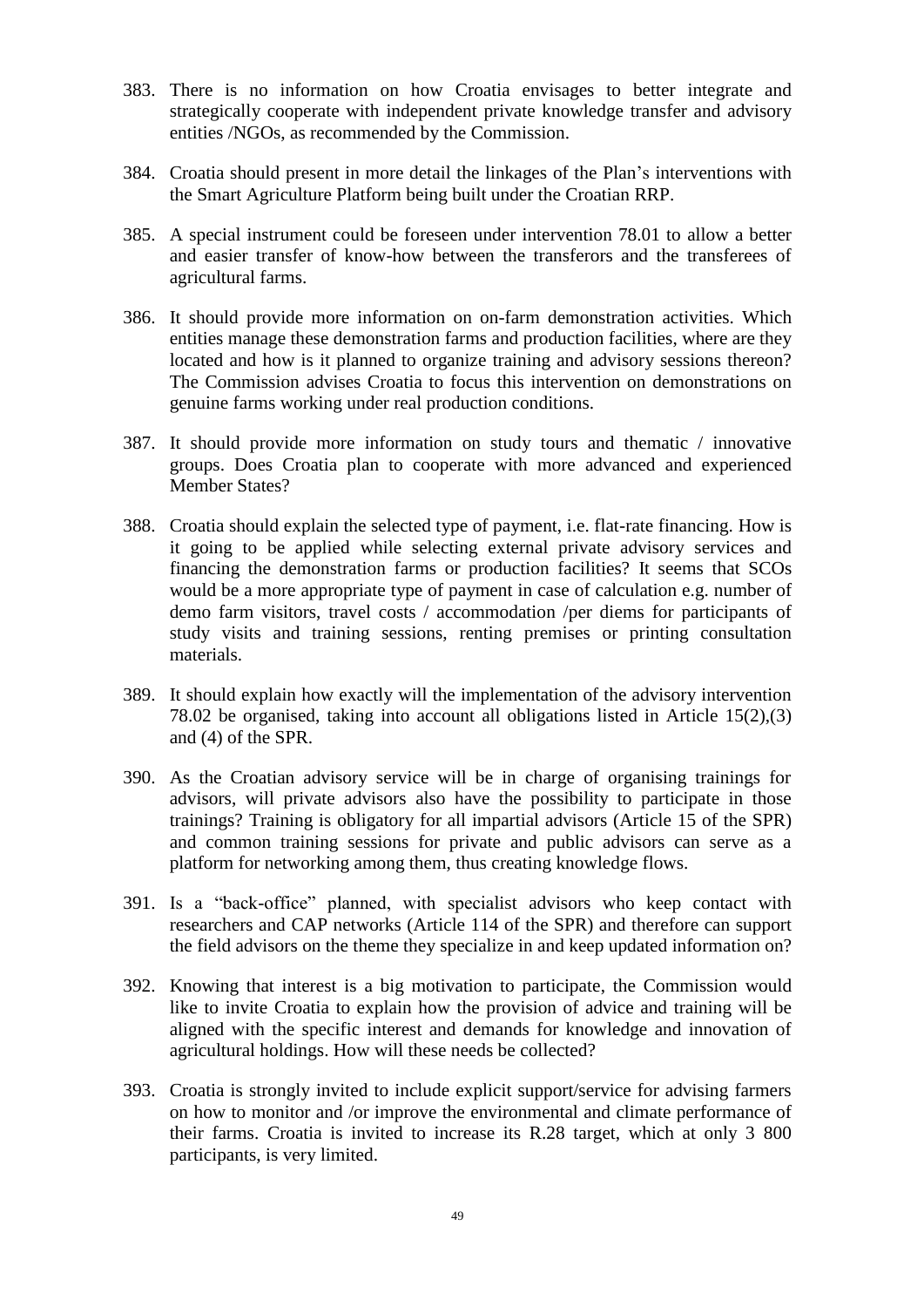- 394. Under the intervention 78.01. Support for knowledge transfer, eligible beneficiaries should include also other competent experts (public institutions for management of protected areas /Natura 2000 sites; private consultant companies; NGOs) who can contribute to the better education of farmers and foresters and, consequently, improve currently very low uptake of biodiversity-related operations.
- 2.3.4.6. Financial instruments (FIs) (Article 80 of the SPR, section 5 of the Plan)
- 395. Croatia should clarify whether the financial instrument under RDP 2014-2020, planned to continue until the end of 2025, will be possible to be combined with Plan grants or not. It should also indicate, in chapter 4.6, the switch between the two periods as of end of 2025, as it is only mentioned in the interventions under the section justifying the unit amounts.
- 396. The Commission notices that the financial planning under intervention 73.10 for FIs include carry-over commitments. Since section 4.6 on FIs does not envisage the carry-over of the FIs expenditure set up under the current RDP under the Plan, Croatia is asked to delete these amounts or clarify in 4.6 if it intends to use the continuation possibility provided for in the second subparagraph of Article 80(5) of the SPR (continuation of commitments undertaken under the current period under the Plan period with support under the Plan), and the details on the continuation (e.g. cut-off-date between the RDP and Plan), and for what types of commitments it intends to use the carry over possibility in the financing plan. Croatia is invited to revise the financing plan, since from year 2028 the total financial allocation is exceeded by one of its elements, i.e. "out of which carry over". In case Croatia indicated the reflows of the currently ongoing financial instruments as "carry-overs", it is to be noted that reflows are not "carry-overs", but they can constitute national co-financing or additional national financing for the financial instruments under the Plan.
- 397. Croatia should clarify the control system in 7.3 that will be applied.
- FI Support for investments in primary agricultural production
- 398. Croatia should check and correct the financial data entered for this intervention. Data currently entered return a contribution rate of 11.94%, and the carry-over mentioned is for some years higher than the total expenditure foreseen in those years.
- 399. It should refer to the SPR support rates applicable to investments and working capital finance in case of primary agricultural producers targeted under intervention 73.10, as State aid rules do not apply. Also, it should include this reference in 73.11 for Annex I processing.
- 400. Croatia should ensure that its average Unit amount reflects its average public expenditure required for an average sized project. The text seems currently to refer to the average aid amount, which is the Gross Grant Equivalent of the FI support.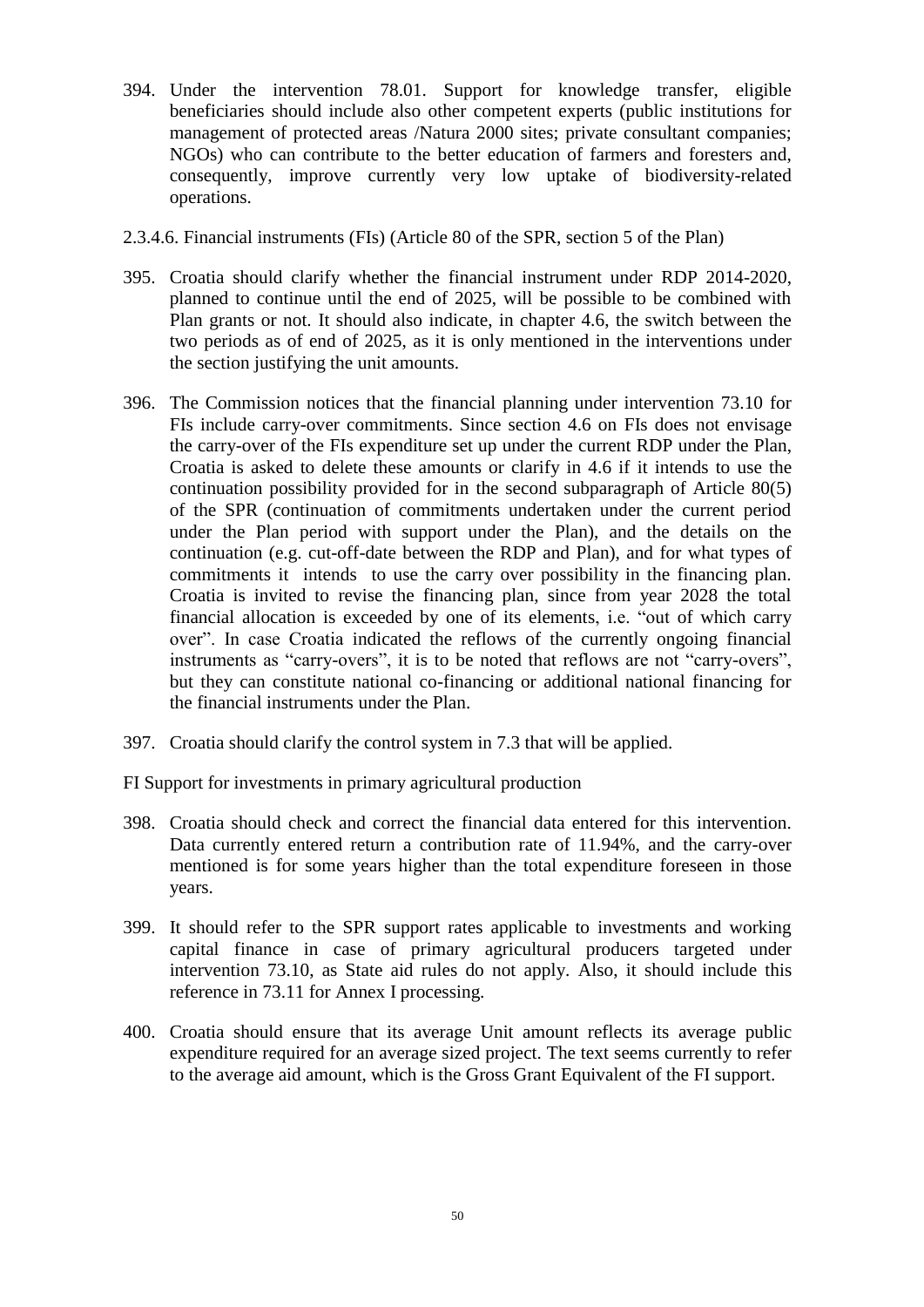#### **3. FINANCIAL OVERVIEW TABLE**

- 401. For Direct Payments, the total of annual allocations for eco-schemes in section 5 exceeds the annual amounts indicated in the financial overview table as "Reserved for eco-schemes under DP" (line 49 of the table).
- 402. Under CIS in section 5, intervention no. "32.08. Krmno proteinski usjevi", it should be indicated that the intervention is financed from the protein crop top-up in accordance with Article 96(3) of the SPR.
- 403. Wine: Annual indicative financial allocations under Section 5 do not correspond to the planned amounts in the Financial Overview table under Section 6.
- 404. Other sectors: Annual indicative financial allocations under Section 5 do not correspond to the planned amounts in the Financial Overview table in Section 6.
- 405. The total of RD interventions in section  $5 +$  the amount corresponding to 4% of EAFRD allocation for technical assistance exceeds the maximum EAFRD allocation.
- 406. Croatia did not mention any flexibility transfer for financial years 2024 to 2027. It should be noted that any intended transfers between Pillars for those years in the meaning of Article 103 of the SPR should be indicated in the Plan. Only in 2025 will it be possible for Member States to request an amendment to review the transfer decisions.
- 407. It should be noted that in accordance with Article 156 of the SPR, the sum of all payments made during a given financial year for a sector - irrespective for which programme and under which legal base those took place - cannot exceed the financial allocations referred to in Article 88 of the SPR for that given financial year for that sector.
- 408. As regards the type of interventions in certain sectors defined in Article 42 of the SPR, expenditure that will be paid in 2023 or in the subsequent financial years relating to measures implemented under Regulation (EU) No. 1308/2013 for these same sectors, shall not be entered in the Annual indicative financial allocations under Section 5 or in the Financial Overview table under Section 6 of the Plan.

#### **4. CAP PLAN GOVERNANCE, EXCLUDING CONTROLS AND PENALTIES**

- 409. On section 7.1, Croatia is invited to clarify the composition of the Monitoring Committee, along with how it will ensure its independence from the Managing Authority. In addition, Croatia is reminded to ensure a balanced participation of equality bodies in the Monitoring Committee representing women, youth and the interests of people in disadvantaged situations. Proper representation of the civil society sector (26 Croatian civil society organisations dealing with environmental and nature protection, cooperatives, small or family farms, etc.) should be ensured. It should also provide information regarding the control, delegated and intermediate bodies where relevant.
- 410. On section 7.2, Croatia is invited to describe the IT systems and databases developed for the extraction, compilation and reporting of data to be used for